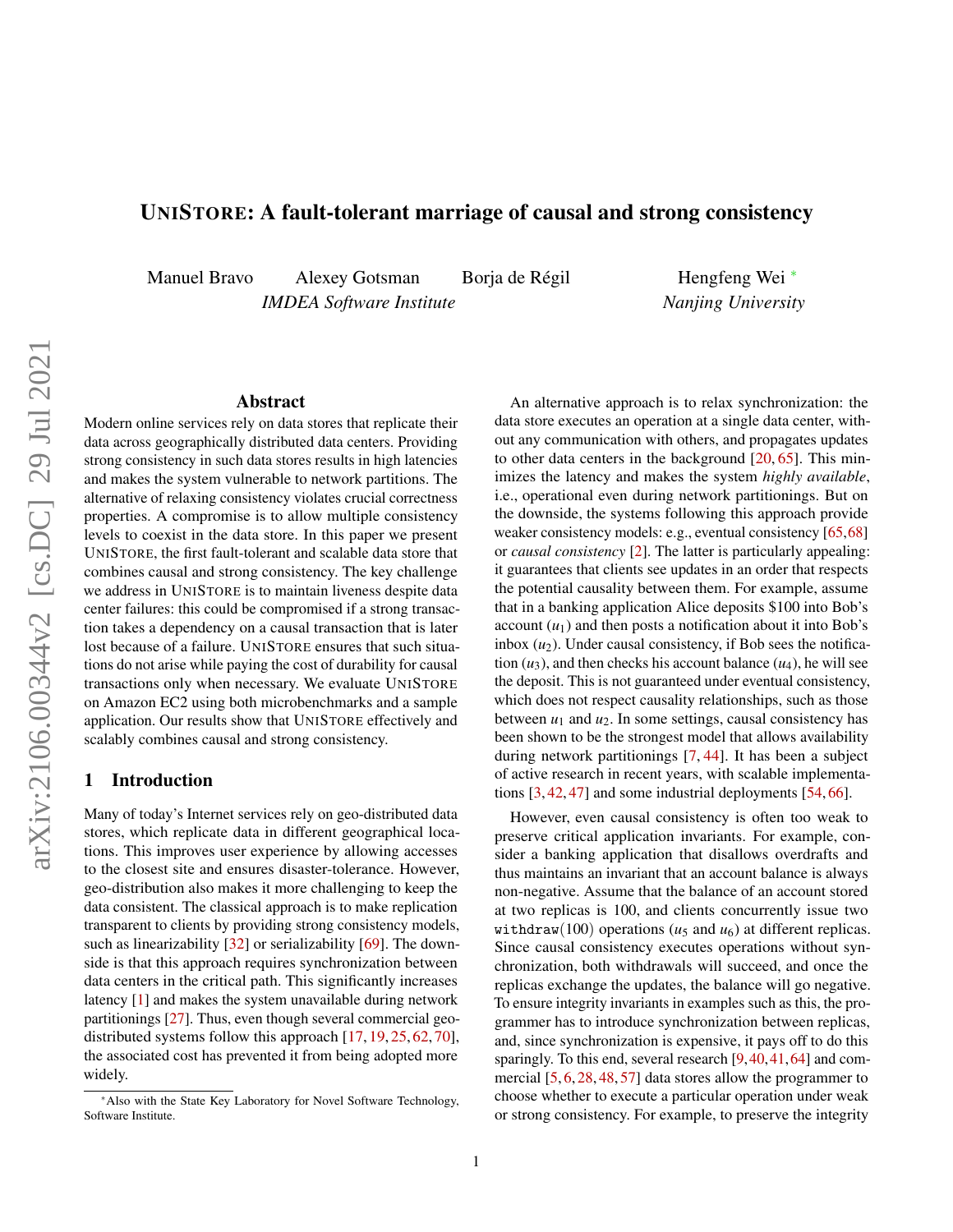invariant in our banking application, only withdrawals need to use strong consistency, and hence, synchronize; deposits may use weaker consistency and proceed without synchronization.

Given the benefits of causal consistency, it is particularly appealing to marry it with strong consistency in a geo-distributed data store. But like real-life marriages, to be successful this one needs to hold together both in good times and in bad – when data centers fail due to catastrophic events or power outages. Unfortunately, none of the existing data stores meant for geo-replication combine causal and strong consistency while providing such fault tolerance [\[9,](#page-12-7) [40,](#page-13-6) [41\]](#page-13-7). In this paper we present UNISTORE – the first fault-tolerant and scalable data store that combines causal and strong consistency. More precisely, UNISTORE implements a transactional variant of *Partial Order-Restrictions consistency (PoR consistency)* [\[30,](#page-13-10)[41\]](#page-13-7). This guarantees transactional causal consistency by default [\[3\]](#page-12-6) and allows the programmer to additionally specify which pairs of transactions *conflict*, i.e., have to synchronize. For instance, to preserve the integrity invariant in our previous example, the programmer should declare that withdrawals from the same account conflict. Then one of the withdrawals  $u_5$  and  $u_6$  will observe the other and will fail.

The key challenge we have to address in UNISTORE is to maintain liveness despite data center failures. Just adding a Paxos-based commit protocol for strong transactions [\[18,](#page-12-10) [19,](#page-12-2) [34\]](#page-13-11) to an existing causally consistent protocol does not yield a fault-tolerant data store. In such a data store, a committed strong transaction  $t_2$  may never become visible to clients if a causal transaction *t*<sup>1</sup> on which it depends is lost due to a failure of its origin data center. This compromises the liveness of the system, because no transaction  $t_3$  conflicting with  $t_2$ can commit from now on: according to the PoR model, one of the transactions  $t_2$  and  $t_3$  has to observe the other, but  $t_2$ will never be visible and  $t_2$  did not observe  $t_3$ .

UNISTORE addresses this problem by ensuring that, before a strong transaction commits, all its causal dependencies are *uniform*, i.e., will eventually become visible at all correct data centers. This adapts the classical notion of uniformity in distributed computing to causal consistency [\[15\]](#page-12-11). UNI-STORE does so without defeating the benefits of causal consistency. Causal transactions remain highly available at the cost of increasing the latency of strong transactions: a strong transaction may have to wait for some of its dependencies to become uniform before committing. To minimize this cost, UNISTORE executes causal transactions on a snapshot that is slightly in the past, such that a strong transaction will mostly depend on causal transactions that are already uniform before committing. Furthermore, UNISTORE reuses the mechanism for tracking uniformity to let clients make causal transaction durable on demand and to enable consistent client migration.

In addition to being fault tolerant, UNISTORE scales horizontally, i.e., with the number of machines in each data center; this also goes beyond previous proposals [\[9,](#page-12-7) [40,](#page-13-6) [41\]](#page-13-7). To this end, UNISTORE builds on Cure [\[3\]](#page-12-6) – a scalable implementation of transactional causal consistency. Our protocol extends Cure with a novel mechanism that distributes the task of tracking the set of uniform transactions among the machines of a data center. We also add the ability for data centers to forward transactions they receive from others, so that a transaction can propagate through the system even if its origin data center fails. Finally, we carefully integrate an existing fault-tolerant atomic commit for strong transactions [\[18\]](#page-12-10) into the protocol for causal consistency.

We have rigorously proved the correctness of the UNI-STORE protocol ( $\sqrt{37}$  and  $\sqrt{3D}$ ). We have also evaluated it on Amazon EC2 using both microbenchmarks and a more realistic RUBiS benchmark. Our evaluation demonstrates that UNISTORE scalably combines causal and strong transactions, with the latter not affecting the performance of the former. Under the RUBiS mix workload, causal transactions exhibit a low latency (1.2ms on average), and the overall average latency is  $3.7\times$  lower than that of a strongly consistent system.

# <span id="page-1-1"></span>2 System Model

We consider a geo-distributed system consisting of a set of data centers  $D = \{1, ..., D\}$  that manage a large set of data items. A data item is uniquely identified by its *key*. For scalability, the key space is split into a set of logical partitions  $P = \{1, \ldots, N\}$ . Each data center stores replicas of all partitions, scattered among its servers. We let  $p_d^m$  be the replica of partition *m* at data center *d*, and we refer to replicas of the same partition as *sibling* replicas. As is standard, we assume that  $D = 2f + 1$  and at most f data centers may fail. We call a data center that does not fail *correct*. If a data center fails, all partition replicas it stores become unavailable. For simplicity, we do not consider the failures of individual replicas within a data center: these can be masked using standard state-machine replication protocols executing within a data center [\[37,](#page-13-12) [55\]](#page-14-9).

Replicas have physical clocks, which are loosely synchronized by a protocol such as NTP. The correctness of UNI-STORE does not depend on the precision of clock synchronization, but large drifts may negatively impact its performance. Any two replicas are connected by a reliable FIFO channel, so that messages between correct data centers are guaranteed to be delivered. As is standard, to implement strong consistency we require the network to be *eventually synchronous*, so that message delays between sibling replicas in correct data centers are eventually bounded by some constant [\[23\]](#page-12-12).

# <span id="page-1-0"></span>3 Consistency Model

A client interacts with UNISTORE by executing a stream of *transactions* at the data center it is connected to. A transaction consists of a sequence of operations, each on a single data item, and can be *interactive*: the data items it accesses are not known a priori. A transaction that modifies at least one data item is an *update* transaction; otherwise it is *read-only*.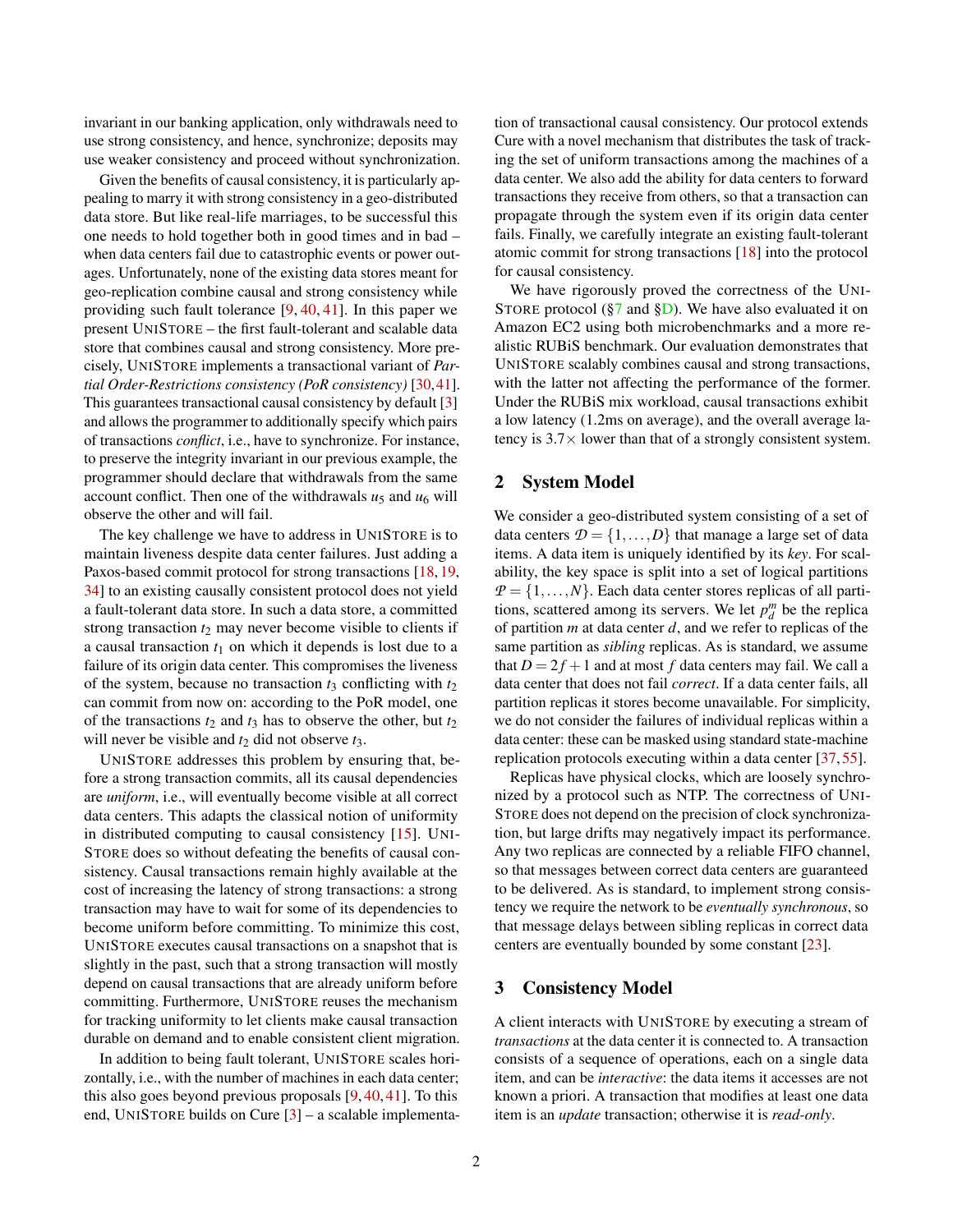A *consistency model* defines a contract between the data store and its clients that specifies which values the data store is allowed to return in response to client operations. UNI-STORE implements a transactional variant of *Partial Order-Restrictions consistency (PoR consistency)* [\[30,](#page-13-10)[41\]](#page-13-7), which we now define informally; we give a formal definition in [§B.](#page-24-0) The PoR model enables the programmer to classify transactions as either *causal* or *strong*. Causal transactions satisfy transactional *causal consistency*, which guarantees that clients see transactions in an order that respects the potential causality between them [\[2,](#page-12-4) [3\]](#page-12-6). However, clients can observe causally independent transactions in arbitrary order. Strong transactions give the programmer more control over their visibility. To this end, the programmer provides a symmetric *conflict relation*  $\bowtie$  on operations that is lifted to strong transactions as follows: two transactions conflict if they perform conflicting operations on the same data item. Then the PoR model guarantees that, out of two conflicting strong transactions, one has to observe the other.

More precisely, a transaction  $t_1$  precedes a transaction  $t_2$  in the *session order* if they are executed by the same client and  $t_1$  is executed before  $t_2$ . A set of transactions *T* committed by the data store satisfies PoR consistency if there exists a *causal order* relation  $\prec$  on *T* such that the following properties hold:

- **Causality Preservation.** The relation  $\prec$  is transitive, irreflexive, and includes the session order.
- Return Value Consistency. Consider an operation *u* on a data item *k* in a transaction  $t \in T$ . The return value of *u* can be computed from the state of *k* obtained as follows: first execute all operations on *k* by transactions preceding *t* in  $\prec$ in an order consistent with ≺; then execute all operations on *k* that precede *u* in *t*.
- Conflict Ordering. For any distinct strong transactions  $t_1, t_2 \in T$ , if  $t_1 \bowtie t_2$ , then either  $t_1 \prec t_2$  or  $t_2 \prec t_1$ .
- **Eventual Visibility.** A transaction  $t \in T$  that is either strong or originates at a correct data center eventually becomes visible at all correct data centers: from some point on, *t* precedes in ≺ all transactions issued at correct data centers.

If all transactions are causal, then the above definition specializes to transactional causal consistency [\[3,](#page-12-6) [16\]](#page-12-13). If all transactions are strong and all pairs of operations conflict, then we obtain (non-strict) serializability.

When  $t_1 \prec t_2$ , we say that  $t_1$  is a *causal dependency* of *t*2. Return Value Consistency ensures that all operations in a transaction *t* execute on a snapshot consisting of its causal dependencies (as well as prior operations by *t*). Transactions are atomic, so that either all of their operations are included into the snapshot or none at all. The transitivity of  $\prec$ , mandated by Causality Preservation, ensures that the snapshot a transaction executes on is *causally consistent*: if a transaction  $t_1$  is included into the snapshot, then so is any other transaction  $t_2$ on which  $t_1$  depends (i.e.,  $t_2 \prec t_1$ ). The inclusion of the session order into ≺, also mandated by Causality Preservation, ensures session guarantees such as *read your writes* [\[63\]](#page-14-10). The consistency model disallows the causality violation anomaly from [§1.](#page-0-0) Indeed, since  $\prec$  includes the session order, we have  $u_1 \prec u_2$  and  $u_3 \prec u_4$ . Moreover, Bob sees Alice's message, and by Return Value Consistency this can only happen if *u*<sub>2</sub>  $\prec u_3$ . Then since  $\prec$  is transitive, *u*<sub>1</sub>  $\prec u_4$ , and by Return Value Consistency, Bob has to see Alice's deposit.

Causal consistency nevertheless allows the overdraft anomaly from [§1:](#page-0-0) the withdrawals  $u_5$  and  $u_6$  may not be related by  $\prec$ , and thus may both execute on the balance 100 and succeed. The Conflict Ordering property can be used to disallow this anomaly by declaring that withdraw operations on the same account conflict and labeling transactions containing these as strong. Then one of the withdrawal transactions will be guaranteed to causally precede the other. The latter will be executed on the account balance 0 and will fail.

Finally, Eventual Visibility ensures that strong transactions and those causal ones that originate at correct data centers are durable, i.e., will eventually propagate through the system.

To facilitate the use of causal transactions, UNISTORE includes *replicated data types* (aka CRDTs), which implement policies for merging concurrent updates to the same data item [\[56\]](#page-14-11). Each data item in the store is associated with a type (e.g., counter, set), which is backed by a CRDT implementation managing updates to it. For example, the programmer can use a counter CRDT to represent an account balance. Then if two clients concurrently deposit 100 and 200 into an empty account using causal transactions, eventually the balance at all replicas will be 300. Using ordinary writes here would yield 100 or 200, depending on the order in which the writes are applied. More generally, CRDTs ensure that two replicas receiving the same set of updates are in the same state, regardless of the receipt order. Together with Eventual Visibility, this implies the expected guarantee of eventual consistency [\[65\]](#page-14-3). Due to space constraints, we omit details about the use of CRDTs from our protocol descriptions.

# <span id="page-2-0"></span>4 Key Design Decisions in UNISTORE

Baseline causal consistency. A causal transaction in UNI-STORE first executes at a single data center on a causally consistent snapshot. After this it immediately commits, and its updates are replicated to all other data centers in the background. This minimizes the latency of causal transactions and makes them highly available, i.e., they can be executed even when the network connections between data centers fail.

As is common in causally consistent data stores [\[3,](#page-12-6) [22,](#page-12-14) [42\]](#page-13-4), to ensure that causal transactions execute on consistent snapshots, a data center exposes a remote transaction to clients only after exposing all its dependencies. Then to satisfy the Eventual Visibility property under failures, a data center receiving a remote causal transaction may need to forward it to other data centers, as in reliable broadcast [\[11\]](#page-12-15) and antientropy protocols for replica reconciliation [\[53\]](#page-14-12).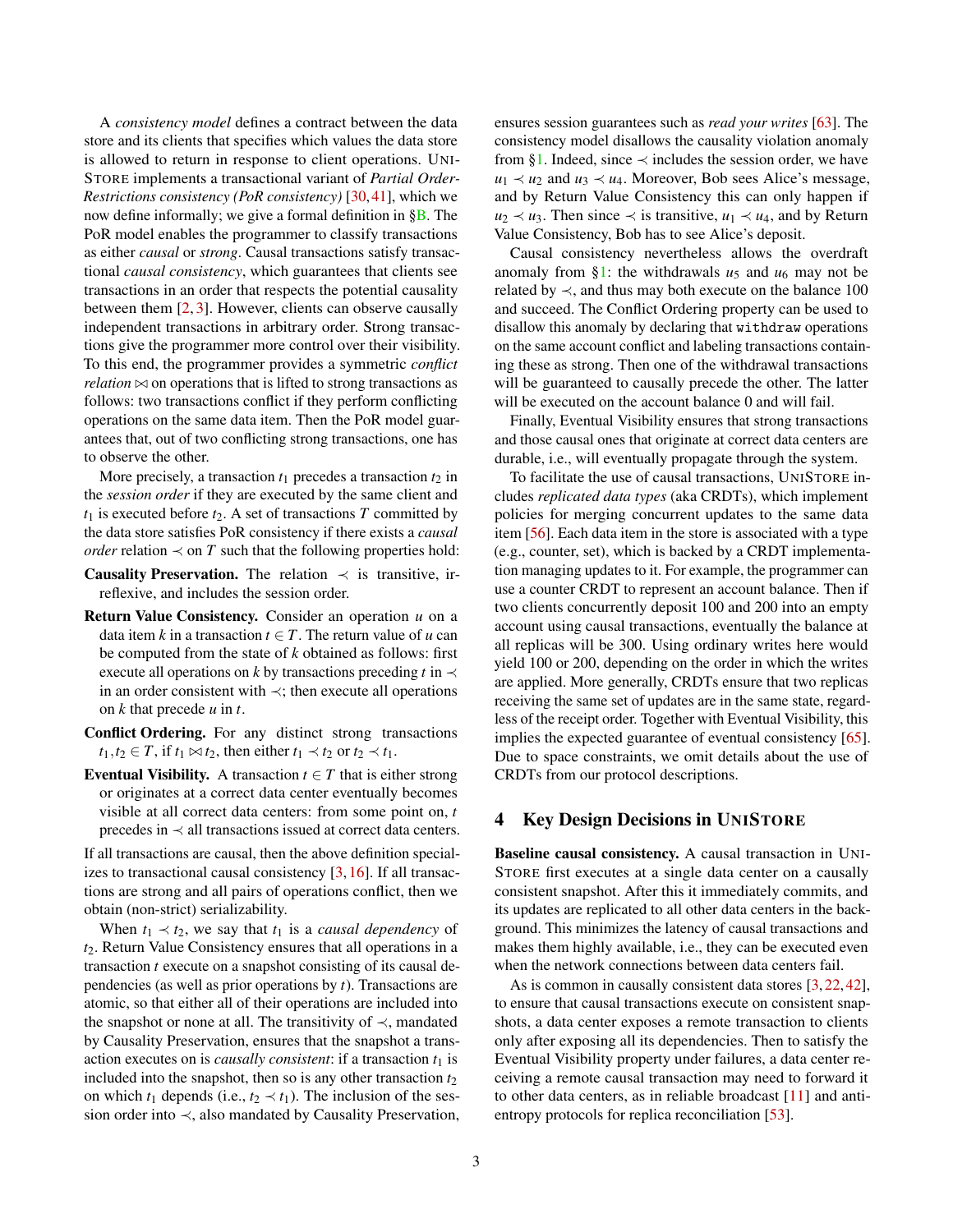<span id="page-3-0"></span>

Figure 1: Why UNISTORE may need to forward remote causal transactions.

Figure 2: Why UNISTORE needs to ensure that the dependencies of a strong transaction are uniform before committing it.

Figure [1](#page-3-0) depicts a scenario that demonstrates how Eventual Visibility could be violated in the absence of this mechanism. Let  $t_1$  be a causal transaction submitted at a data center  $d_1$ (event  $\bullet$ ). Assume that  $d_1$  replicates  $t_1$  to a correct data center  $d_2$  (event  $\bigcirc$ ) and then fails (event  $\bigcirc$ ), so that  $t_1$  does not get replicated anywhere else. Let  $t_2$  be a transaction submitted at  $d_2$  after  $t_1$  becomes visible there, so that  $t_2$  depends on  $t_1$ (event  $\bullet$ ). Transaction  $t_2$  will eventually be replicated to all correct data centers (event  $\bigcirc$ ). But it will never be exposed at any of them, because its dependency  $t_1$  is missing. If data centers can forward remote causal transactions, then  $d_2$  can eventually replicate  $t_1$  to all correct data centers, preventing this problem.

On-demand strong consistency. UNISTORE uses optimistic concurrency control for strong transactions: they are first executed speculatively and the results are then *certified* to determine whether the transaction can commit, or must abort due to a conflict with a concurrent strong transaction [\[69\]](#page-14-0). Certifying a strong transaction requires synchronization between the replicas of partitions it accessed, located in different data centers. UNISTORE implements this using an existing fault-tolerant protocol that combines two-phase commit and Paxos [\[18\]](#page-12-10) while minimizing commit latency. However, just using such a protocol is not enough to make the overall system fault tolerant: for this, before a strong transaction commits, all its causal dependencies must be uniform in the following sense.

<span id="page-3-1"></span>DEFINITION 1. A transaction is *uniform* if both the transaction and its causal dependencies are guaranteed to be eventually replicated at all correct data centers.

This adapts the classical notion of uniformity in distributed computing to causal consistency [\[15\]](#page-12-11). UNISTORE considers a transaction to be uniform once it is visible at  $f + 1$  data centers, because at least one of these must be correct, and data centers can forward causal transactions to others.

The following scenario, depicted in Figure [2,](#page-3-0) demonstrates why committing a strong transaction before its dependencies become uniform can compromise the liveness of the system. Assume that a causal transaction  $t_1$  and a strong transaction  $t_2$  are submitted at a data center  $d_1$  in such a way that  $t_1$ becomes a dependency of  $t_2$  (events  $\bigcirc$  and  $\bigcirc$ ). Assume also that  $t_2$  is certified, committed and delivered to all relevant replicas (events  $\bigodot$  and  $\bigodot$ ) before  $t_1$  is replicated to any data center, and thus before it is uniform. Now if  $d_1$  fails before

replicating  $t_1$  (event  $\bigodot$ ), no remote data center will be able to expose  $t_2$ , because its dependency  $t_1$  is missing. This violates the Eventual Visibility property, and even worse, no strong transaction conflicting with  $t_2$  can commit from now on. For instance, let  $t_3$  be such a transaction, submitted at  $d_3$  (event **6**. Because  $d_3$  cannot expose  $t_2$ , transaction  $t_3$  executes on a snapshot excluding  $t_2$ . Hence,  $t_3$  will abort during certification (events  $\bigcirc$  and  $\bigcirc$ ): committing it would violate the Conflict Ordering property, since transactions  $t_2$  and  $t_3$  conflict, but neither of them is visible to the other. Ensuring that  $t_1$  is uniform before committing  $t_2$  prevents this problem, because it guarantees that  $t_1$  will eventually be replicated at  $d_3$ . After this  $t_2$  will be exposed to conflicting transactions at this data center, which will allow them to commit.

Minimizing the latency of strong transactions. Ensuring that all the causal dependencies of a strong transaction are uniform before committing it may significantly increase its latency, since this requires additional communication between data centers. UNISTORE mitigates this problem by executing causal transactions on a snapshot that is slightly in the past, which is allowed by causal consistency. Namely, UNISTORE makes a remote causal transaction visible to the clients only after it is uniform. This minimizes the latency of a strong transaction, since to commit it only needs to wait for causal transactions originating at the local data center to become uniform. We cannot delay the visibility of the latter transactions due to the need to guarantee *read your writes* to local clients.

On-demand durability of causal transactions. Client applications interacting with the external world require hard durability guarantees: e.g., a banking application has to ensure that a withdrawal is durably recorded before authorizing the operation. UNISTORE guarantees that, once a strong transaction commits, the transaction and its dependencies are durable. However, UNISTORE returns from a causal transaction before it is replicated, and thus the transaction may be lost if its origin data center fails. Ensuring the durability of every single causal transaction would require synchronization between data centers on its critical path, defeating the benefits of causal consistency. Instead, UNISTORE reuses the mechanism for tracking uniformity to let the clients pay the cost of durability only when necessary. Even though UNISTORE replicates causal transactions asynchronously, it allows clients to execute a *uniform barrier*, which ensures that the transactions they have observed so far are uniform, and thus durable.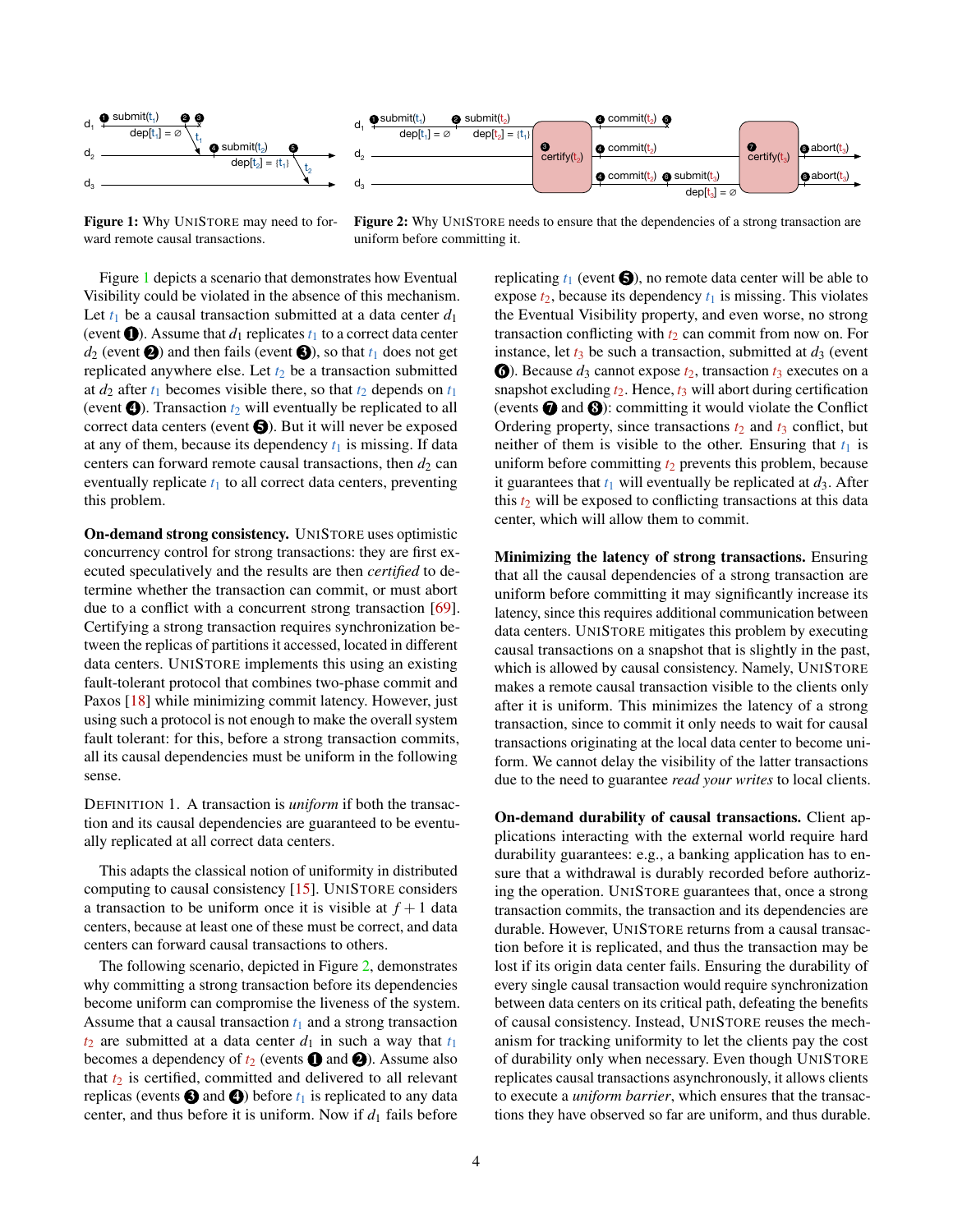Client migration. Clients may need to migrate between data centers, e.g., because of roaming or for load balancing. UNI-STORE also uses the uniformity mechanism to preserve session guarantees during migration. A client wishing to migrate from its local data center *d* to another data center *i* first invokes a uniform barrier at *d*. This guarantees that the transactions the client has observed or issued at *d* are durable and will eventually become visible at *i*, even if *d* fails. The client then makes an *attach* call at the destination data center *i* that waits until *i* stores all the above transactions. After this, the client can operate at *i* knowing that the state of the data center is consistent with the client's previous actions.

Currently UNISTORE does not support consistent client migration in response to a data center failure: if the data center a client is connected to fails, the client will have to restart its session when connecting to a different data center. As shown in [\[71\]](#page-14-13), this limitation can be lifted without defeating the benefits of causal consistency. We leave integrating the corresponding mechanisms into UNISTORE for future work.

# 5 Fault-Tolerant Causal Consistency Protocol

We first describe the UNISTORE protocol for the case when all transactions are causal. We give its pseudocode in Algorithms [1](#page-5-0) and [2;](#page-6-0) for now the reader should ignore highlighted lines, which are needed for strong transactions. For simplicity, we assume that each handler in the algorithms executes atomically (although our implementation is parallelized). We reference pseudocode lines using the format algorithm#:line#.

#### <span id="page-4-4"></span>5.1 Metadata

Most metadata in our protocol are represented by vectors with an entry per each data center, where each entry stores a scalar timestamp. However, different pieces of metadata use the vectors in different ways, which we now describe.

Tracking causality. The first use of the vectors is as vector clocks [\[26,](#page-13-13)[46\]](#page-13-14), to track causality between transactions. Given vectors  $V_1$  and  $V_2$ , we write  $V_1 < V_2$  if each entry of  $V_1$  is no greater than the corresponding entry of  $V_2$ , and at least one is strictly smaller. Each update transaction is tagged with a *commit vector commitVec*. The order on these vectors is consistent with the causal order  $\prec$  from [§3:](#page-1-0) if *commitVec*<sub>1</sub> and *commitVec*<sub>2</sub> are the commit vectors of two update transactions *t*<sub>1</sub> and *t*<sub>2</sub> such that  $t_1 \prec t_2$ , then *commitVec*<sub>1</sub> < *commitVec*<sub>2</sub>. For a transaction originating at a data center *d* with a commit vector *commitVec*, we call *commitVec*[*d*] its *local timestamp*.

Each replica  $p_d^m$  maintains a log opLog[ $k$ ] of update operations performed on each data item *k* stored at the replica. Each log entry stores, together with the operation, the commit vector of the transaction that performed it. This allows reconstructing different versions of a data item from its log.

Representing causally consistent snapshots. The protocol also uses a vector to represent a snapshot of the data store

on which a transaction operates: a snapshot vector *V* represents all transactions with a commit vector  $\leq V$ . This snapshot is causally consistent. Indeed, consider a transaction *t*<sup>1</sup> included into it, i.e., *commitVec*<sub>1</sub>  $\leq$  *V*. Since any causal dependency  $t_0$  of  $t_1$  is such that *commitVec*<sub>0</sub> < *commitVec*<sub>1</sub>, we have *commitVec*<sup>0</sup> < *V*, so that  $t_0$  is also included into the snapshot. A client also maintains a vector pastVec that represents its *causal past*: a causally consistent snapshot including the update transactions the client has previously observed.

**Tracking what is replicated where.** Each replica  $p_d^m$  maintains three vectors that are used to compute which transactions are uniform. These respectively track the sets of transactions replicated at  $p_d^m$ , the local data center *d*, and  $f + 1$  data centers. Each of these vectors *V* represents the set of update transactions originating at a data center *i* with a local timestamp  $\leq$  *V*[*i*]. Note that this set may not form a causally consistent snapshot. The first vector maintained by  $p_d^m$  is knownVec. For each data center *i*, it defines the prefix of update transactions originating at *i* (in the order of local timestamps) that  $p_d^m$ knows about.

<span id="page-4-1"></span>PROPERTY 1. For each data center *i*, the replica  $p_d^m$  stores the updates to partition *m* by all transactions originating at *i* with local timestamps  $\leq$  knownVec[*i*].

Our protocol ensures that knownVec $[d] \leq$  clock at any replica in data center *d*. The vector knownVec at  $p_d^m$  records whether the updates to partition *m* by a given transaction are stored at this replica. In contrast, the next vector stableVec records whether the updates to *all* partitions by a transaction are stored at the local data center *d*.

<span id="page-4-2"></span>PROPERTY 2. For each data center *i*, the data center *d* stores the updates by all transactions originating at *i* with local times $tamps \leq stableVec[i]$ . More precisely, we are guaranteed that knownVec[*i*] at any replica of  $d \geq$  stableVec[*i*] at any  $p_d^m$ .

Finally, the last vector uniformVec defines the set of update transactions that  $p_d^m$  knows to have been replicated at  $f + 1$ data centers, including *d*.

<span id="page-4-0"></span>PROPERTY 3. Consider uniform  $\text{Vec}[i]$  at  $p_d^m$ . All update transactions originating at *i* with local timestamps  $\leq$  uniform  $\text{Vec}[i]$ are replicated at  $f + 1$  datacenters including *d*. More precisely: knownVec $[i]$  at any replica of these data centers  $\geq$  uniform $\text{Vec}[i]$  at  $p_d^m$ .

When uniformVec is reinterpreted as a causally consistent snapshot, it defines transactions that  $p_d^m$  knows to be uniform according to Definition [1:](#page-3-1)

<span id="page-4-3"></span>PROPERTY 4. Consider uniformVec at  $p_d^m$ . All update transactions with commit vectors  $\leq$  uniformVec are uniform.

*Proof sketch.* Consider a transaction  $t_1$  that originates at a data center *i* with a commit vector *commitVec*<sub>1</sub>  $\leq$  uniformVec at  $p_d^m$ . In particular,  $commitVec_1[i] \leq \text{uniformVec}[i]$ , and by Property [3,](#page-4-0)  $t_1$  is replicated at  $f + 1$  data centers. We as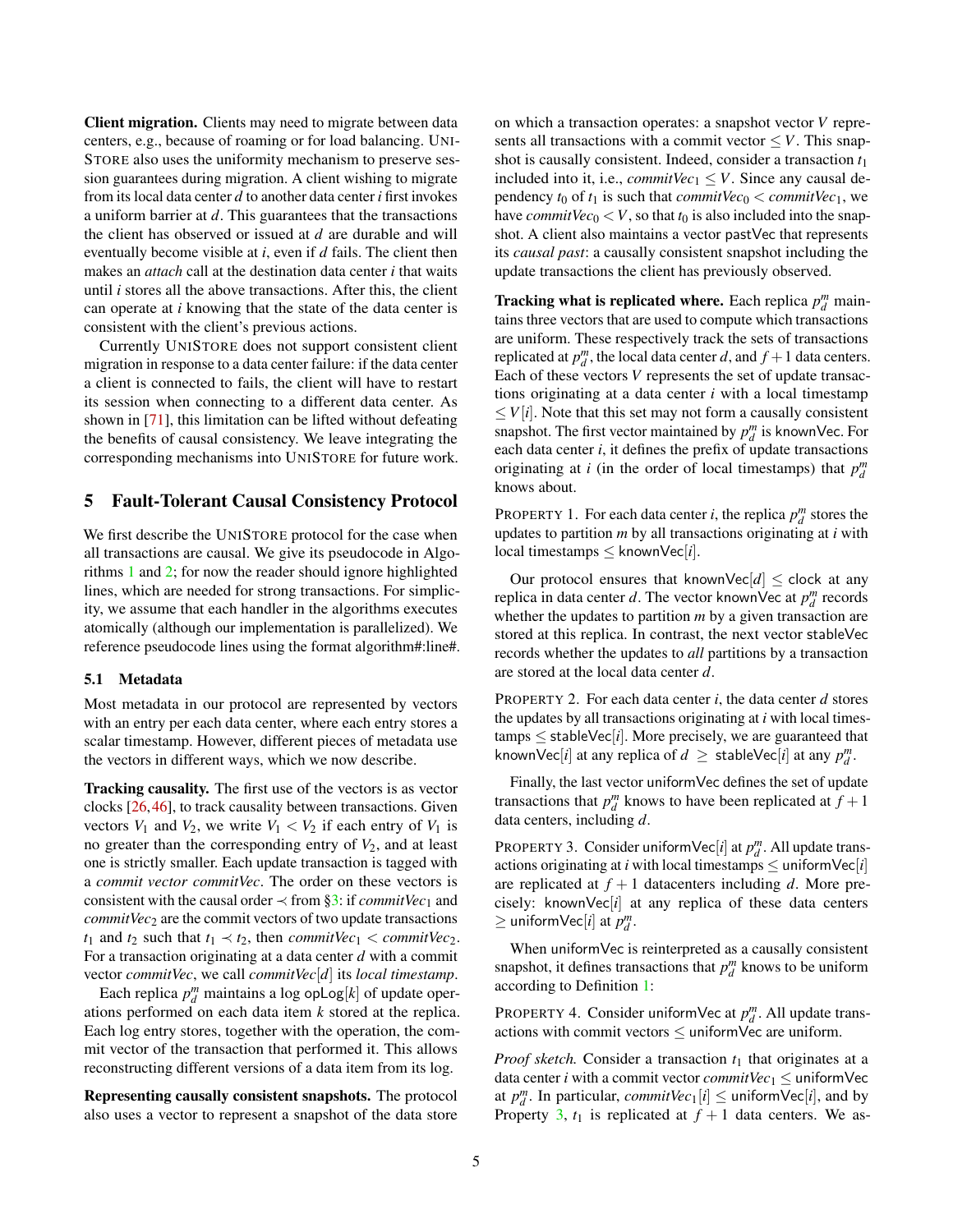sume at most *f* failures. Then the transaction forwarding mechanism of our protocol  $(\S4)$  guarantees that  $t_1$  will eventually be replicated at all correct data centers. Consider now any causal dependency *t*<sup>2</sup> of *t*<sup>1</sup> with a commit vector *commitVec*2. Since commit vectors are consistent with causality, *commitVec*<sub>2</sub>  $<$  *commitVec*<sub>1</sub>  $\leq$  uniformVec. Then as above, we can again establish that  $t_2$  will be replicated at all correct data centers, as required by Definition [1.](#page-3-1)  $\Box$ 

# <span id="page-5-2"></span>5.2 Causal Transaction Execution

Starting a transaction. A client can submit a transaction to any replica in its local data center by calling START\_TX(*V*), where  $V$  is the client's causal past pastVec (line [1](#page-5-0)[:1,](#page-5-1) for brevity, we omit the pseudocode of the client). A replica  $p_d^m$ receiving such a request acts as the transaction *coordinator*. It generates a unique transaction identifier *tid*, computes a snapshot snapVec[*tid*] on which the transaction will execute, and returns *tid* to the client (we explain lines [1:](#page-5-0)[2-3](#page-5-1) and similar ones later). The snapshot is computed by combining uniform transactions from uniformVec (line  $1:5$  $1:5$ ) with the transactions from the client's causal past originating at *d* (line [1:](#page-5-0)[6\)](#page-5-1). The former is crucial to minimize the latency of strong transactions ([§4\)](#page-2-0), while the latter ensures *read your writes*.

<span id="page-5-1"></span>Transaction execution. The client proceeds to execute the transaction *tid* by issuing a sequence of operations at its coordinator via DO\_OP (line [1](#page-5-0)[:9\)](#page-5-1). When the coordinator receives an operation *op* on a data item *k*, it sends a GET\_VERSION message with the transaction's snapshot snapVec[*tid*] to the local replica responsible for *k* (line [1:](#page-5-0)[11\)](#page-5-1). Upon receiving the message (line  $1:18$  $1:18$ ), the replica first ensures that it is as up-to-date as required by the snapshot (line  $1:21$  $1:21$ ). It then computes the latest version of *k* within the snapshot by applying the operations from  $opLog[k]$  by all transactions with commit vectors ≤ snapVec[*tid*]. The result is sent to the coordinator in a VERSION message. After receiving it (line [1:](#page-5-0)[12\)](#page-5-1), the coordinator further applies the operations on *k* previously executed by the transaction, which are stored in a buffer wbuff[*tid*]; this ensures *read your writes* within the transaction. If the operation is an update, the coordinator then appends it to wbuff[*tid*]. Finally, the coordinator executes the desired operation *op* and forwards its return value to the client.

Commit. A client commits a causal transaction by calling COMMIT\_CAUSAL (line [1](#page-5-0)[:26\)](#page-5-1). This returns immediately if the transaction is read-only, since it already read a consistent snapshot (line [1:](#page-5-0)[28\)](#page-5-1). To commit an update transaction, UNI-STORE uses a variant of two-phase commit protocol (recall that for simplicity we only consider whole-data center failures, not those of individual replicas, [§2\)](#page-1-1). The coordinator first sends a PREPARE message to the replicas in the local data center storing the data items updated by the transaction (line [1:](#page-5-0)[29\)](#page-5-1). The message to each replica contains the part of the write buffer relevant to that replica. When a replica receives the message (line [1](#page-5-0)[:36\)](#page-5-1), it computes the transaction's

<span id="page-5-0"></span>Algorithm 1 Transaction execution at  $p_d^m$ .

```
1: function START_TX(V)
```
- 2: **for**  $i \in \mathcal{D} \setminus \{d\}$  do
- 3: uniform $\text{Vec}[i] \leftarrow \max\{V[i], \text{uniformVec}[i]\}$
- 4: **var**  $tid \leftarrow$  generate\_tid()
- 5: snapVec[*tid*] ← uniformVec
- 6: snapVec[tid][d]  $\leftarrow$  max{*V*[d], uniformVec[d]}
- 7: snapVec[*tid*][strong]← max{*V*[strong], stableVec[strong]}
- 8: return *tid*

9: function DO\_OP(*tid*, *k*, *op*)

- 10: **var**  $l \leftarrow$  partition(*k*)
- 11: **send** GET\_VERSION(snapVec[*tid*], *k*) to  $p_d^l$
- 12: wait receive VERSION(*state*) from  $p_d^l$
- 13: **for all**  $\langle k, op' \rangle \in \text{wbuff}[tid][l]$  **do** *state*  $\leftarrow$  apply $(op', state)$
- 14:  $\mathsf{rset}[tid] \leftarrow \mathsf{rset}[tid] \cup \{ \langle k, op \rangle \}$
- 15: if *op* is an update then
- 16: wbuff $[tid][l] \leftarrow \text{wbuff}[tid][l] \cdot \langle k, op \rangle$
- 17: return retval(*op*,*state*)

18: when received GET\_VERSION(*snapVec*, *k*) from *p*

- 19: **for**  $i \in \mathcal{D} \setminus \{d\}$  do
- 20: uniformVec[ $i$ ]  $\leftarrow$  max $\{snapVec[i]$ , uniformVec[ $i$ ]}
- 21: **wait until** knownVec[ $d$ ] ≥ *snapVec*[ $d$ ] ∧

```
knownVec[strong] ≥ snapVec[strong]
```
- 22: **var** *state*  $\leftarrow$   $\perp$
- 23: **for all**  $\langle op', commitVec \rangle \in \text{opLog}[k]$ . *commitVec*≤*snapVec* do
- 24:  $state \leftarrow \text{apply}(op', state)$
- 25: send VERSION(*state*) to *p*

26: function COMMIT\_CAUSAL(*tid*)

- 27: **var**  $L \leftarrow \{l \mid \text{wbuff}[tid][l] \neq \emptyset\}$
- 28: **if**  $L = \emptyset$  then return snapVec[tid]
- 29: **send** PREPARE(tid, wbuff[tid][l], snapVec[tid]) to  $p_d^l$ ,  $l \in L$
- 30: var *commitVec* ← snapVec[*tid*]
- 31: **for all**  $l \in L$  **do**
- 32: wait receive PREPARE<sub></sub>\_ACK(*tid*, *ts*) from  $p_d^l$
- 33: *commitVec*[*d*]  $\leftarrow$  max{*commitVec*[*d*], *ts*}
- 34: **send** COMMIT(*tid*, *commitVec*) **to**  $p_d^l$ ,  $l \in L$
- 35: return *commitVec*

36: when received PREPARE(*tid*, *wbuff* , *snapVec*) from *p*

- 
- 38: uniformVec[*i*] ← max{*snapVec*[*i*], uniformVec[*i*]}
- 
- 40: preparedCausal ← preparedCausal∪ {h*tid*,*wbuff* ,*ts*i}
- 41: send PREPARE\_ACK(*tid*, *ts*) to *p*

42: when received COMMIT(*tid*, *commitVec*)

- 43: wait until clock  $\geq$  *commitVec*[*d*]
- 44:  $\langle tid, wbuff, \_\rangle \leftarrow \texttt{find}(tid, \texttt{preparedCausal})$
- 45: preparedCausal ← preparedCausal \  $\{ \langle tid, \_, \_ \rangle \}$
- 46: **for all**  $\langle k, op \rangle \in \textit{wbuffer}$  **do**
- 47:  $opLog[k] \leftarrow opLog[k] \cdot \langle op, commitVec \rangle$
- 48: committedCausal[*d*] ← committedCausal[*d*]∪  $\{\langle tid,wbuff, commitVec \rangle\}$

```
49: function UNIFORM_BARRIER(V)
```
50: wait until uniform $\text{Vec}[d] \ge V[d]$ 

51: function ATTACH(*V*)

52: wait until  $\forall i \in \mathcal{D} \setminus \{d\}$ . uniformVec[*i*] ≥ *V*[*i*]

- 37: **for**  $i \in \mathcal{D} \setminus \{d\}$  **do**
- 39: **var**  $ts \leftarrow \text{clock}$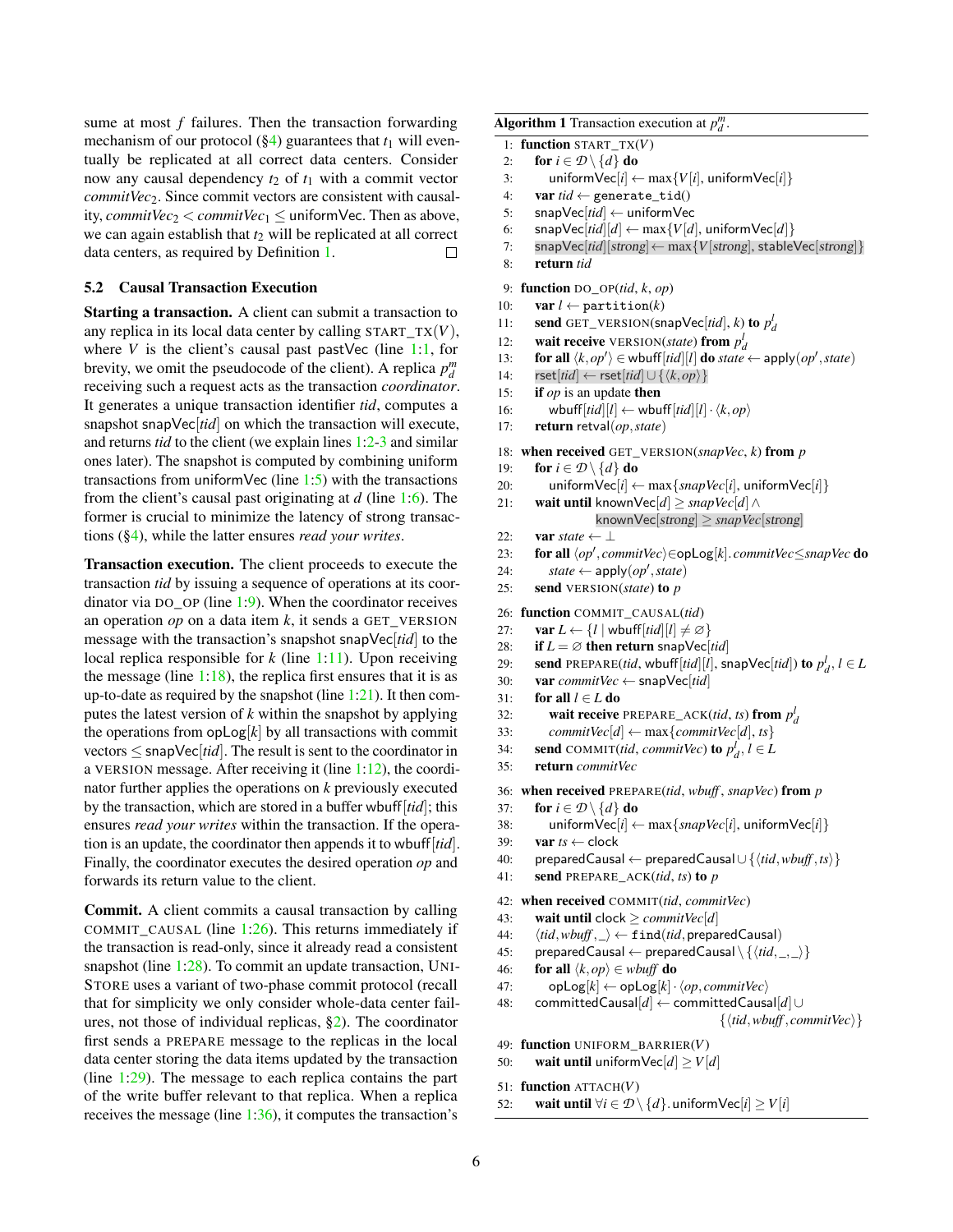*prepare time ts* from its local clock and adds the transaction to preparedCausal, which stores the set of causal transactions that are prepared to commit at the replica. The replica then returns *ts* to the coordinator in a PREPARE\_ACK message.

When the coordinator receives replies from all replicas updated by the transaction, it computes the transaction's commit vector *commitVec*: it sets the local timestamp *commitVec*[*d*] to the maximum among the prepare times proposed by the replicas (line [1:](#page-5-0)[33\)](#page-5-1), and it copies the other entries of *commitVec* from the snapshot vector snapVec[*tid*] (line [1](#page-5-0)[:30\)](#page-5-1). The latter reflects the fact that the transactions in the snapshot become causal dependencies of *tid*.

After computing *commitVec*, the coordinator sends it in a COMMIT message to the relevant replicas at the local data center (line [1:](#page-5-0)[34\)](#page-5-1) and returns it to the client (line [1](#page-5-0)[:35\)](#page-5-1). The client then sets its causal past pastVec to the commit vector. When a replica receives the COMMIT message (line [1](#page-5-0)[:42\)](#page-5-1), it removes the transaction from preparedCausal, adds the transaction's updates to opLog, and adds the transaction to a set committed Causal $[d]$ , which stores transactions waiting to be replicated to sibling replicas at other data centers.

## <span id="page-6-1"></span>5.3 Transaction Replication

Each replica  $p_d^m$  periodically replicates locally committed update transactions to sibling replicas in other data centers by executing PROPAGATE\_LOCAL\_TXS (line [2](#page-6-0)[:1\)](#page-6-1). Transactions are replicated in the order of their local timestamps. The prefix of transactions that is ready to be replicated is determined by knownVec[*d*]: according to Property [1,](#page-4-1)  $p_d^m$  stores updates to *m* by all transactions originating at *d* with local timestamps  $\leq$  knownVec[*d*]. Thus, the replica first updates knownVec[*d*] while preserving Property [1.](#page-4-1)

There are two cases of this update. If the replica does not have any prepared transactions (preparedCausal =  $\varnothing$ ), it sets knownVec $[d]$  to the current value of the clock (line [2:](#page-6-0)[2\)](#page-6-1). This preserves Property [1](#page-4-1) because in this case a new transaction originating at *d* and updating *m* will get a prepare time at *m* higher than the current clock (line [1](#page-5-0)[:39\)](#page-5-1), and thus also a higher local timestamp (line [1:](#page-5-0)[33\)](#page-5-1). If the replica has some prepared transactions, then they may end up getting local timestamps lower than the current clock. In this case, the replica sets knownVec $[d]$  to just below the smallest prepared time (line [2:](#page-6-0)[3\)](#page-6-1). This preserves Property [1](#page-4-1) because: *(i)* currently prepared transactions will get a local timestamp no lower than their prepare time; and *(ii)* as we argued above, new transactions will get a prepare time higher than the current clock and, hence, than the smallest prepare time.

After updating knownVec[d], the replica sends a REPLICATE message to its siblings with the transactions in committedCausal[*d*] such that *commitVec*[*d*]  $\leq$  knownVec[*d*], and then removes them from committedCausal[*d*]. In other words, the replica sends all transactions from the prefix determined by knownVec[*d*] that it has not yet replicated.

When a replica  $p_d^m$  receives a REPLICATE message with

<span id="page-6-0"></span>Algorithm 2 Transaction replication at  $p_d^m$ . 1: **function** PROPAGATE LOCAL TXS()  $\triangleright$  Run periodically 2: **if** preparedCausal =  $\emptyset$  then knownVec[d]  $\leftarrow$  clock 3: **else** knownVec[ $d$ ] ← min $\{ts | \langle \_, \_, ts \rangle \in$  preparedCausal}-1 4: **var**  $txs \leftarrow \{\langle \_ \, \ldots, \textit{commitVec} \rangle \in \text{committedCausal}[d] \mid \$  $commitVec[d] \leq$  known Vec $[d]$ } 5: **if**  $txs \neq \emptyset$  then 6: **send** REPLICATE $(d, txs)$  to  $p_i^m, i \in \mathcal{D} \setminus \{d\}$ 7: committedCausal[ $d$ ]  $\leftarrow$  committedCausal[ $d$ ] \ *txs* 8: **else send** HEARTBEAT $(d,$  known $\mathsf{Vec}[d])$  to  $p_i^m$ ,  $i \in \mathcal{D} \setminus \{d\}$ 9: when received REPLICATE(*i*, *txs*) 10: **for all**  $\langle tid, wbuff, commitVec \rangle \in txs$  in *commitVec*[*i*] order **do** 11: **if** *commitVec*[*i*] > knownVec[*i*] **then** 12: **for all**  $\langle k, op \rangle \in \textit{wbuff}$  do 13:  $opLog[k] \leftarrow opLog[k] \cdot \langle op, commitVec \rangle$ 14: committedCausal[*i*] ← committedCausal[*i*]∪  $\{\langle tid, wbuff, commitVec \rangle\}$ 15: knownVec[ $i$ ]  $\leftarrow$  *commitVec*[ $i$ ] 16: when received HEARTBEAT(*i*, *ts*) 17: **pre:**  $ts >$  knownVec[*i*] 18: known $\text{Vec}[i] \leftarrow ts$ 19: function FORWARD\_REMOTE\_TXS(*i*, *j*) 20: var  $txs \leftarrow \{\langle \_ \, , \_ \cdot \textit{commitVec} \rangle \in \text{ committedCausal}[j] \mid \$  $commitVec[j] >$ globalMatrix[*i*][*j*]} 21: **if**  $txs \neq \emptyset$  **then send** REPLICATE(*j*,*txs*) **to**  $p_i^m$ 22: **else send** HEARTBEAT $(j,$  known $\text{Vec}[j])$  to  $p_i^m$ 23: function BROADCAST\_VECS()  $\triangleright$  Run periodically 24: **send** KNOWNVEC\_LOCAL(*m*, knownVec) to  $p_d^l$ ,  $l \in \mathcal{P}$ 25: **send** STABLEVEC(*d*, stableVec) to  $p_i^m$ ,  $i \in \mathcal{D}$ 26: **send** KNOWNVEC\_GLOBAL(*d*, knownVec) to  $p_i^m$ ,  $i \in \mathcal{D}$ 27: when received KNOWNVEC\_LOCAL(*l*, *knownVec*) 28: localMatrix[*l*] ← *knownVec* 29: **for**  $i \in \mathcal{D}$  do stableVec[ $i$ ]  $\leftarrow$  min{localMatrix[ $n$ ][ $i$ ]  $n \in \mathcal{P}$ } 30: stableVec[strong]  $\leftarrow$  min{localMatrix[*n*][strong] |  $n \in \mathcal{P}$ } 31: when received STABLEVEC(*i*, *stableVec*) 32: stableMatrix[*i*] ← *stableVec* 33: *G* ← all groups with  $f + 1$  replicas that include  $p_d^m$ 34: **for**  $j \in \mathcal{D}$  **do** 

35: **var**  $ts \leftarrow \max{\min{\text{stableMatrix}[h][j] \mid h \in g\} \mid g \in G}$ 

```
36: uniform\text{Vec}[j] \leftarrow \max\{\text{uniformVec}[j], \text{ts}\}\
```

```
37: when received KNOWNVEC_GLOBAL(l, knownVec)
```

```
38: globalMatrix[l] ← knownVec
```
a set of transactions *txs* originating at a sibling replica *p m i* (line [2:](#page-6-0)[9\)](#page-6-1), it iterates over *txs* in *commitVec*[*i*] order. For each new transaction in *txs* with commit vector *commitVec*, the replica adds the transaction's operations to its log and sets knownVec $[i]$  = *commitVec* $[i]$ . Since communication channels are FIFO,  $p_d^m$  processes all transactions from  $p_i^m$  in their local timestamp order. Hence, the above update to knownVec[*i*] preserves Property [1:](#page-4-1)  $p_d^m$  stores updates originating at  $p_i^m$  by all transactions with *commitVec*[ $i$ ]  $\leq$  knownVec[ $i$ ]. Finally, the replica adds the transactions to committedCausal[*i*], which is used to implement transaction forwarding  $(\S4)$ . Due to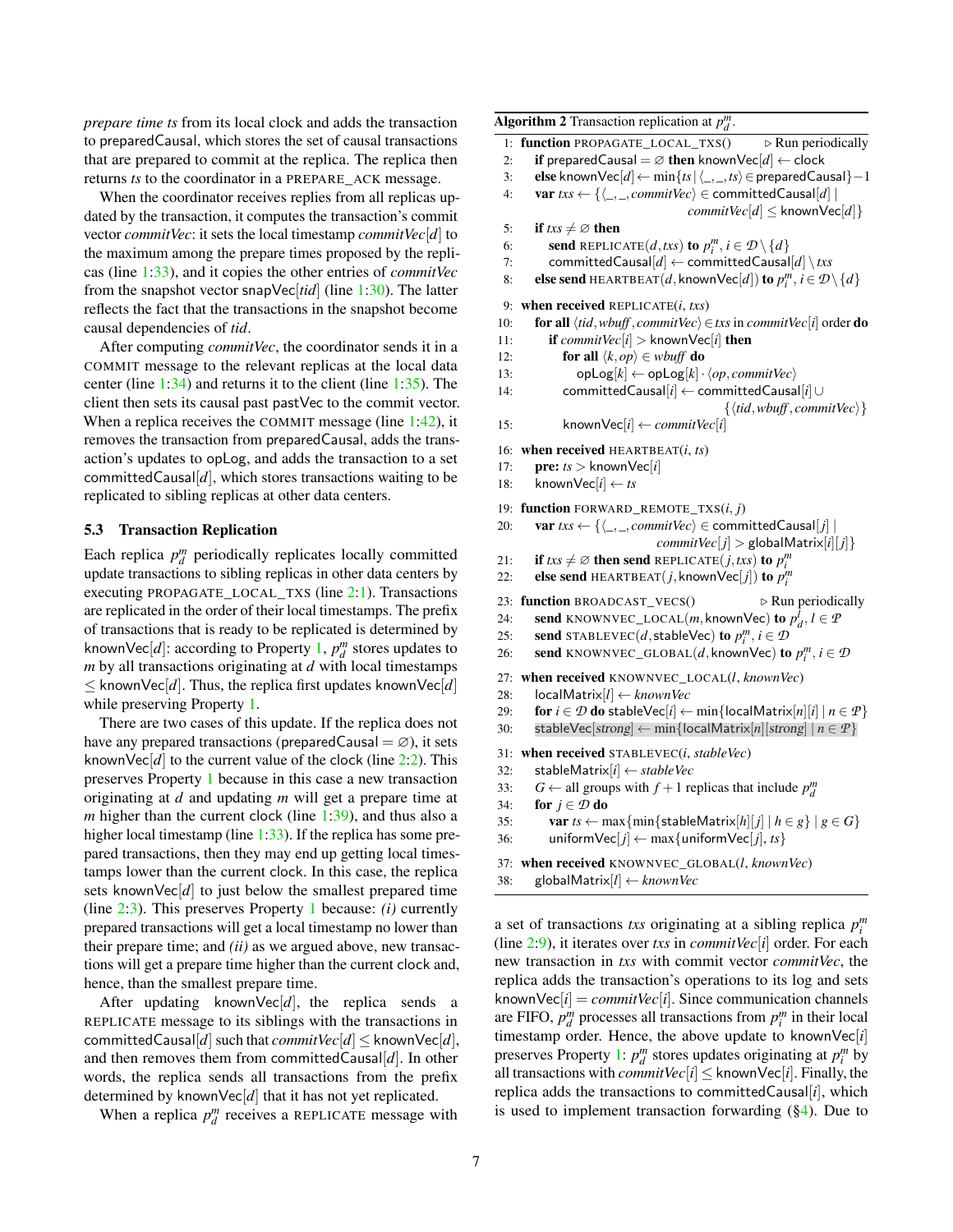the forwarding,  $p_d^m$  may receive the same transaction from different data centers. Thus, when processing transactions in the REPLICATE message, it checks for duplicates (line [2:](#page-6-0)[11\)](#page-6-1).

### <span id="page-7-0"></span>5.4 Advancing the Uniform Snapshot

Replicas run a background protocol that refreshes the information about uniform transactions. This proceeds in two stages. First, a replica keeps track of which transactions have been replicated at the replicas of other partitions in the same data center. To this end, replicas in the same data center periodically exchange KNOWNVEC\_LOCAL messages with their knownVec vectors, which they store in a matrix localMatrix (lines [2](#page-6-0)[:24](#page-6-1) and [2:](#page-6-0)[27\)](#page-6-1); in our implementation this is done via a dissemination tree. This matrix is then used to compute the vector stableVec, which represents the set of transactions that have been fully replicated at the local data center as per Property [2.](#page-4-2) To ensure this, a replica computes an entry stableVec[*i*] as the minimum of knownVec $|i|$  it received from the replicas of other partitions in the same data center (line [2](#page-6-0)[:29\)](#page-6-1).

In the second stage of the background protocol, sibling replicas periodically exchange STABLEVEC messages with their stableVec vectors, which they store in a matrix stableMatrix (lines  $2:25$  $2:25$  and  $2:31$  $2:31$ ). This matrix is then used by a replica to compute uniformVec, which characterizes the update transactions that are replicated at  $f + 1$  data centers as per Property [3.](#page-4-0) To this end, a replica first enumerates all groups *G* of  $f + 1$  data centers that include its local data center (line [2:](#page-6-0)[33\)](#page-6-1). For each data center *j* the replica performs the following computation. First, for each group  $g \in G$ , it computes the minimum *j*-th entry in the stable vectors of all data centers  $h \in g$ : min{stableMatrix[h|[j] |  $h \in g$ }. By Property [2](#page-4-2) all update transactions originating at *j* with local timestamp ≤ the minimum have been replicated at all data centers in *g*. The replica then sets uniform  $\text{Vec}[j]$  to the maximum of the resulting values computed for all groups  $g \in G$ , to cover transactions that are replicated at any such group. According to Property [4,](#page-4-3) the transactions with commit vectors  $\leq$  uniformVec are uniform, and now become visible to transactions coordinated by  $p_d^m$  ([§5.2\)](#page-5-2).

Replicas also update uniformVec in lines [1:](#page-5-0)[2-3,](#page-5-1) [1:](#page-5-0)[19-20](#page-5-1) and [1:](#page-5-0)[37-38](#page-5-1) by incorporating snapVec[*i*] for remote data centers *i*. This is safe because a transaction executes on a snapshot that only includes uniform remote transactions.

Finally, if a replica does not receive new transactions for a long time, it sends the value of its knownVec[*d*] as a heartbeat (lines [2](#page-6-0)[:8](#page-6-1) and [2:](#page-6-0)[16\)](#page-6-1). This allows advancing stableVec and uniformVec even under skewed load distributions.

#### <span id="page-7-1"></span>5.5 Transaction Forwarding

As we explained in [§4,](#page-2-0) to guarantee that a transaction originating at a correct data center eventually becomes exposed at all correct data centers despite failures (Eventual Visibility), replicas may have to forward remote update transactions. To determine which transactions to forward, each replica keeps track

of the update transactions that have been replicated at sibling replicas in other data centers. To this end, sibling replicas periodically exchange KNOWNVEC\_GLOBAL messages with their knownVec vectors, which they store in a matrix globalMatrix (lines  $2:26$  $2:26$  and  $2:37$  $2:37$ ). Thus,  $p_i^m$  has received all update transactions from  $p_j^m$  with  $commitVec[j] \le$  globalMatrix[*i*][*j*].

A replica  $p_d^{\dot{m}}$  only forwards transactions when it suspects that a data center *j* may have failed before replicating all the update transactions originating at it to a data center *i* (this information is provided by a separate module). In this case,  $p_d^m$  executes FORWARD\_REMOTE\_TXS $(i, j)$  (line [2](#page-6-0)[:19\)](#page-6-1). The function forwards the set of transactions *txs* received from  $p_j^m$  that have not been replicated at  $p_i^m$  according to globalMatrix $[i][j]$ . For example, in Figure [1,](#page-3-0) UNISTORE will eventually invoke FORWARD\_REMOTE\_TXS(*d*1,*d*3) at replicas in  $d_2$  to forward  $t_1$ . The replica  $p_d^m$  sends the transactions in *txs* to  $p_i^m$  in a REPLICATE message. If there are no update transactions to forward,  $p_d^m$  sends a heartbeat to  $p_i^m$  with knownVec[ *j*].

UNISTORE periodically deletes from committedCausal transactions that have been replicated at every data center (omitted from the pseudocode for brevity).

#### 5.6 On-Demand Durability and Client Migration

A client may wish to ensure that the transactions it has observed so far are durable. To this end, the client can call UNIFORM\_BARRIER $(V)$  at any replica in its local data center *d*, where *V* is the client's causal past pastVec (line  $1:49$  $1:49$ ). The replica returns to the client only when all the transactions from pastVec that originate at *d* are uniform, and thus durable. Then the same holds for all transactions from pastVec, because the protocol only exposes remote transactions to clients when they are already uniform  $(\S5.2)$ .

A client wishing to migrate from its local data center *d* to another data center *i* first calls UNIFORM\_BARRIER(*V*) at any replica in  $d$  with  $V =$  past Vec, to ensure that the transactions the client has observed or issued at *d* will eventually become visible at *i*. The client then calls  $\text{ATTACH}(V)$  at any replica in *i* (line  $1:51$  $1:51$ ). The replica returns when its uniform Vec includes all remote transactions from *V* (line [1:](#page-5-0)[52\)](#page-5-1). The client can then be sure that its transactions at *i* will operate on snapshots including all the transactions it has observed before.

# 6 Adding Strong Transactions

We now describe the full UNISTORE protocol with both causal and strong transactions. It is obtained by adding the highlighted lines to Algorithms [1](#page-5-0)[-2](#page-6-0) and a new Algorithm [3.](#page-8-0)

## 6.1 Metadata

The Conflict Ordering property of our consistency model requires any two conflicting strong transactions to be related one way or another by the causal order  $\prec$  ([§3\)](#page-1-0). To ensure this, the protocol assigns to each strong transaction a scalar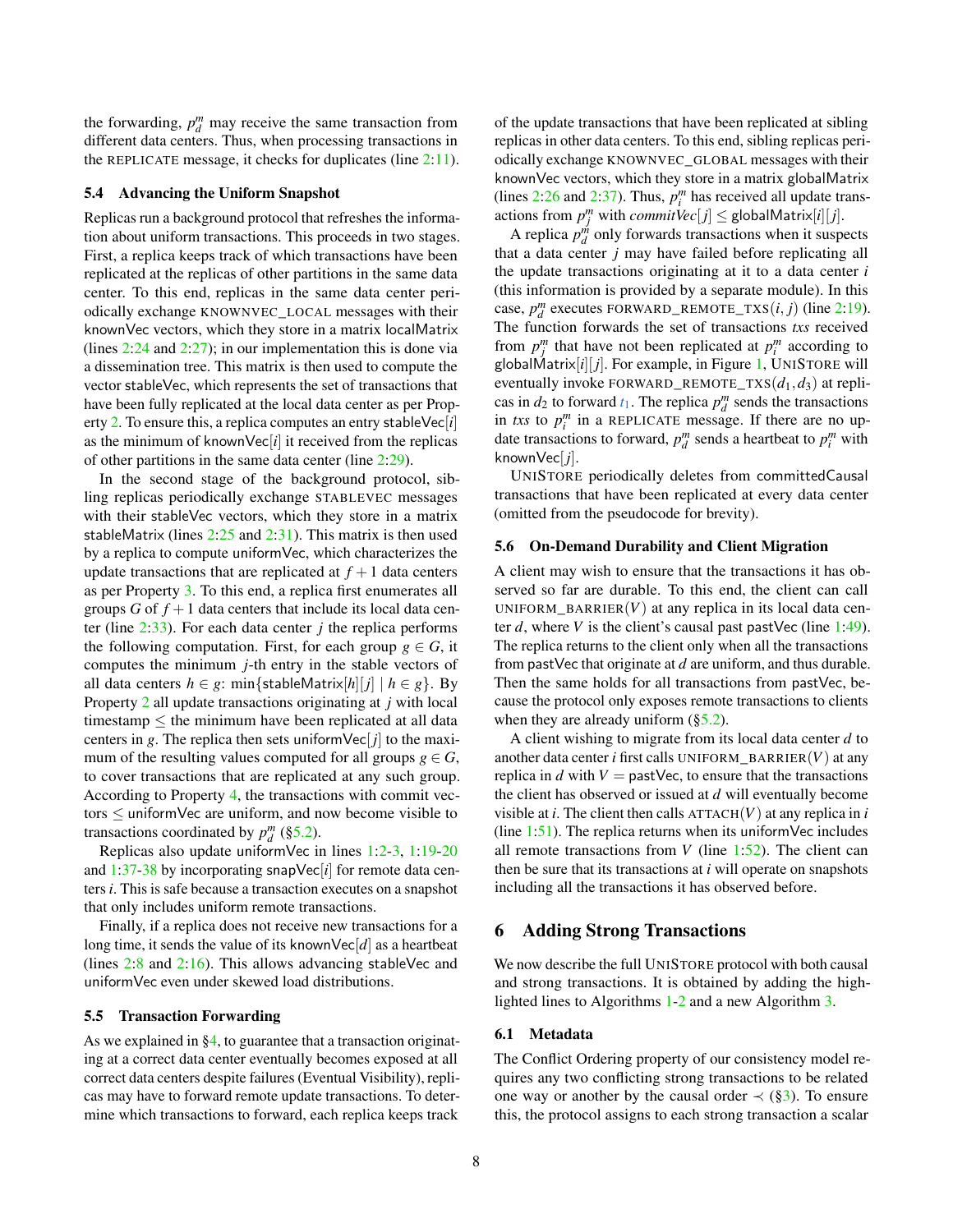*strong timestamp*, analogous to those used in optimistic concurrency control for serializability [\[69\]](#page-14-0). Several vectors used as metadata in the causal consistency protocol  $(\S_5.1)$  are then extended with an extra strong entry.

First, we extend commit vectors and those representing causally consistent snapshots. Commit vectors are compared using the previous order  $\lt$ , but considering all entries; as before, this order is consistent with the causal order ≺. Furthermore, conflicting strong transactions are causally ordered according to their strong timestamps.

PROPERTY 5. For any conflicting strong transactions  $t_1$  and  $t_2$ with commit vectors *commitVec*<sub>1</sub> and *commitVec*<sub>2</sub>, we have:  $t_1 \prec t_2 \Longleftrightarrow \text{commitVec}_1[\text{strong}] \prec \text{commitVec}_2[\text{strong}].$ 

A consistent snapshot vector *V* now defines the set of transactions with a commit vector  $\leq V$ , according to the new <. The vectors knownVec and stableVec maintained by a replica  $p_d^m$  are also extended with a *strong* entry. The entries knownVec[strong] and stableVec[strong] define the prefix of strong transactions that have been replicated at  $p_d^m$  and the local data center *d*, respectively:

<span id="page-8-4"></span>PROPERTY 6. Replica  $p_d^m$  stores the updates to *m* by all strong transactions with  $commitVec[strong] \leq$  knownVec[strong].

<span id="page-8-1"></span>PROPERTY 7. Data center *d* stores the updates by all strong transactions with *commitVec*[strong]  $\le$  stableVec[strong].

To ensure Property [7,](#page-8-1) the strong entry of stableVec is updated at line [2](#page-6-0)[:30](#page-6-1) similarly to its other entries. We do not extend uniformVec, because our commit protocol for strong transactions automatically guarantees their uniformity.

### <span id="page-8-2"></span>6.2 Transaction Execution

UNISTORE uses optimistic concurrency control for strong transactions, with the same protocol for executing causal and speculatively executing strong transactions. To this end, Algorithm [1](#page-5-0) is modified as follows. First, the computation of the snapshot vector snapVec[*tid*] is extended to compute the strong entry (line [1:](#page-5-0)[7\)](#page-5-1), which is now taken into account when checking that a replica state is up to date (line  $1:21$  $1:21$ ). The strong entry of the snapshot vector is computed so as to include all strong transactions known to be fully replicated in the local data center, as defined by stableVec[strong]. To ensure *read your writes*, the snapshot additionally includes strong transactions from the client's causal past, as defined by *V*[strong]. Finally, the coordinator of a transaction now maintains not only its write set, but also its read set rset that records all operations by the transaction, including read-only ones (line  $1:14$  $1:14$ ). The latter is used to certify strong transactions.

After speculatively executing a strong transaction, the client tries to commit it by calling COMMIT\_STRONG at its coordinator (line [3](#page-8-0)[:1\)](#page-8-2). The coordinator first waits until the snapshot on which the transaction operated becomes uniform by calling UNIFORM\_BARRIER (line  $3:2$  $3:2$ ): as we argued in [§4,](#page-2-0) this is crucial for liveness. The coordinator next submits the trans-

<span id="page-8-0"></span>

| <b>Algorithm 3</b> Committing strong transactions at $p_d^m$ . |                                                                                                     |  |  |
|----------------------------------------------------------------|-----------------------------------------------------------------------------------------------------|--|--|
|                                                                | 1: function COMMIT_STRONG(tid)                                                                      |  |  |
| 2:                                                             | UNIFORM_BARRIER(snapVec[tid])                                                                       |  |  |
| 3:                                                             | <b>return</b> CERTIFY(tid, wbuff[tid], rset[tid], snapVec[tid])                                     |  |  |
|                                                                | 4: upon DELIVER_UPDATES( $W$ )                                                                      |  |  |
| 5:                                                             | <b>for all</b> $\langle wbuff, commitVec \rangle \in W$ in <i>commit</i> Vec strong order <b>do</b> |  |  |
| 6:                                                             | for all $\langle k, op \rangle \in whuff$ do                                                        |  |  |
| 7:                                                             | $opLog[k] \leftarrow opLog[k] \cdot \langle op, commitVec \rangle$                                  |  |  |
| 8:                                                             | knownVec[strong] $\leftarrow$ commitVec[strong]                                                     |  |  |
|                                                                | 9: function HEARTBEAT STRONG()<br>$\triangleright$ Run periodically                                 |  |  |
| 10:                                                            | <b>return</b> CERTIFY( $\perp$ , $\varnothing$ , $\varnothing$ , $\vec{0}$ )                        |  |  |

action to a *certification service*, which determines whether the transaction commits or aborts (line  $3:3$  $3:3$ , see  $\S 6.3$ ). In the former case, the service also determines its commit vector, which the coordinator returns to the client. If the transaction commits, the client sets its causal past pastVec to the commit vector; otherwise, it re-executes the transaction.

The certification service also notifies replicas in all data centers about updates by strong transactions affecting them via DELIVER\_UPDATES upcalls, invoked in an order consistent with strong timestamps of the transactions (line [3:](#page-8-0)[4\)](#page-8-2). A replica receiving an upcall adds the new operations to its log and refreshes knownVec[strong] to preserve Property [6.](#page-8-4)

Finally, a replica  $p_d^m$  that has not seen any strong transactions updating its partition *m* for a long time submits a dummy strong transaction that acts as a heartbeat (line [3](#page-8-0)[:9\)](#page-8-2). Similarly to heartbeats for causal transactions, this allows coping with skewed load distributions.

### <span id="page-8-3"></span>6.3 Certification Service

We implement the certification service using an existing faulttolerant protocol from [\[18\]](#page-12-10), with transaction commit vectors computed using the techniques from [\[29\]](#page-13-15). The protocol integrates two-phase commit across partitions accessed by the transaction and Paxos among the replicas of each partition. It furthermore uses white-box optimizations between the two protocols to minimize the commit latency. The use of Paxos ensures that a committed strong transaction is durable and its updates will eventually be delivered at all correct data centers (line [3:](#page-8-0)[4\)](#page-8-2). For each partition, a single replica functions as the Paxos leader. The protocol is described and formally specified elsewhere [\[18\]](#page-12-10), and here we discuss it only briefly. Its pseudocode and formal specification are given in [§A](#page-15-0) and [§C,](#page-26-0) respectively.

The certification service accepts the read and write sets of a transaction and its snapshot vector (line [3:](#page-8-0)[3\)](#page-8-2). Even though the service is distributed, it guarantees that commit/abort decisions are computed like in a centralized database with optimistic concurrency control – in a total *certification order*. To ensure Conflict Ordering, the decisions are computed using a concurrency-control policy similar to that for serializability [\[69\]](#page-14-0): a transaction commits if its snapshot includes all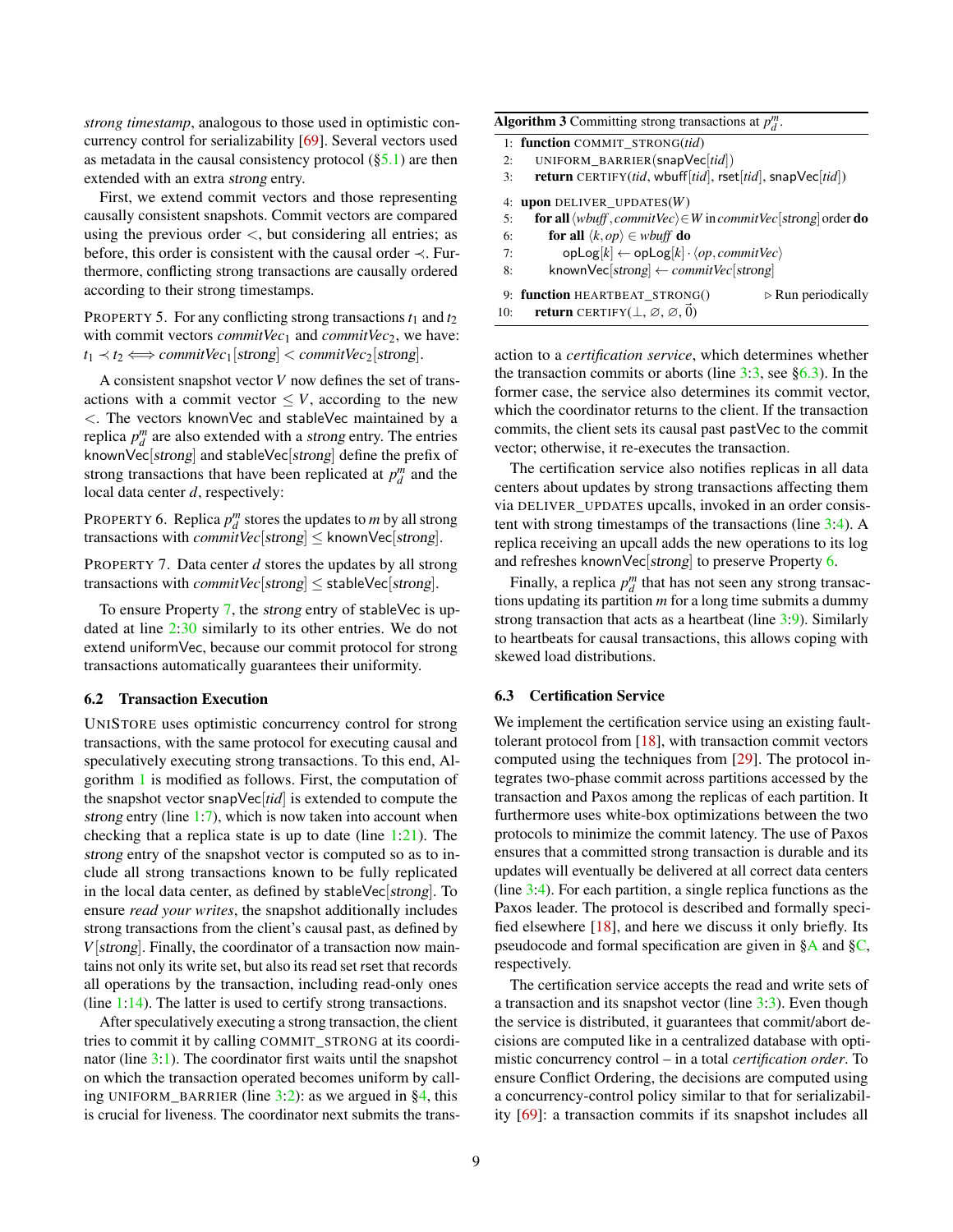conflicting transactions that precede it in the certification order. The certification service also computes a commit vector for each committed transaction by copying its per-data center entries from the transaction's snapshot vector and assigning a strong timestamp consistent with the certification order.

# <span id="page-9-0"></span>7 Proof of Correctness

We have rigorously proved that UNISTORE correctly implements the specification of PoR consistency for the case when the data store manages last-writer-wins registers. The proof uses the formal framework from [\[13,](#page-12-16) [14,](#page-12-17) [16\]](#page-12-13) and establishes Properties [1](#page-4-1)[-7](#page-8-1) stated earlier. Due to space constraints, we defer the proof to [§D.](#page-28-0)

# 8 Evaluation

We have implemented UNISTORE and several other protocols (listed in the following) in the same codebase, consisting of 10.3K SLOC of Erlang. We evaluate the protocols on Amazon EC2 using m4.2xlarge VMs from 5 different regions. Each VM has 8 virtual cores and 32GB of RAM. The RTT between regions ranges from 26ms to 202ms. Unless otherwise stated, our experiments deploy 3 data centers, thus tolerating a single data center failure: Virginia (US-East), California (US-West) and Frankfurt (EU-FRA). All Paxos leaders are located in Virginia. By default we use 4 replica machines per data center. Each machine stores replicas of 8 partitions, matching the number of cores. Clients are hosted on separate machines in each data center. We run each experiment for at least 5 minutes, with the first and the last minute ignored. Replicas propagate local update transactions (line [2](#page-6-0)[:1\)](#page-6-1) and broadcast vectors (line [2:](#page-6-0)[23\)](#page-6-1) every 5ms.

# 8.1 Does UNISTORE combine causal and strong consistency effectively?

We start by analyzing the performance of UNISTORE using RUBiS – a popular benchmark that emulates an online auction website such as eBay [\[40,](#page-13-6) [41\]](#page-13-7). It defines 11 read-only transactions and 5 update transactions, e.g., selling items, bidding on items, and consulting outstanding auctions. As in previous work [\[41\]](#page-13-7), to make the benchmark more challenging, we add an extra update transaction closeAuction to declare the winner of an auction. We also borrow from [\[41\]](#page-13-7) a conflict relation between RUBiS transactions that preserves key integrity invariants in the PoR consistency model. This marks four transactions as strong (registerUser, storeBuyNow, storeBid and closeAuction) and declares three conflicts between them. For example, storeBid, which places a bid on a item, conflicts with closeAuction if both act on the same item: this is needed to preserve the invariant that the winner of an auction is the highest bidder. Our RUBiS database is configured according to the benchmark specification: it is populated with 33,000 items for sale and 1 million users; client

<span id="page-9-1"></span>

Figure 3: RUBiS benchmark: throughput vs. average latency.

think times are 500ms. We run the bidding mix workload of RUBiS with 15% of update transactions, which yields 10% of strong transactions.

We compare UNISTORE with STRONG, REDBLUE and CAUSAL. STRONG implements serializability [\[69\]](#page-14-0) as a special case of UNISTORE where all transactions are strong and all pairs of operations conflict. REDBLUE implements redblue consistency [\[40\]](#page-13-6), which like PoR, combines causal and strong consistency. However, it declares conflicts between all strong transactions. REDBLUE certifies strong transactions at a centralized replicated service, with a replica at each data center. CAUSAL implements causal consistency as a special case of UNISTORE where all transactions are causal. It cannot preserve the integrity invariants of RUBiS, but gives an upper bound on the expected performance.

Throughput and average latency. Figure [3](#page-9-1) evaluates average transaction latency and throughput. As the figure shows, UNISTORE exhibits a high throughput: 72% and 183% higher than REDBLUE and STRONG respectively at their saturation point. This is expected, as UNISTORE implements the consistency model that enables the most concurrency. STRONG classifies all transactions as strong. This impacts performance because executing a strong transaction is significantly more expensive than executing a causal one. REDBLUE uses a centralized certification service that saturates before the UNISTORE's distributed service, creating a bottleneck. UNI-STORE exhibits an average latency of 16.5ms, lower than 80.4ms of STRONG. The latency of REDBLUE is comparable to that of UNISTORE. This is because both systems mark the same set of transactions as strong. Still, REDBLUE declares conflicts between all strong transactions and thus aborts more transactions than UNISTORE: 0.12% vs 0.027%. The clients whose transactions abort have to retry them, thus increasing latency. Since the abort rate remains low in both cases, the difference in latency is negligible in our experiment. We expect a more significant difference in workloads with higher contention. Finally, in comparison to CAUSAL, UNISTORE penalizes throughput by 45%. This is the unavoidable price to pay to preserve application-specific invariants.

Latency of each transaction type. In UNISTORE, the latency of strong transactions is dominated by the RTT between Virginia (the leader's region) and California (Virginia's closest data center) – 61ms. Strong transactions exhibit a latency of 73.9ms on average. The latency varies depending on the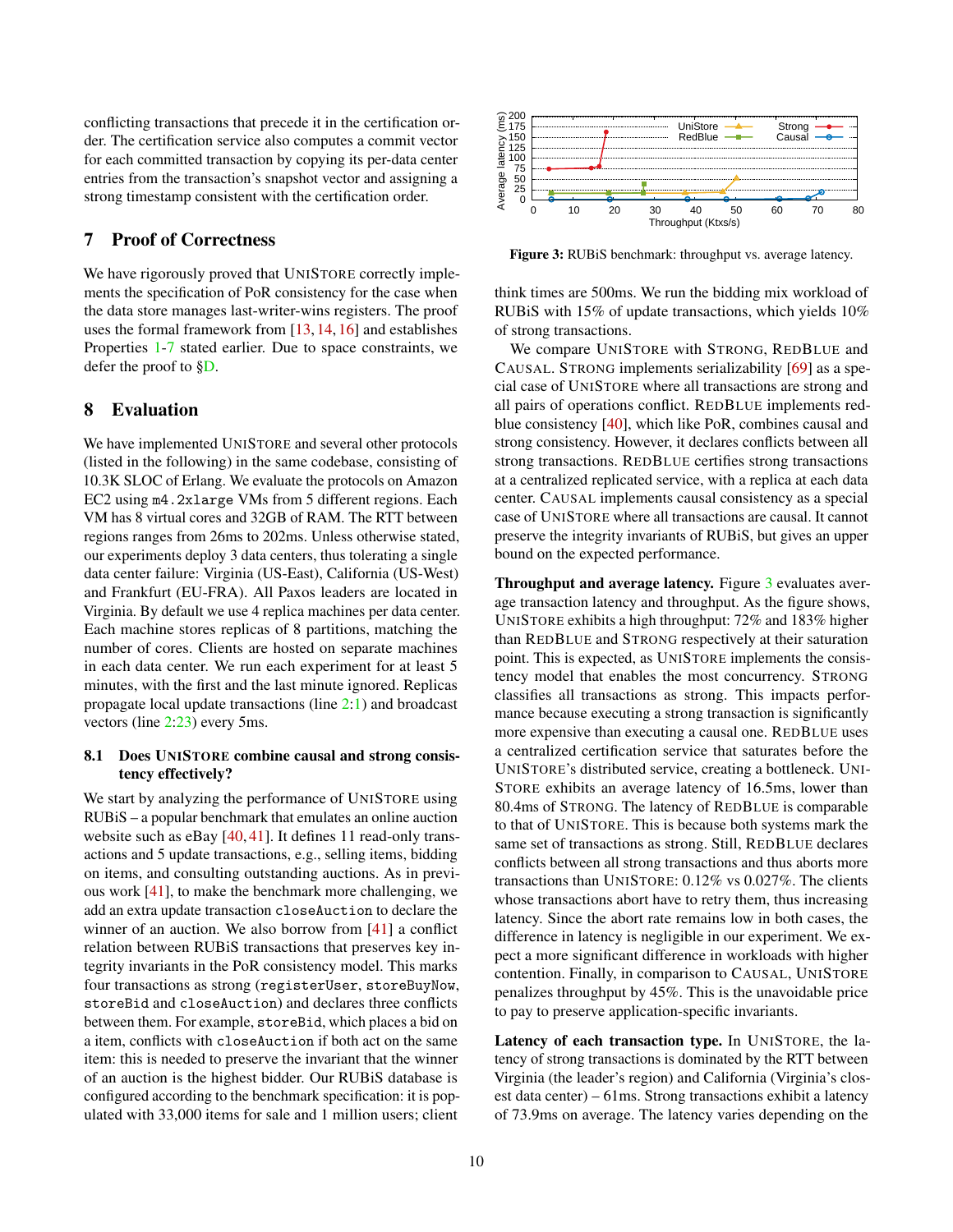<span id="page-10-0"></span>

Figure 4: Scalability when varying the ratio of strong transactions with uniform data access (top) and under contention (bottom).

client's location: from 65.4ms on average at the leader's site to 93.2ms at the site furthest from the leader (Frankfurt). Since causal transactions do not require coordination between data centers, they exhibit a very low latency – 1.2ms on average, which is comparable to that of CAUSAL. This demonstrates that UNISTORE is able to mix causal and strong consistency effectively, as the latency of causal transactions remains low regardless of concurrently executing strong transactions.

# <span id="page-10-2"></span>8.2 How does UNISTORE scale with the number of machines?

We evaluate the peak throughput of UNISTORE as we increase the number of machines per each data center from 2 to 8, i.e., the number of partitions from 16 to 64. We use a microbenchmark with 100% of update transactions, where each transaction accesses three data items. We vary the ratio of strong transactions from 0% to 100% to understand their impact on scalability.

Scalability under low contention. For this set of experiments, the data items accessed by each transaction are picked uniformly at random. This yields a very low contention: e.g., with 16 partitions, the probability of two transactions accessing the same partition is 0.031. As shown by the top plot of Figure [4,](#page-10-0) UNISTORE is able to scale almost linearly even when the workload includes strong transactions: a 9.76% throughput drop compared to the optimal scalability. This is because, with uniform accesses, the task of committing transactions is balanced among partitions. Thus, when the number of partitions increases, so does the system's capacity. The scalability is not perfect due to the cost of the background protocol that computes stableVec, which grows logarithmically with the number of partitions. The plot also shows that strong transactions are expensive: 25.72% of throughput drop on average with 10% of strong transactions. The performance is dominated by the number of strong transactions that a partition can certify per second.

<span id="page-10-1"></span>

Figure 5: Throughput penalty of tracking uniformity.

Impact of contention. For this set of experiments, we set the ratio of strong transactions that access a designated partition to 20% to create contention. As shown by the bottom plot of Figure [4,](#page-10-0) UNISTORE is still able to scale fairly well under contention. But, as expected, contention has an impact on scalability: a 17.15% throughput drop from the optimal scalability compared to the 9.76% throughput drop in the experiments without contention.

#### 8.3 What is the cost of uniformity?

We compare CUREFT to UNIFORM. CUREFT implements Cure [\[3\]](#page-12-6), a causally consistent data store, and makes it fault tolerant by adding transaction forwarding  $(\S4)$ . UNIFORM is a simplified version of UNISTORE that removes all the mechanisms related to strong transactions. UNIFORM tracks uniformity and makes remote transactions visible only when these are uniform; CUREFT does not. We use a microbenchmark with only causal transactions and 15% of update transactions. Each transaction accesses three data items.

Throughput penalty. Figure [5](#page-10-1) evaluates the cost of tracking uniformity. It shows the peak throughput when the number of data centers increases from 3 to 5. We first add Ireland and then Brazil. As we do this, the throughput remains almost constant. This is because each data center stores replicas of all partitions and the computational power gained when adding a data center is offset by the cost of replicating update transactions. As the figure shows, the cost of tracking uniformity is small: a 7.97% drop on average. The gap grows as we increase the number of data centers: a 10.61% drop on average with 5 data centers. This is because, to track uniform transactions, sibling replicas exchange messages: the more data centers, the more messages exchanged. The penalty can be reduced by decreasing the frequency at which sibling replicas exchange their stableVec (line  $2:25$  $2:25$ ), at the expense of an extra delay in the visibility of remote transactions.

Reading from a uniform snapshot. Figure [6](#page-11-0) evaluates the delay on the visibility of remote transactions when reading from a uniform snapshot. We deploy four data centers: Virginia, California, Frankfurt and Brazil. We set  $f = 2$  to tolerate 2 data center failures (when  $f = 1$ , UNIFORM shows no delay). Under such a configuration, a data center makes a transaction visible when it knows that 3 data centers store the transaction and its dependencies  $(\S$ 5.4). The figure shows the cumulative distribution of the delay before updates from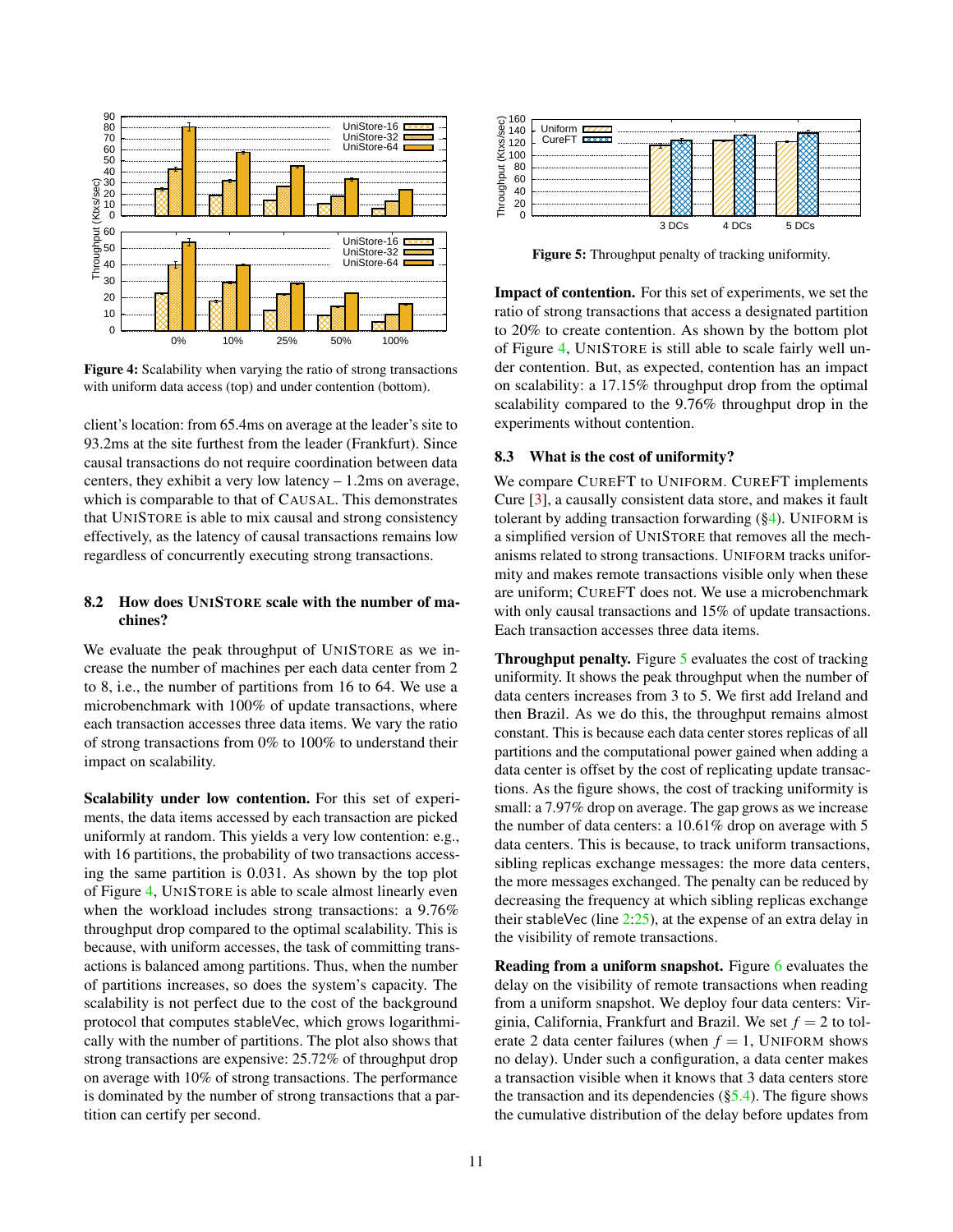<span id="page-11-0"></span>

Figure 6: Left: California to Brazil (best case). Right: California to Virginia (worst case).

California are visible in Brazil and Virginia.

The extra delay at Brazil is only of 5ms at the  $90<sup>th</sup>$  percentile. This is the best case scenario for UNIFORM because Brazil learns that Virginia stores a transaction originating at California only 2ms after receiving it. The worst case scenario for UNIFORM is when the origin and the destination data center are the closest ones. This is why the extra delay at Virginia is 92ms at the 90<sup>th</sup> percentile: Brazil learns that Frankfurt stores a transaction originating at California 88ms after receiving it. Note that when clients communicate only via the data store, the delay is unnoticeable. Even if clients communicate out of band, as the maximum extra delay is less than 100ms, it is unlikely that a client will miss an update.

# 9 Related Work

Systems with multiple consistency levels. A number of data stores have combined weak and strong consistency, including several commercial and academic systems that combine eventual and strong consistency [\[5,](#page-12-8) [6,](#page-12-9) [28,](#page-13-8) [48,](#page-13-9) [57,](#page-14-8) [64,](#page-14-7) [72\]](#page-14-14). Several academic data stores combined causal and strong consistency [\[9,](#page-12-7) [36,](#page-13-16) [40,](#page-13-6) [41,](#page-13-7) [58,](#page-14-15) [64\]](#page-14-7). Pileus [\[64\]](#page-14-7) funnels all updates through a single data center. In the fault-tolerant version of lazy replication [\[36\]](#page-13-16), causal operations require synchronization between replicas on its critical path. In both cases, causal operations are not highly available, defeating the benefits of causal consistency. Walter [\[58\]](#page-14-15) restricts causal operations to a specific type and lacks fault tolerance due to the use of two-phase commit across data centers. The remaining works [\[9,](#page-12-7) [40,](#page-13-6) [41\]](#page-13-7) support highly available causal operations, but are not fault tolerant. First, they do not make causal operations uniform on demand to guarantee the liveness of strong operations. Thus, they suffer from the liveness issue we explained in [§4](#page-2-0) (Figure [2\)](#page-3-0). In addition, these systems do not use fault-tolerant mechanisms even for strong transactions. They guard the use of strong transactions using mechanisms similar to locks; if the lock holder fails before releasing it, no other data center can execute a strong transaction requiring the same lock. This occurs even when the service handing locks is fault-tolerant, as in [\[41\]](#page-13-7). Finally, the above systems either do not include mechanisms for partitioning the key space among different machines in a data center or include per-data center centralized services, which limits their scalability ([§8.2\)](#page-10-2).

Some group communication systems mix causal and atomic

broadcast [\[10,](#page-12-18) [67\]](#page-14-16). However, these systems do not provide mechanisms for maintaining transactional data consistency.

Several papers have proposed tools that use formal verification technology to ensure that consistency choices do not violate application invariants [\[9,](#page-12-7) [30,](#page-13-10) [33,](#page-13-17) [39,](#page-13-18) [50,](#page-13-19) [51\]](#page-14-17). Such tools can make it easier for programmers to use our system.

Causal consistency implementations. Our subprotocol for causal consistency belongs to a family of highly scalable protocols that avoid using any centralized components or dependency check messages [\[3,](#page-12-6) [22,](#page-12-14) [59–](#page-14-18)[61\]](#page-14-19); other alternatives are less scalable [\[4,](#page-12-19) [8,](#page-12-20) [12,](#page-12-21) [21,](#page-12-22) [31,](#page-13-20) [42,](#page-13-4) [43,](#page-13-21) [47,](#page-13-5) [71\]](#page-14-13). While we base our causal consistency subprotocol on an existing one, Cure [\[3\]](#page-12-6), we have extended it in nontrivial ways, by integrating mechanisms for tracking uniformity  $(\S5.4)$  and for transaction forwarding  $(\S 5.5)$ . Some of the above protocols [\[31,](#page-13-20) [60\]](#page-14-20) use hybrid clocks instead of real time [\[35\]](#page-13-22) to improve performance with large clock skews; this technique can also be integrated into UNISTORE.

SwiftCloud [\[71\]](#page-14-13) implements *k-stability* [\[45\]](#page-13-23), a notion similar to uniformity, to enable client migration. SwiftCloud relies on a single per-data center sequencer, which makes tracking k-stability easy, but the data store less scalable. Our protocol is more sophisticated, since we distribute the responsibility of tracking uniformity among the replicas in a data center.

Paxos variants. Several Paxos variants [\[24,](#page-12-23) [38,](#page-13-24) [49,](#page-13-25) [52\]](#page-14-21) lower the latency by allowing commutative operations to execute at replicas in arbitrary orders. In contrast to them, UNISTORE implements PoR consistency, which allows causal transactions to execute without any synchronization at all.

# 10 Conclusion

This paper presented UNISTORE, the first fault-tolerant and scalable data store that combines causal and strong consistency. UNISTORE carefully integrates state-of-the-art scalable protocols and extends them in nontrivial ways. To maintain liveness despite data center failures, unlike previous work, UNISTORE commits a strong transaction only when all its causal dependencies are uniform. Our results show that UNI-STORE combines causal and strong consistency effectively:  $3.7\times$  lower latency on average than a strongly consistent system with 1.2ms latency on average for causal transactions. We expect that the key ideas in UNISTORE will pave the way for practical systems that combine causal and strong consistency.

Acknowledgements. We thank our shepherd, Heming Cui, as well as Gregory Chockler, Vitor Enes, Luís Rodrigues and Marc Shapiro for comments and suggestions. This work was partially supported by an ERC Starting Grant RAC-COON, the Juan de la Cierva Formación funding scheme (FJC2018-036528-I), the CCF-Tencent Open Fund (CCF-Tencent RAGR20200124) and the AWS Cloud Credit for Research program.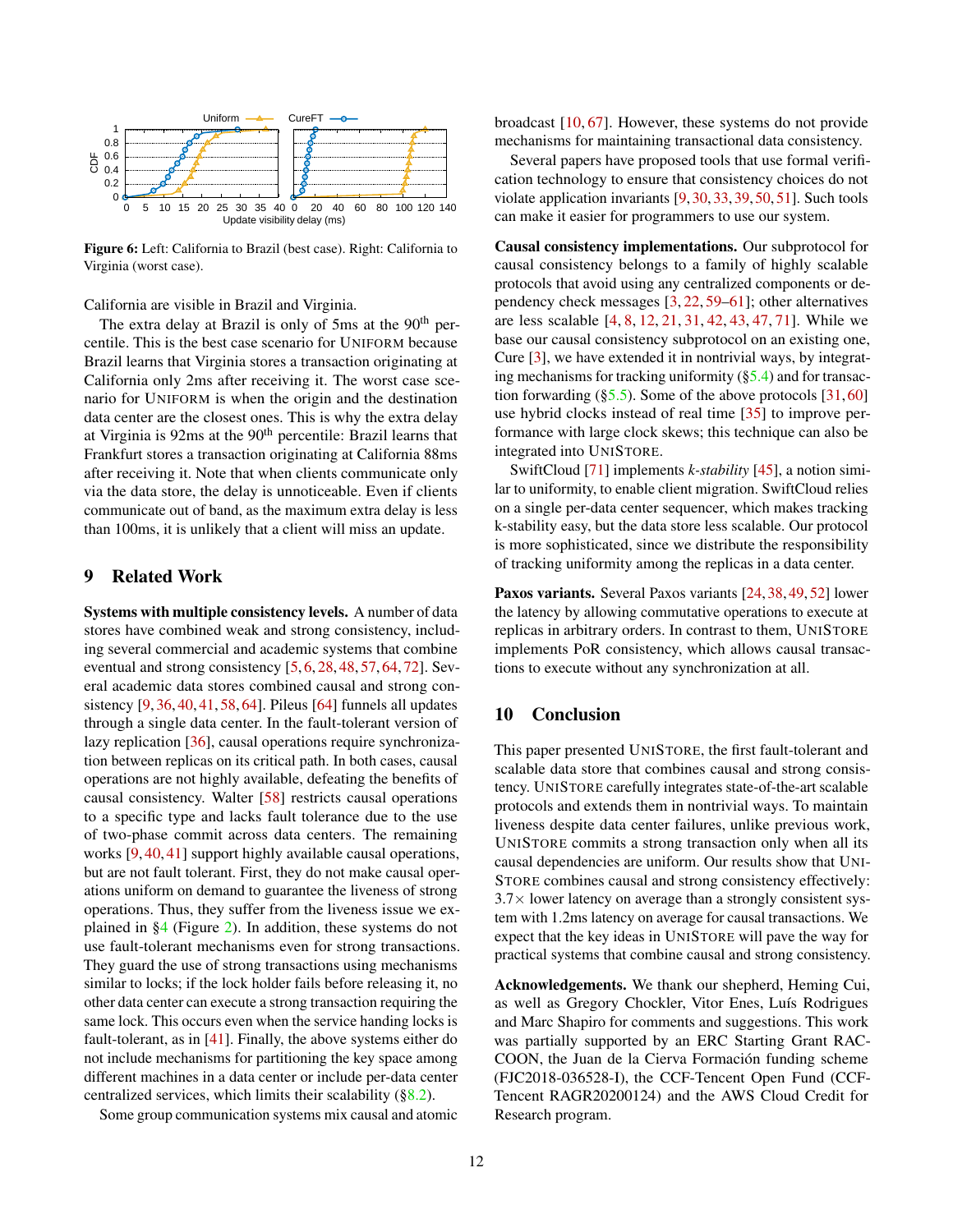# References

- <span id="page-12-0"></span>[1] D. Abadi. Consistency tradeoffs in modern distributed database system design: CAP is only part of the story. *IEEE Computer*, 45(2), 2012.
- <span id="page-12-4"></span>[2] M. Ahamad, G. Neiger, J. E. Burns, P. Kohli, and P. W. Hutto. Causal memory: Definitions, implementation, and programming. *Distributed Comput.*, 9(1), 1995.
- <span id="page-12-6"></span>[3] D. D. Akkoorath, A. Z. Tomsic, M. Bravo, Z. Li, T. Crain, A. Bieniusa, N. Preguiça, and M. Shapiro. Cure: Strong semantics meets high availability and low latency. In *International Conference on Distributed Computing Systems (ICDCS)*, 2016.
- <span id="page-12-19"></span>[4] S. Almeida, J. Leitão, and L. Rodrigues. ChainReaction: A causal+ consistent datastore based on chain replication. In *European Conference on Computer Systems (EuroSys)*, 2013.
- <span id="page-12-8"></span>[5] Amazon. Read consistency. https://docs.aws.amazon.com/amazondynamodb/latest/ developerguide/HowItWorks.ReadConsistency.html, 2020.
- <span id="page-12-9"></span>[6] Apache Cassandra. Read repair. https://cassandra.apache.org/doc/latest/operating/ read\_repair.html, 2020.
- <span id="page-12-5"></span>[7] H. Attiya, F. Ellen, and A. Morrison. Limitations of highly-available eventually-consistent data stores. *IEEE Trans. Parallel Distributed Syst.*, 28(1), 2017.
- <span id="page-12-20"></span>[8] P. Bailis, A. Ghodsi, J. M. Hellerstein, and I. Stoica. Bolt-on causal consistency. In *International Conference on Management of Data (SIGMOD)*, 2013.
- <span id="page-12-7"></span>[9] V. Balegas, N. Preguiça, R. Rodrigues, S. Duarte, C. Ferreira, M. Najafzadeh, and M. Shapiro. Putting the consistency back into eventual consistency. In *European Conference on Computer Systems (EuroSys)*, 2015.
- <span id="page-12-18"></span>[10] K. Birman, A. Schiper, and P. Stephenson. Lightweight causal and atomic group multicast. *ACM Trans. Comput. Syst.*, 9(3), 1991.
- <span id="page-12-15"></span>[11] K. P. Birman and T. A. Joseph. Reliable communication in the presence of failures. *ACM Trans. Comput. Syst.*, 5(1), 1987.
- <span id="page-12-21"></span>[12] M. Bravo, L. Rodrigues, and P. Van Roy. Saturn: A distributed metadata service for causal consistency. In *European Conference on Computer Systems (EuroSys)*, 2017.
- <span id="page-12-16"></span>[13] S. Burckhardt. *Principles of Eventual Consistency*. Now Publishers, 2014.
- <span id="page-12-17"></span>[14] S. Burckhardt, A. Gotsman, H. Yang, and M. Zawirski. Replicated data types: specification, verification, optimality. In *Symposium on Principles of Programming Languages (POPL)*, 2014.
- <span id="page-12-11"></span>[15] C. Cachin, R. Guerraoui, and L. E. T. Rodrigues. *Introduction to Reliable and Secure Distributed Programming (2nd ed.)*. Springer, 2011.
- <span id="page-12-13"></span>[16] A. Cerone, G. Bernardi, and A. Gotsman. A framework for transactional consistency models with atomic visibility. In *International Conference on Concurrency Theory (CONCUR)*, 2015.
- <span id="page-12-1"></span>[17] Y. L. Chen, S. Mu, J. Li, C. Huang, J. Li, A. Ogus, and D. Phillips. Giza: Erasure coding objects across global data centers. In *USENIX Annual Technical Conference (USENIX ATC)*, 2017.
- <span id="page-12-10"></span>[18] G. Chockler and A. Gotsman. Multi-shot distributed transaction commit. In *Symposium on Distributed Computing (DISC)*, 2018.
- <span id="page-12-2"></span>[19] J. C. Corbett, J. Dean, M. Epstein, A. Fikes, C. Frost, J. J. Furman, S. Ghemawat, A. Gubarev, C. Heiser, P. Hochschild, W. C. Hsieh, S. Kanthak, E. Kogan, H. Li, A. Lloyd, S. Melnik, D. Mwaura, D. Nagle, S. Quinlan, R. Rao, L. Rolig, Y. Saito, M. Szymaniak, C. Taylor, R. Wang, and D. Woodford. Spanner: Google's Globally-Distributed Database. In *Symposium on Operating Systems Design and Implementation (OSDI)*, 2012.
- <span id="page-12-3"></span>[20] G. DeCandia, D. Hastorun, M. Jampani, G. Kakulapati, A. Lakshman, A. Pilchin, S. Sivasubramanian, P. Vosshall, and W. Vogels. Dynamo: Amazon's highly available key-value store. In *Symposium on Operating Systems Principles (SOSP)*, 2007.
- <span id="page-12-22"></span>[21] J. Du, S. Elnikety, A. Roy, and W. Zwaenepoel. Orbe: Scalable causal consistency using dependency matrices and physical clocks. In *Symposium on Cloud Computing (SoCC)*, 2013.
- <span id="page-12-14"></span>[22] J. Du, C. Iorgulescu, A. Roy, and W. Zwaenepoel. Gentlerain: Cheap and scalable causal consistency with physical clocks. In *Symposium on Cloud Computing (SoCC)*, 2014.
- <span id="page-12-12"></span>[23] C. Dwork, N. Lynch, and L. Stockmeyer. Consensus in the Presence of Partial Synchrony. *Journal of the ACM*, 35(2), 1988.
- <span id="page-12-23"></span>[24] V. Enes, C. Baquero, T. F. Rezende, A. Gotsman, M. Perrin, and P. Sutra. State-machine replication for planetscale systems. In *European Conference on Computer Systems (EuroSys)*, 2020.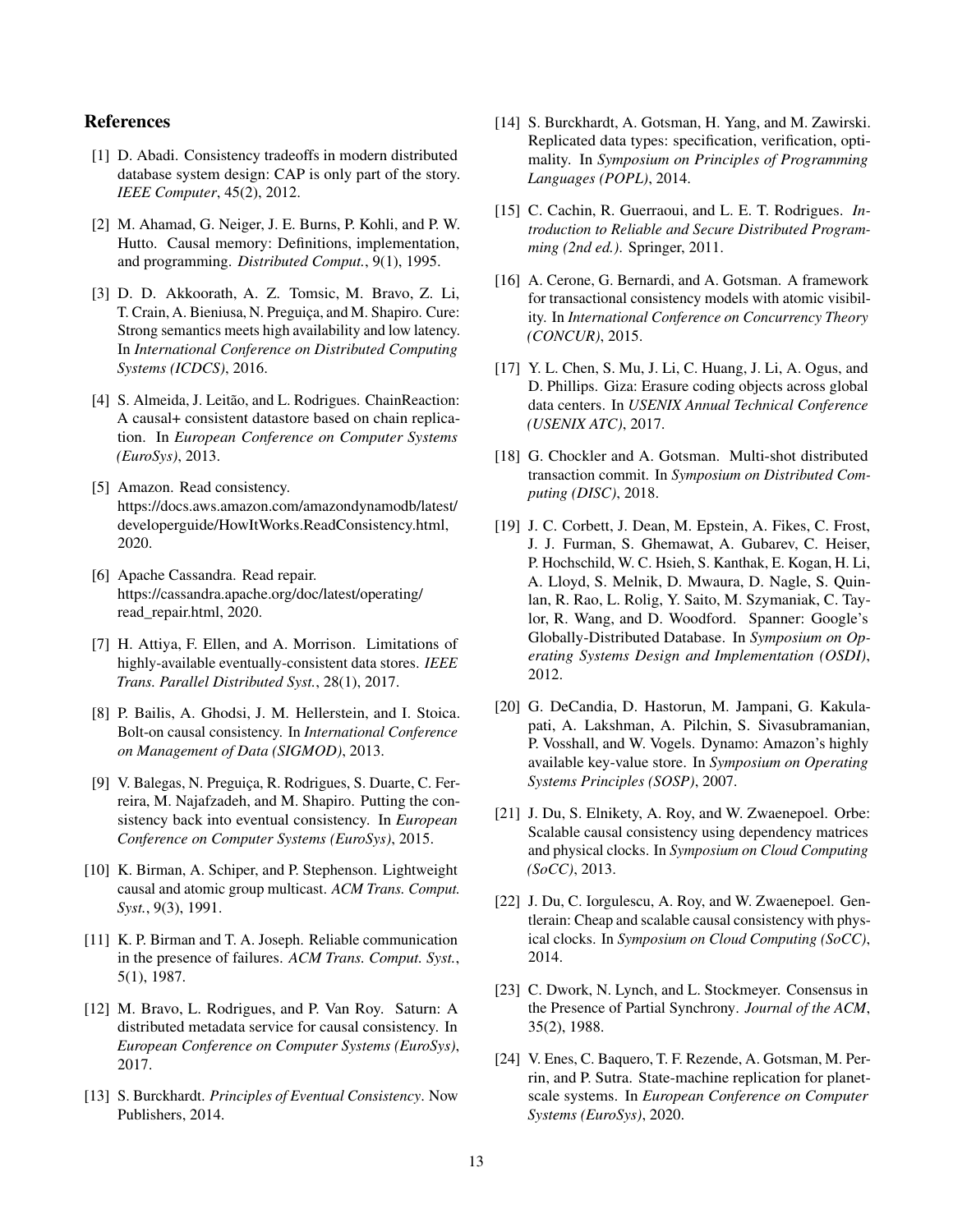- <span id="page-13-2"></span>[25] FaunaDB. What is FaunaDB? https://docs.fauna.com/fauna/current/introduction.html, 2020.
- <span id="page-13-13"></span>[26] C. Fidge. Timestamps in message-passing systems that preserve the partial ordering. In *Australian Computer Science Conference (ASCS)*, 1988.
- <span id="page-13-1"></span>[27] S. Gilbert and N. Lynch. Brewer's conjecture and the feasibility of consistent, available, partition-tolerant web services. *SIGACT News*, 33(2), 2002.
- <span id="page-13-8"></span>[28] Google. Balancing strong and eventual consistency with datastore. https://cloud.google.com/datastore/docs/articles/ balancing-strong-and-eventual-consistency-withgoogle-cloud-datastore, 2020.
- <span id="page-13-15"></span>[29] A. Gotsman, A. Lefort, and G. Chockler. White-box atomic multicast. In *International Conference on Dependable Systems and Networks (DSN)*, 2019.
- <span id="page-13-10"></span>[30] A. Gotsman, H. Yang, C. Ferreira, M. Najafzadeh, and M. Shapiro. 'Cause I'm strong enough: reasoning about consistency choices in distributed systems. In *Symposium on Principles of Programming Languages (POPL)*, 2016.
- <span id="page-13-20"></span>[31] C. Gunawardhana, M. Bravo, and L. Rodrigues. Unobtrusive deferred update stabilization for efficient georeplication. In *USENIX Annual Technical Conference (USENIX ATC)*, 2017.
- <span id="page-13-0"></span>[32] M. P. Herlihy and J. M. Wing. Linearizability: A correctness condition for concurrent objects. *ACM Trans. Program. Lang. Syst.*, 12(3), 1990.
- <span id="page-13-17"></span>[33] G. Kaki, K. Earanky, K. C. Sivaramakrishnan, and S. Jagannathan. Safe replication through bounded concurrency verification. *Proc. ACM Program. Lang.*, 2(OOP-SLA), 2018.
- <span id="page-13-11"></span>[34] T. Kraska, G. Pang, M. J. Franklin, S. Madden, and A. Fekete. MDCC: Multi-data center consistency. In *European Conference on Computer Systems (EuroSys)*, 2013.
- <span id="page-13-22"></span>[35] S. S. Kulkarni, M. Demirbas, D. Madappa, B. Avva, and M. Leone. Logical physical clocks. In *International Conference on Principles of Distributed Systems (OPODIS)*, 2014.
- <span id="page-13-16"></span>[36] R. Ladin, B. Liskov, L. Shrira, and S. Ghemawat. Providing high availability using lazy replication. *ACM Trans. Comput. Syst.*, 10(4), 1992.
- <span id="page-13-12"></span>[37] L. Lamport. The part-time parliament. *ACM Trans. Comput. Syst.*, 16(2), 1998.
- <span id="page-13-24"></span>[38] L. Lamport. Generalized consensus and Paxos. Technical Report MSR-TR-2005-33, Microsoft Research, 2005.
- <span id="page-13-18"></span>[39] C. Li, J. Leitão, A. Clement, N. M. Preguiça, R. Rodrigues, and V. Vafeiadis. Automating the choice of consistency levels in replicated systems. In *USENIX Annual Technical Conference (USENIX ATC)*, 2014.
- <span id="page-13-6"></span>[40] C. Li, D. Porto, A. Clement, R. Rodrigues, N. Preguiça, and J. Gehrke. Making geo-replicated systems fast if possible, consistent when necessary. In *Symposium on Operating Systems Design and Implementation (OSDI)*, 2012.
- <span id="page-13-7"></span>[41] C. Li, N. Preguiça, and R. Rodrigues. Fine-grained consistency for geo-replicated systems. In *USENIX Annual Technical Conference (USENIX ATC)*, 2018.
- <span id="page-13-4"></span>[42] W. Lloyd, M. J. Freedman, M. Kaminsky, and D. G. Andersen. Don't settle for eventual: Scalable causal consistency for wide-area storage with cops. In *Symposium on Operating Systems Principles (SOSP)*, 2011.
- <span id="page-13-21"></span>[43] W. Lloyd, M. J. Freedman, M. Kaminsky, and D. G. Andersen. Stronger semantics for low-latency georeplicated storage. In *Conference on Networked Systems Design and Implementation (NSDI)*, 2013.
- <span id="page-13-3"></span>[44] P. Mahajan, L. Alvisi, and M. Dahlin. Consistency, availability, and convergence. Technical Report TR-11- 22, University of Texas at Austin, 2011.
- <span id="page-13-23"></span>[45] P. Mahajan, S. Setty, S. Lee, A. Clement, L. Alvisi, M. Dahlin, and M. Walfish. Depot: Cloud storage with minimal trust. *ACM Trans. Comput. Syst.*, 29(4), 2011.
- <span id="page-13-14"></span>[46] F. Mattern. Virtual time and global clocks in distributed systems. In *International Workshop on Parallel and Distributed Algorithms*, 1988.
- <span id="page-13-5"></span>[47] S. A. Mehdi, C. Littley, N. Crooks, L. Alvisi, N. Bronson, and W. Lloyd. I can't believe it's not causal! Scalable causal consistency with no slowdown cascades. In *Conference on Networked Systems Design and Implementation (NSDI)*, 2017.
- <span id="page-13-9"></span>[48] Microsoft. Consistency levels in Azure Cosmos DB. https://docs.microsoft.com/en-us/azure/ cosmos-db/consistency-levels, 2020.
- <span id="page-13-25"></span>[49] I. Moraru, D. G. Andersen, and M. Kaminsky. There is more consensus in egalitarian parliaments. In *Symposium on Operating Systems Principles (SOSP)*, 2013.
- <span id="page-13-19"></span>[50] S. S. Nair, G. Petri, and M. Shapiro. Proving the safety of highly-available distributed objects. In *European Symposium on Programming (ESOP)*, 2020.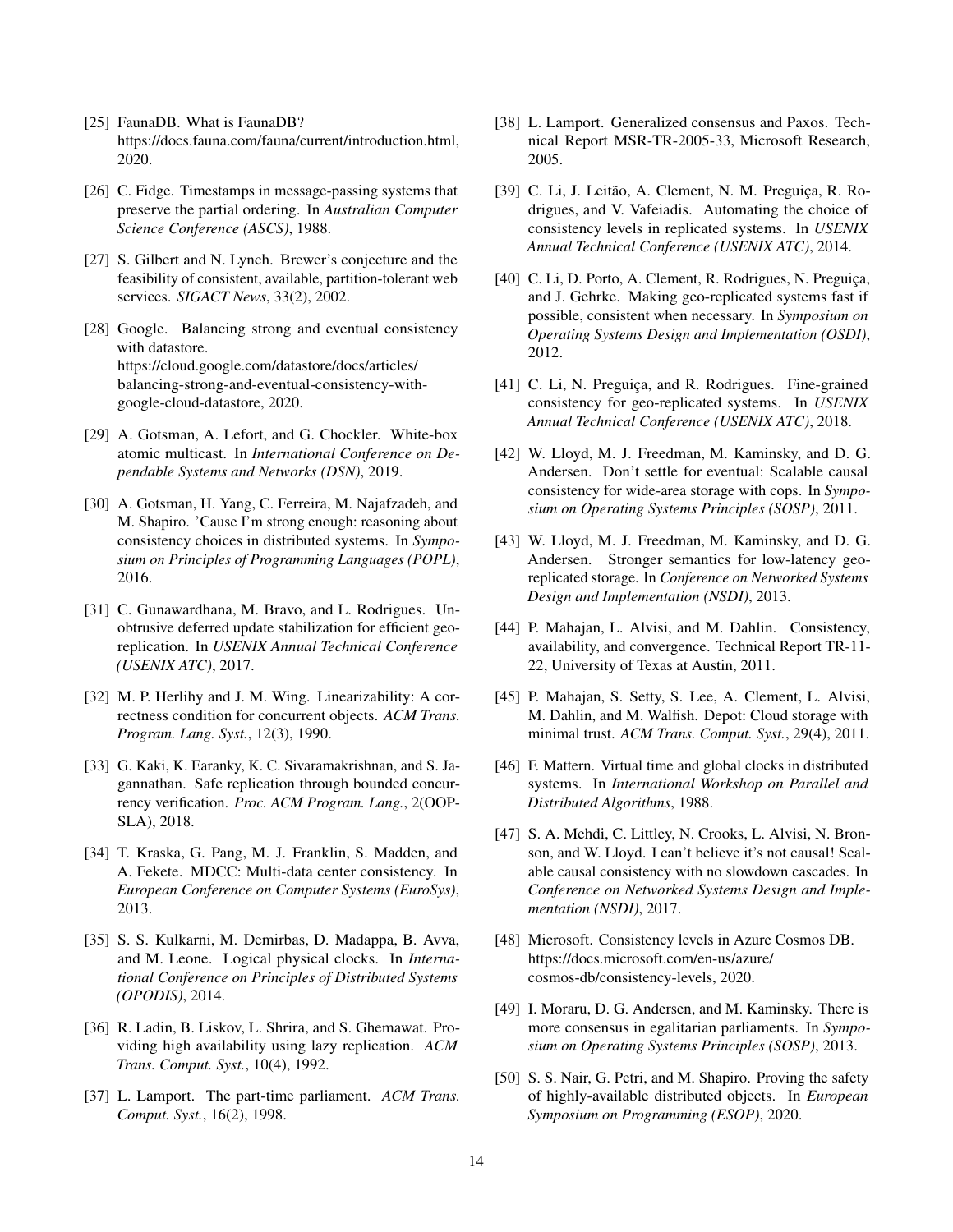- <span id="page-14-17"></span>[51] M. Najafzadeh, A. Gotsman, H. Yang, C. Ferreira, and M. Shapiro. The CISE tool: proving weakly-consistent applications correct. In *Workshop on the Principles and Practice of Consistency for Distributed Data (PaPoC)*, 2016.
- <span id="page-14-21"></span>[52] F. Pedone and A. Schiper. Generic broadcast. In *International Symposium on Distributed Computing (DISC)*, 1999.
- <span id="page-14-12"></span>[53] K. Petersen, M. J. Spreitzer, D. B. Terry, M. M. Theimer, and A. J. Demers. Flexible update propagation for weakly consistent replication. In *Symposium on Operating Systems Principles (SOSP)*, 1997.
- <span id="page-14-5"></span>[54] Redis Labs. Causal consistency in an active-active database. https://docs.redislabs.com/latest/rs/administering/ database-operations/causal-consistency-crdb/, 2020.
- <span id="page-14-9"></span>[55] F. B. Schneider. Implementing fault-tolerant services using the state machine approach: A tutorial. *ACM Comput. Surv.*, 22(4), 1990.
- <span id="page-14-11"></span>[56] M. Shapiro, N. M. Preguiça, C. Baquero, and M. Zawirski. Conflict-free replicated data types. In *International Symposium on Stabilization, Safety, and Security of Distributed Systems (SSS)*, 2011.
- <span id="page-14-8"></span>[57] D. Shukla, S. Thota, K. Raman, M. Gajendran, A. Shah, S. Ziuzin, K. Sundaram, M. G. Guajardo, A. Wawrzyniak, S. Boshra, R. Ferreira, M. Nassar, M. Koltachev, J. Huang, S. Sengupta, J. J. Levandoski, and D. B. Lomet. Schema-agnostic indexing with azure documentdb. *Proc. VLDB Endow.*, 8(12), 2015.
- <span id="page-14-15"></span>[58] Y. Sovran, R. Power, M. K. Aguilera, and J. Li. Transactional storage for geo-replicated systems. In *Symposium on Operating Systems Principles (SOSP)*, 2011.
- <span id="page-14-18"></span>[59] K. Spirovska, D. Didona, and W. Zwaenepoel. Wren: Nonblocking reads in a partitioned transactional causally consistent data store. In *International Conference on Dependable Systems and Networks (DSN)*, 2018.
- <span id="page-14-20"></span>[60] K. Spirovska, D. Didona, and W. Zwaenepoel. Paris: Causally consistent transactions with non-blocking reads and partial replication. In *International Conference on Distributed Computing Systems (ICDCS)*, 2019.
- <span id="page-14-19"></span>[61] K. Spirovska, D. Didona, and W. Zwaenepoel. Optimistic causal consistency for geo-replicated key-value stores. *IEEE Transactions on Parallel and Distributed Systems*, 32(3), 2020.
- <span id="page-14-1"></span>[62] R. Taft, I. Sharif, A. Matei, N. VanBenschoten, J. Lewis, T. Grieger, K. Niemi, A. Woods, A. Birzin, R. Poss, P. Bardea, A. Ranade, B. Darnell, B. Gruneir, J. Jaffray,

L. Zhang, and P. Mattis. CockroachDB: The Resilient Geo-Distributed SQL Database. In *International Conference on Management of Data (SIGMOD)*, 2020.

- <span id="page-14-10"></span>[63] D. B. Terry, A. J. Demers, K. Petersen, M. Spreitzer, M. Theimer, and B. W. Welch. Session guarantees for weakly consistent replicated data. In *International Conference on Parallel and Distributed Information Systems (PDIS)*, 1994.
- <span id="page-14-7"></span>[64] D. B. Terry, V. Prabhakaran, R. Kotla, M. Balakrishnan, M. K. Aguilera, and H. Abu-Libdeh. Consistency-based service level agreements for cloud storage. In *Symposium on Operating Systems Principles (SOSP)*, 2013.
- <span id="page-14-3"></span>[65] D. B. Terry, M. M. Theimer, K. Petersen, A. J. Demers, M. J. Spreitzer, and C. H. Hauser. Managing update conflicts in Bayou, a weakly connected replicated storage system. In *Symposium on Operating Systems Principles (SOSP)*, 1995.
- <span id="page-14-6"></span>[66] M. Tyulenev, A. Schwerin, A. Kamsky, R. Tan, A. Cabral, and J. Mulrow. Implementation of clusterwide logical clock and causal consistency in MongoDB. In *International Conference on Management of Data (SIGMOD)*, 2019.
- <span id="page-14-16"></span>[67] R. van Renesse, K. P. Birman, and S. Maffeis. Horus: A flexible group communication system. *Commun. ACM*, 39(4), 1996.
- <span id="page-14-4"></span>[68] W. Vogels. Eventually consistent. *CACM*, 52(1), 2009.
- <span id="page-14-0"></span>[69] G. Weikum and G. Vossen. *Transactional Information Systems: Theory, Algorithms, and the Practice of Concurrency Control and Recovery*. Morgan Kaufmann Publishers Inc., 2001.
- <span id="page-14-2"></span>[70] YugabyteDB. Replication. https://docs.yugabyte.com/latest/architecture/ docdb-replication/replication/, 2020.
- <span id="page-14-13"></span>[71] M. Zawirski, N. Preguiça, S. Duarte, A. Bieniusa, V. Balegas, and M. Shapiro. Write fast, read in the past: Causal consistency for client-side applications. In *International Middleware Conference (Middleware)*, 2015.
- <span id="page-14-14"></span>[72] I. Zhang, N. K. Sharma, A. Szekeres, A. Krishnamurthy, and D. R. K. Ports. Building consistent transactions with inconsistent replication. *ACM Trans. Comput. Syst.*, 35(4), 2018.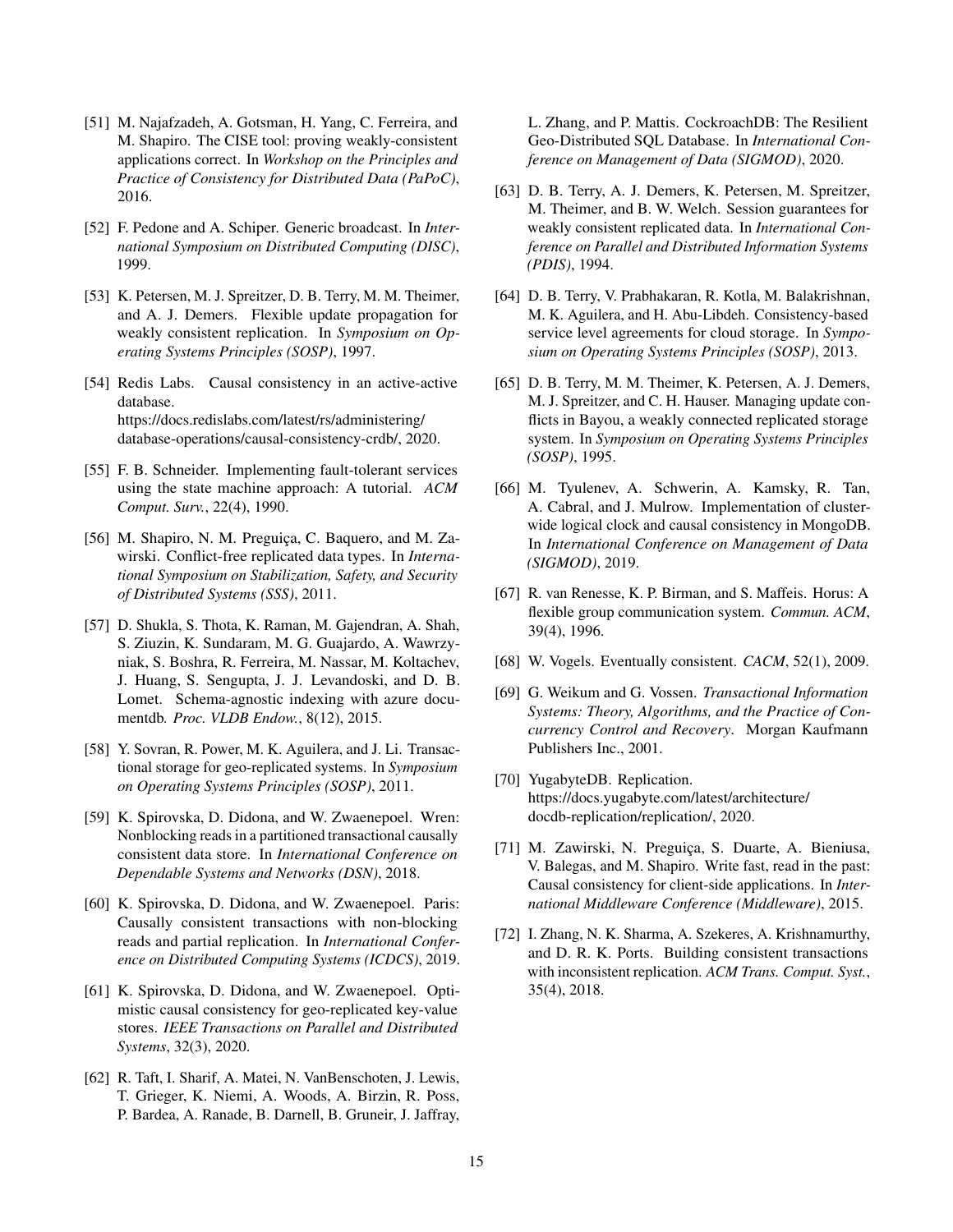# <span id="page-15-0"></span>A The Full UNISTORE Protocol for LWW Registers

Algorithms  $A1 - A10$  $A1 - A10$  $A1 - A10$  given in this section define the full UNI-STORE protocol, including parts omitted from the main text. This version of the protocol is specialized to the case when the data store manages last-writer-wins (LWW) registers.

Algorithm [A1](#page-5-0) shows the pseudocode of clients. We assume that each client is associated with a unique client identifier. Each client maintains the following variables:

- lc: The Lamport clock at this client.
- d: The data center to which this client is currently connected.
- p: The coordinator partition of the current ongoing transaction.
- tid: The identifier of the current ongoing transaction.
- pastVec: The client's causal past.

A client interacts with UNISTORE via the following procedures:

- $tid \leftarrow \text{START}()$ : Start a transaction and obtain an identifier *tid*.
- $v \leftarrow \text{READ}(k)$ : Invoke a read operation on key k in the ongoing transaction and obtain a return value *v*.
- ok  $\leftarrow$  UPDATE $(k, v)$ : Invoke an update operation on key *k* and value *v* in the ongoing transaction.
- ok  $\leftarrow$  COMMIT\_CAUSAL\_TX(): Commit a causal transaction.
- $dec \leftarrow \text{COMMIT\_STRONG_TX}$ ): Try to commit a strong transaction and obtain a decision *dec* ∈ {COMMIT, ABORT}.
- ok  $\leftarrow$  CL\_UNIFORM\_BARRIER(): Execute a uniform barrier.
- ok  $\leftarrow$  CL\_ATTACH $(j)$ : Attach to data center *j*.

Algorithms  $A2 - A6$  $A2 - A6$  $A2 - A6$  show the pseudocode of replicas. The code needed for strong transactions in Algorithms [A2,](#page-6-0) [A3,](#page-8-0) and  $A5$  is highlighted in red. Each replica  $p_d^m$  maintains a set of variables as follows.

- clock: The current time at  $p_d^m$ .
- rset: The read sets of transactions coordinated by  $p_d^m$ , indexed by transaction identifier *tid*.
- wbuff: The write buffers of transactions coordinated by  $p_d^m$ , indexed by transaction identifier *tid*, partition *l*, and key *k*.
- snapVec: The snapshot vectors of transactions coordinated by  $p_d^m$ , indexed by transaction identifier *tid*.
- opLog: The log of updates performed on keys managed by  $p_d^m$ , indexed by key *k*.
- knownVec, stableVec, uniformVec: The vectors used by  $p_d^m$  to track what is replicated where.
- preparedCausal: The set of causal transactions local to  $p_d^m$  that are prepared to commit.
- committedCausal: For each data center *i*, committedCausal[*i*] stores transactions waiting to

be replicated by  $p_d^m$  to sibling replicas at other data centers than *i*.

- localMatrix: The set of knownVec received by  $p_d^m$  from other partitions in data center *d*. It is used to compute stableVec.
- stableMatrix: The set of stableVec received by  $p_d^m$  from sibling replicas. It is used to compute uniformVec.
- globalMatrix: The set of knownVec received by  $p_d^m$  from sibling replicas. It is used to track what has been replicated at sibling replicas.

We specialize the UNISTORE protocol to LWW registers in several ways. First, we add code for managing Lamport clocks, highlighted in blue. In particular, each (committed) transaction is associated with a Lamport timestamp, equal to the value of lc at its client when the transaction completes (lines  $A1:14$  and  $A1:23$ ). Lamport timestamps are totally ordered, with client identifiers used for tie-breaking (see also Definition [54\)](#page-37-0).

Second, in Algorithm  $A2$  we replace DO\_OP by the following two procedures:

- $v \leftarrow \text{DO\_READ}(tid, k)$ : Execute a read operation on key *k* in a transaction with identifier *tid* and obtain a value *v*.
- DO UPDATE $(id, k, v)$ : Execute an update operation on key *k* and value *v* in a transaction with identifier *tid*.

Finally, in Algorithm [A3](#page-8-0) we modify the handler of message GET\_VERSION:

• GET\_VERSION(*snapVec*, *k*): Read the latest value from key *k* based on the snapshot vector *snapVec*. Specifically, it returns the last update to key *k* of the transaction with the latest *commitVec* in terms of their Lamport clock order such that *commitVec*  $\leq$  *snapVec* (line [A3:5\)](#page-8-0).

Algorithms  $A7 - A10$  $A7 - A10$  $A7 - A10$  contain the implementation of the transaction certification service (see also  $\S$ C). The certification service uses an instance of the leader election failure detector  $\Omega_m$  for each partition  $m^1$  $m^1$ . This primitive ensures that from some point on, all correct processes nominate the same correct process as the leader. For the case when the data store manages only registers, we assume that any two writes to the same object conflict. Other data types and conflict relations can be easily supported by modifying the certification check in Algorithm [A8.](#page-21-1)

<sup>1</sup>Tushar Deepak Chandra, Vassos Hadzilacos, and Sam Toueg. The weakest failure detector for solving consensus. J. ACM, 1996.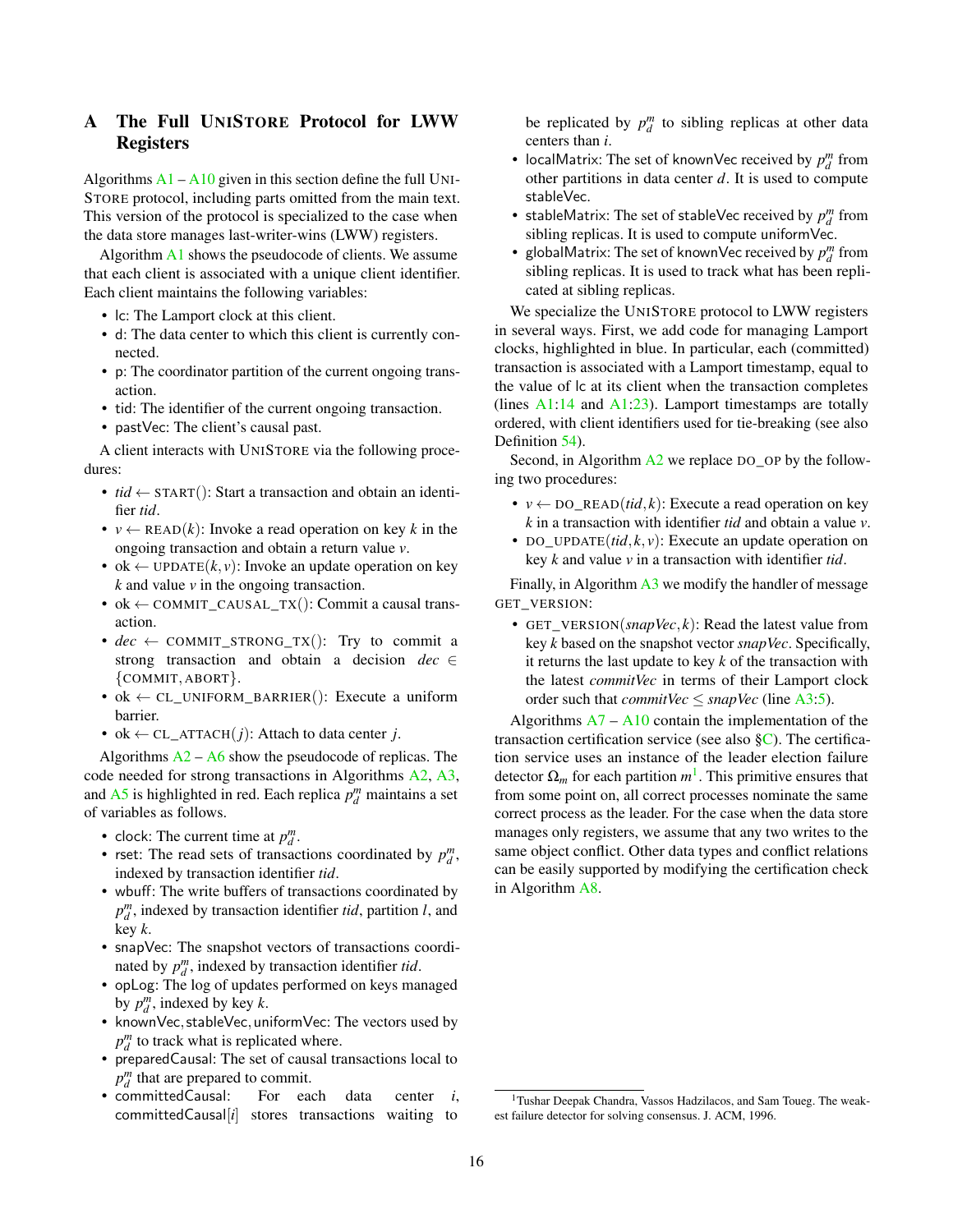Algorithm A1 Client operations at client *cl*

|     | 1: function START()                                                              |                                                                    |
|-----|----------------------------------------------------------------------------------|--------------------------------------------------------------------|
| 2:  | $p \leftarrow$ an arbitrary replica in data center d                             |                                                                    |
| 3:  | tid $\leftarrow$ remote call START_TX(pastVec) at p                              | $\triangleright$ ts(START) $\leftarrow$ snapVec <sub>d</sub> [tid] |
| 4:  | return tid                                                                       |                                                                    |
|     | 5: function $READ(k)$                                                            |                                                                    |
| 6:  | $\langle v, lc \rangle \leftarrow$ remote call DO_READ(tid, k) at p              |                                                                    |
| 7:  | if $lc \neq \perp$ then                                                          |                                                                    |
| 8:  | $\mathsf{lc} \leftarrow \max\{\mathsf{lc},\mathsf{lc}\}$                         |                                                                    |
| 9:  | return $\nu$                                                                     |                                                                    |
|     | 10: function UPDATE $(k, v)$                                                     |                                                                    |
| 11: | remote call DO_UPDATE(tid, $k$ , $v$ ) at p                                      |                                                                    |
| 12: | return ok                                                                        |                                                                    |
|     | 13: function COMMIT_CAUSAL_TX()                                                  |                                                                    |
| 14: | $lc \leftarrow lc + 1$                                                           | $\triangleright$ $lclock$ (COMMIT_CAUSAL_TX) $\leftarrow$ lc       |
| 15: | $vc \leftarrow$ remote call COMMIT_CAUSAL(tid,  c) at p                          |                                                                    |
| 16: | $pastVec \leftarrow vc$                                                          | $\triangleright$ ts(COMMIT_CAUSAL_TX) $\leftarrow$ pastVec         |
| 17: | return ok                                                                        |                                                                    |
|     | 18: function COMMIT_STRONG_TX()                                                  |                                                                    |
| 19: | $lc \leftarrow lc + 1$                                                           |                                                                    |
| 20: | $\langle dec, vc, lc \rangle \leftarrow$ remote call COMMIT_STRONG(tid, lc) at p |                                                                    |
| 21: | if $dec = \text{COMMIT}$ then                                                    |                                                                    |
| 22: | $pastVec \leftarrow vc$                                                          | $\triangleright$ ts(COMMIT_STRONG_TX) $\leftarrow$ pastVec         |
| 23: | $lc \leftarrow lc$                                                               | $\triangleright$ lclock(COMMIT_STRONG_TX) $\leftarrow$ lc          |
| 24: | return dec                                                                       |                                                                    |
|     | 25: function CL_UNIFORM_BARRIER()                                                |                                                                    |
| 26: | <b>var</b> $p \leftarrow$ an arbitrary replica in data center d                  |                                                                    |
| 27: | remote call UNIFORM_BARRIER(pastVec) at p                                        | $\triangleright$ ts(CL_UNIFORM_BARRIER) $\leftarrow$ pastVec       |
| 28: | $\mathsf{lc} \leftarrow \mathsf{lc} + 1$                                         | $\triangleright$ $lclock$ (CL_UNIFORM_BARRIER) $\leftarrow$ lc     |
| 29: | return ok                                                                        |                                                                    |
|     | 30: function $CL\_ATTACH(j)$                                                     |                                                                    |
| 31: | <b>var</b> $p \leftarrow$ an arbitrary replica in data center j                  |                                                                    |
| 32: | remote call $ATTACH(pastVec)$ at p                                               | $\triangleright$ ts(CL_ATTACH) $\leftarrow$ pastVec                |
| 33: | $lc \leftarrow lc + 1$                                                           | $\triangleright$ lclock(CL_ATTACH) $\leftarrow$ lc                 |
| 34: | $d \leftarrow j$                                                                 |                                                                    |
| 35: | return ok                                                                        |                                                                    |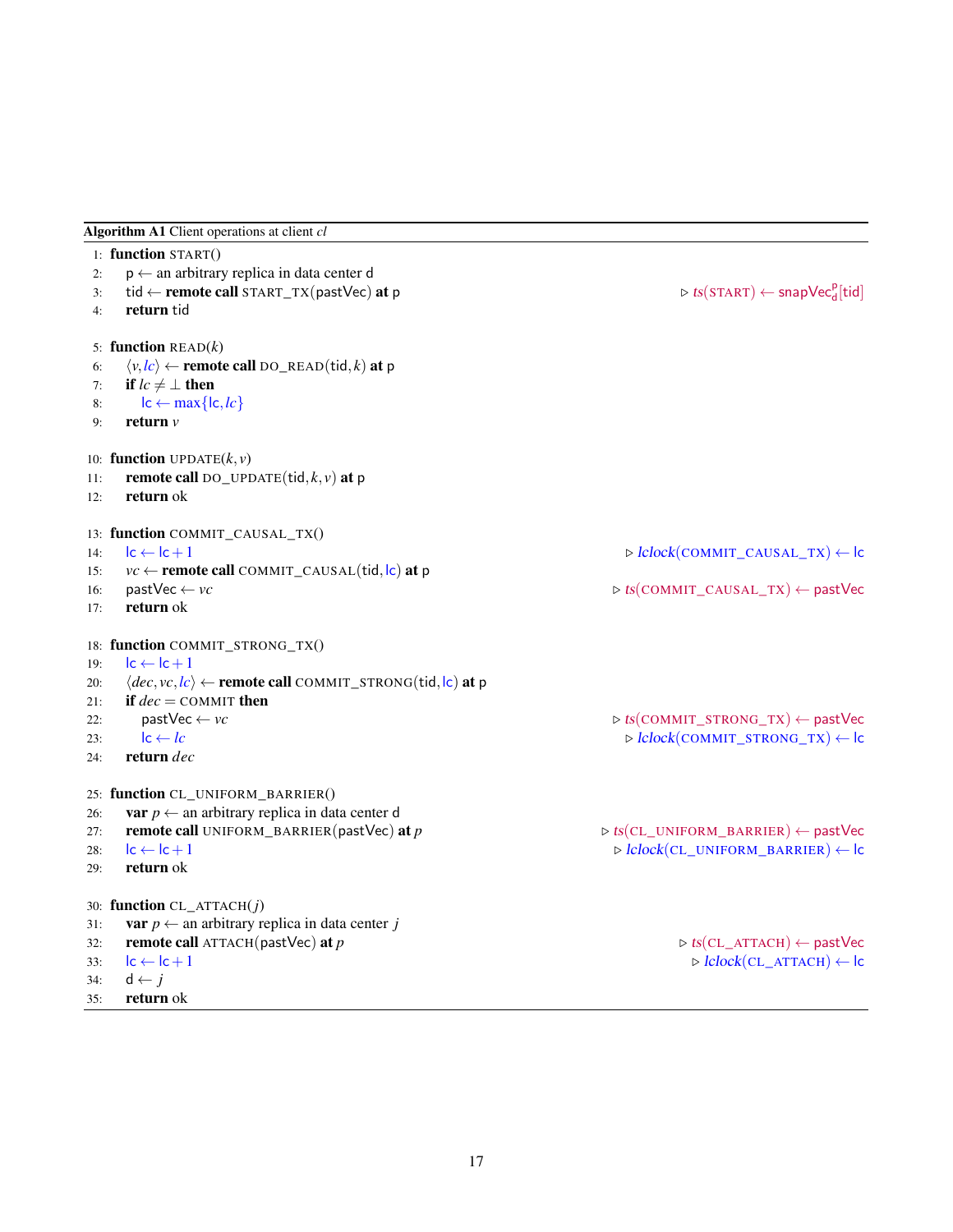Algorithm A2 Transaction coordinator at  $p_d^m$ : causal commit

```
1: function START_TX(V)
 2: for i \in \mathcal{D} \setminus \{d\} do
 3: uniform\text{Vec}[i] \leftarrow \max\{V[i], \text{uniformVec}[i]\}4: var tid \leftarrow generate_tid()
 5: snapVec[tid] ← uniformVec
 6: snapVec[tid][d] \leftarrow max\{V[d],uniformVec[d]}
 7: snapVec[tid][strong] ← max{V[strong],stableVec[strong]}
 8: return tid
 9: function DO_READ(tid, k)
10: var l \leftarrow partition(k)
11: if wbuff[tid][l][k] \neq \perp then
12: return \langle \text{wbuffer}[tid][l][k], \perp \rangle13: send GET_VERSION(snapVec[tid], k) to p_d^l14: wait receive VERSION(v, lc) from p_d^j15: rset[tid] ← rset[tid]∪ {k}
16: return \langle v, lc \rangle17: function DO UPDATE(tid, k, v)18: var l \leftarrow partition(k)
19: wbuff[tid][l][k] \leftarrow v20: rset[tid] ← rset[tid]∪ {k}
21: function COMMIT_CAUSAL(tid,lc)
22: var L \leftarrow \{l \mid \text{wbuff}[\text{tid}][l] \neq \emptyset\}23: if L = \emptyset then
24: return snapVec[tid]
25: send PREPARE(tid, wbuff[tid][l], snapVec[tid]) to p_d^l, l \in L26: var commitVec ← snapVec[tid]
27: for all l ∈ L do
28: wait receive PREPARE_ACK(tid,ts) from p_d^l29: commitVec[d] ← max{commitVec[d],ts}
30: send COMMIT(tid, commitVec, lc) to p_d^l, l \in L31: return commitVec
```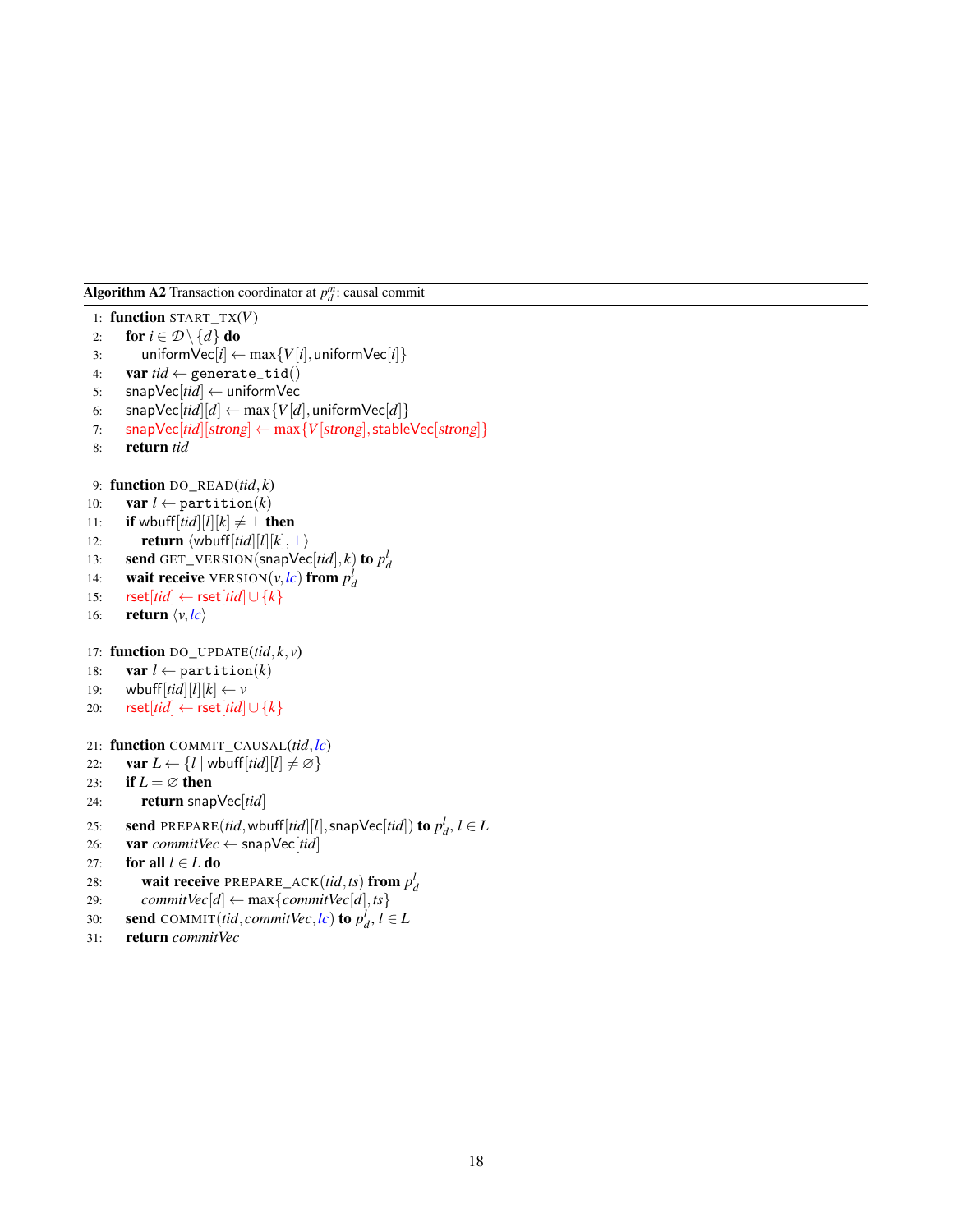```
Algorithm A3 Transaction execution at p_d^m
```

```
1: when received GET_VERSION(snapVec, k) from p
 2: for i \in \mathcal{D} \setminus \{d\} do
 3: uniform\text{Vec}[i] \leftarrow \max\{\text{snapVec}[i], \text{uniformVec}[i]\}4: wait until knownVec[d] ≥ snapVec[d]∧knownVec[strong] ≥ snapVec[strong]
 5: \langle v, commitVec, lc \rangle \leftarrow snapshot(opLog[k], snapVec) . returns the last update to key k by a transaction
 6: . with the highest Lamport timestamp such that commitVec ≤ snapVec
 7: send VERSION(v, \mathbf{lc}) to p8: when received PREPARE(tid,wbuff ,snapVec) from p
 9: for i \in \mathcal{D} \setminus \{d\} do
10: uniform\text{Vec}[i] \leftarrow \max\{\text{snapVec}[i], \text{uniformVec}[i]\}11: var ts \leftarrow clock12: preparedCausal ← preparedCausal∪ {htid,wbuff ,tsi}
13: send PREPARE_ACK(tid,ts) to p
14: when received COMMIT(tid, commitVec,lc)
15: wait until clock \geq commitVec[d]
16: \langle tid, wbuff, \_\rangle \leftarrow \texttt{find}(tid, \texttt{preparedCausal})17: preparedCausal ← preparedCausal \ \{ \langle tid, \_, \_ \rangle \}18: for all \langle k, v \rangle \in \textit{wbuffer} do
19: opLog[k] \leftarrow opLog[k] \cdot \langle v, commitVec, lc \rangle20: committedCausal[d] ← committedCausal[d]∪{{tid,wbuff,commitVec,lc}}
21: function UNIFORM_BARRIER(V)
22: wait until uniform\text{Vec}[d] \ge V[d]23: function ATTACH(V)
24: wait until \forall i \in \mathcal{D} \setminus \{d\}. uniform\text{Vec}[i] \geq V[i]
```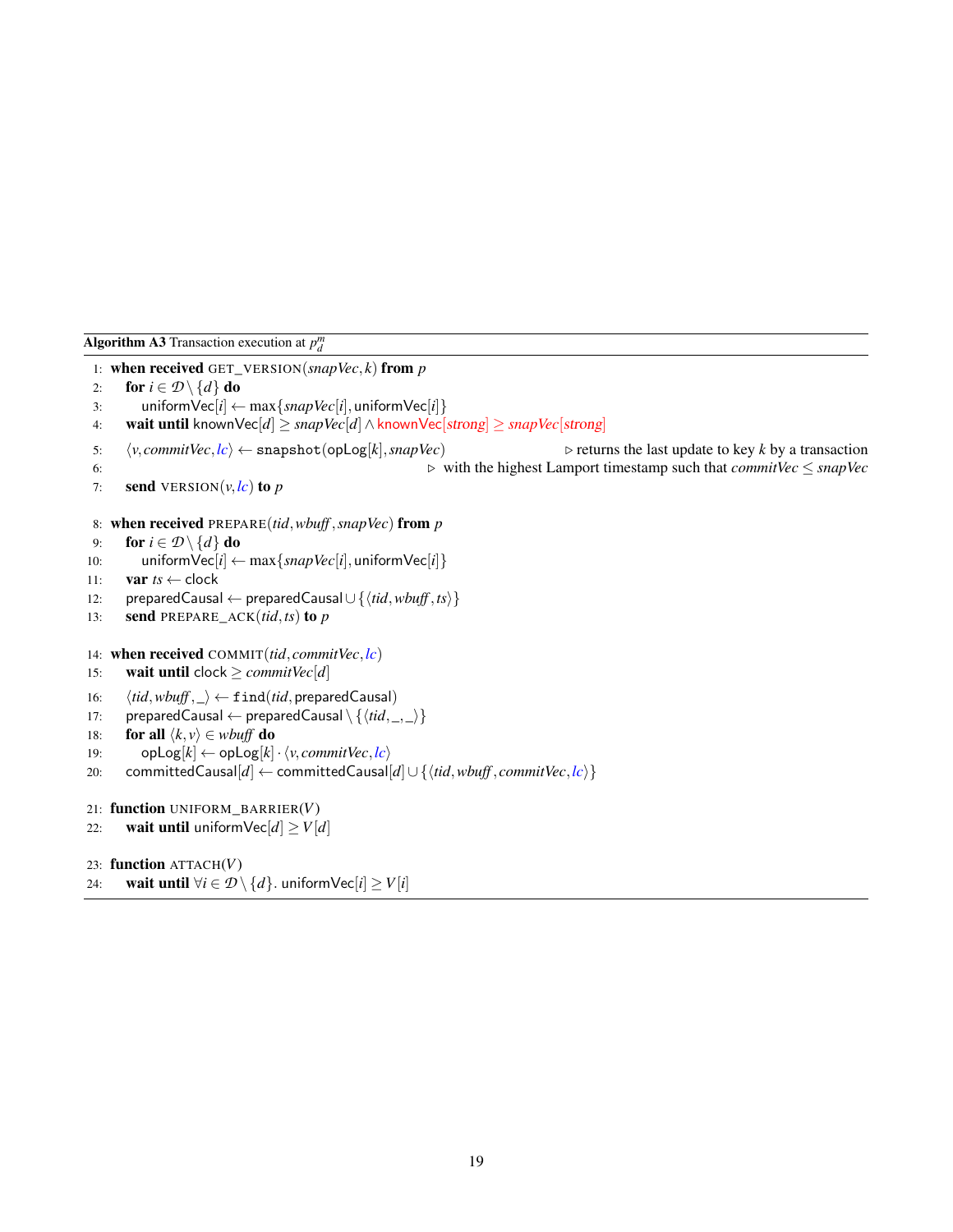<span id="page-19-0"></span>Algorithm A4 Transaction replication at  $p_d^m$ 

```
1: function PROPAGATE_LOCAL_TXS() \triangleright Run periodically
2: if prepared Causal = \varnothing then
3: knownVec[d] ← clock
4: else
5: knownVec[d] \leftarrow min\{ts \mid \langle \_, \_, ts \rangle \in preparedCausal\} - 16: var txs \leftarrow {\{\dots, commitVec,\dots} \in committedCausal[d] \mid commitVec[d] \leq knownVec[d]\}}7: if txs \neq \emptyset then
 8: send REPLICATE(d, txs) to p_i^m, i \in \mathcal{D} \setminus \{d\}9: committedCausal[d] ← committedCausal[d] \ txs
10: else
11: send HEARTBEAT(d, known\text{Vec}[d]) to p_i^m, i \in \mathcal{D} \setminus \{d\}12: when received REPLICATE(i,txs)
13: for all \langle tid, wbuff, commitVec, lc \rangle \in txs in commitVec[i] order do
14: if commitVec[i] > knownVec[i] then
15: for all \langle k, v \rangle \in \textit{wbuff} do
16: opLog[k] \leftarrow opLog[k] \cdot \langle v, commitVec, lc \rangle17: committedCausal[i] ← committedCausal[i]∪ {htid,wbuff , commitVec,lci}
18: knownVec[i] \leftarrow \text{commitVec}[i]19: when received HEARTBEAT(i,ts)
20: pre: ts > knownVec[i]
21: knownVec[i] \leftarrow ts22: function FORWARD_REMOTE_TXS(i, j) ⊳ forward transactions received from data center j ≠ d to data center i ∉ {d, j}
23: var txs \leftarrow \{\langle tid, \_, commitVec, \_ \rangle \in committedCausal[ j] \mid commitVec[j] > \text{globalMatrix}[ i][ j] \}24: if txs \neq \emptyset then
25: send REPLICATE(j, txs) to p_i^m26: else
27: send HEARTBEAT(j, known\text{Vec}[j]) to p_i^m
```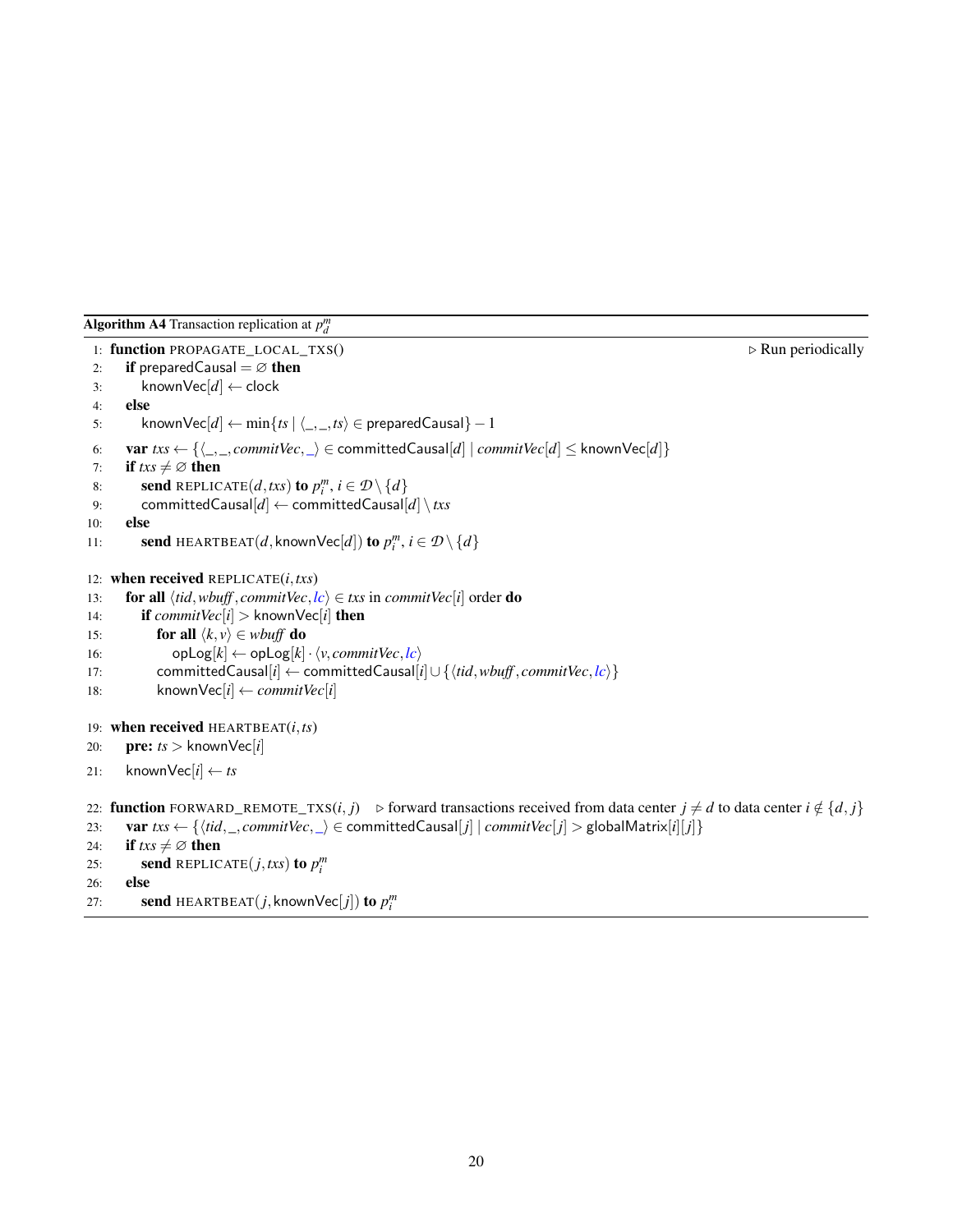<span id="page-20-1"></span>Algorithm A5 Updating metadata at  $p_d^m$ 

```
1: function BROADCAST_VECS() \triangleright Run periodically
```

```
2: send KNOWNVEC_LOCAL(m, knownVec) to p_d^l, l \in \mathcal{P}
```
- 3: **send** STABLEVEC(*d*, stableVec) to  $p_i^m$ ,  $i \in \mathcal{D}$
- 4: **send** KNOWNVEC\_GLOBAL(*d*, knownVec) to  $p_i^m$ ,  $i \in \mathcal{D}$

```
5: when received KNOWNVEC_LOCAL(l, knownVec)
```
- 6: localMatrix[*l*] ← *knownVec*
- 7: **for**  $i \in \mathcal{D}$  **do**
- 8: stableVec[ $i$ ] ← min{localMatrix[ $n$ ][ $i$ ] |  $n \in \mathcal{P}$ }
- 9: stableVec[strong]  $\leftarrow$  min{localMatrix[n][strong] |  $n \in \mathcal{P}$  }

```
10: when received STABLEVEC(i,stableVec)
```
- 11: stableMatrix[*i*] ← *stableVec*
- 12:  $G \leftarrow$  all groups with  $f + 1$  replicas that include  $p_d^m$
- 13: **for**  $j \in \mathcal{D}$  **do**
- 14: **var** *ts*  $\leftarrow$  max $\{\min\{\text{stableMatrix}[h][j] \mid h \in g\} \mid g \in G\}$
- 15: uniform $\text{Vec}[j] \leftarrow \max\{\text{uniformVec}[j],\text{ts}\}\$
- 16: when received KNOWNVEC\_GLOBAL(*l*, *knownVec*)
- 17: globalMatrix[*l*] ← *knownVec*

<span id="page-20-0"></span>Algorithm A6 Committing strong transactions at  $p_d^m$ 

- 1: function COMMIT\_STRONG(*tid*,*lc*)
- 2: UNIFORM\_BARRIER(snapVec[*tid*])
- 3:  $\langle dec, vc, lc \rangle \leftarrow \text{CERTIFY}(\text{NORMAL}, tid,wbuff[tid],\text{rset}[tid],\text{snapVec}[tid],lc)$
- 4: **return**  $\langle dec, vc, lc \rangle$

```
5: upon DELIVER_UPDATES(txs)
```
- 6: **for**  $\langle$ <sub>-</sub>*,wbuff, commitVec*,*lc* $\rangle \in txs$  in *commitVec*[strong] order **do**
- 7: **for**  $\langle k, v \rangle \in \text{wbuffer}$  **do**
- 8: opLog[ $k$ ]  $\leftarrow$  opLog[ $k$ ] ·  $\langle v, commitVec, lc \rangle$
- 9: knownVec[strong] ← *commitVec*[strong]

```
10: function HEARTBEAT_STRONG() \triangleright Run periodically
```

```
11: return CERTIFY(NORMAL, \bot, \varnothing, \varnothing, \vec{0}, \bot)
```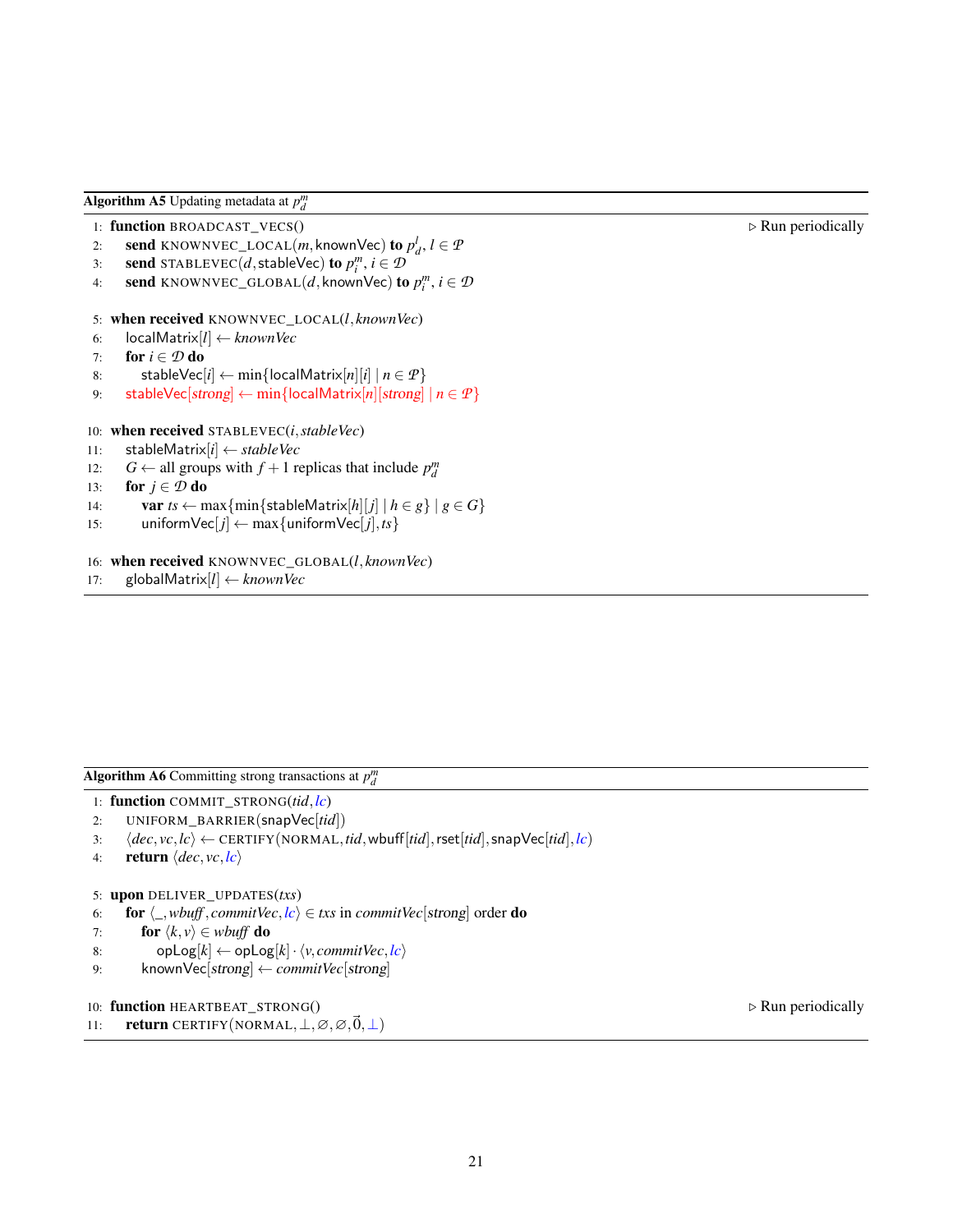<span id="page-21-0"></span>

| <b>Algorithm A7</b> Certification service at coordinator $p_d^m$ |  |
|------------------------------------------------------------------|--|
|------------------------------------------------------------------|--|

```
1: function CERTIFY(callerMode,tid,wbuff ,rset,snapVec,lc)
 2: var rid \leftarrow generate_req_id()
 3: var L \leftarrow \{l \mid \textit{wbuff}[l] \neq \emptyset\} \cup \{\text{partition}(k) \mid k \in \textit{rset}\}\4: repeat
 5: send PREPARE_STRONG(rid, callerMode, tid, wbuff, rset, snapVec, lc) to \Omega_l, l \in L
 6: async wait receive ALREADY_DECIDED(tid,decision, commitVec,lc)
                   ∨ receive UNKNOWN_TX_ACK(l,rid,tid) from a quorum from some l ∈ L
                   \lor receive <code>ACCEPT_ACK(l,b_l,tid,vote_l, ts_l, lc_l) from a quorum for all l \in L</code>
 7: until not timeout
 8: if received a quorum of UNKNOWN_TX_ACK(l,rid,tid) then
 9: return UNKNOWN
10: else if received ALREADY_DECIDED(tid,decision, commitVec,lc) then
11: send DECISION(ballot, tid, decision, commitVec, lc) to \Omega_p12: return \langle decision, commitVec, lc \rangle13: else
14: commitVec ← snapVec
15: commitVec[strong] \leftarrow max{ts<sub>l</sub> | l \in L}
16: if ∃l ∈ L. votel = ABORT then decision ← ABORT else decision ← COMMIT
17: lc \leftarrow \max\{lc_l \mid l \in L\}18: send DECISION(b_l, tid, decision, commitVec, lc) to \Omega_l, l \in L19: return \langle decision, commitVec, lc \rangle
```
<span id="page-21-1"></span>Algorithm A8 Strong transaction certification at  $p_d^m$ 

1: function CERTIFICATION\_CHECK(*W*,*rset*,*snapVec*,*lc*) 2: **for all**  $\langle$  *,wbuff',rset',* \_, COMMIT, \_, \_ $\rangle \in$  preparedStrong **do** 3: **if**  $(\exists \langle k, \_\rangle \in \textit{wbuff}'[m], k \in \textit{rset}) \vee (\exists k \in \textit{rset}'. \langle k, \_\rangle \in W)$  then 4: **return**  $\langle ABORT, \perp \rangle$ 5: **for all**  $\langle$  *, wbuff'*, COMMIT, *commitVec*,  $\langle c' \rangle \in$  decidedStrong **do** 6: **if**  $(\exists \langle k, \_\rangle \in \textit{wbuff}'[m]. \, k \in \textit{rset}) \land \neg(\textit{commitVec} \leq \textit{snapVec})$  then 7: **return**  $\langle ABORT, \perp \rangle$ 8: if  $lc \le lc'$  then 9:  $lc \leftarrow lc' + 1$ 10: **return**  $\langle$  COMMIT,  $\langle c \rangle$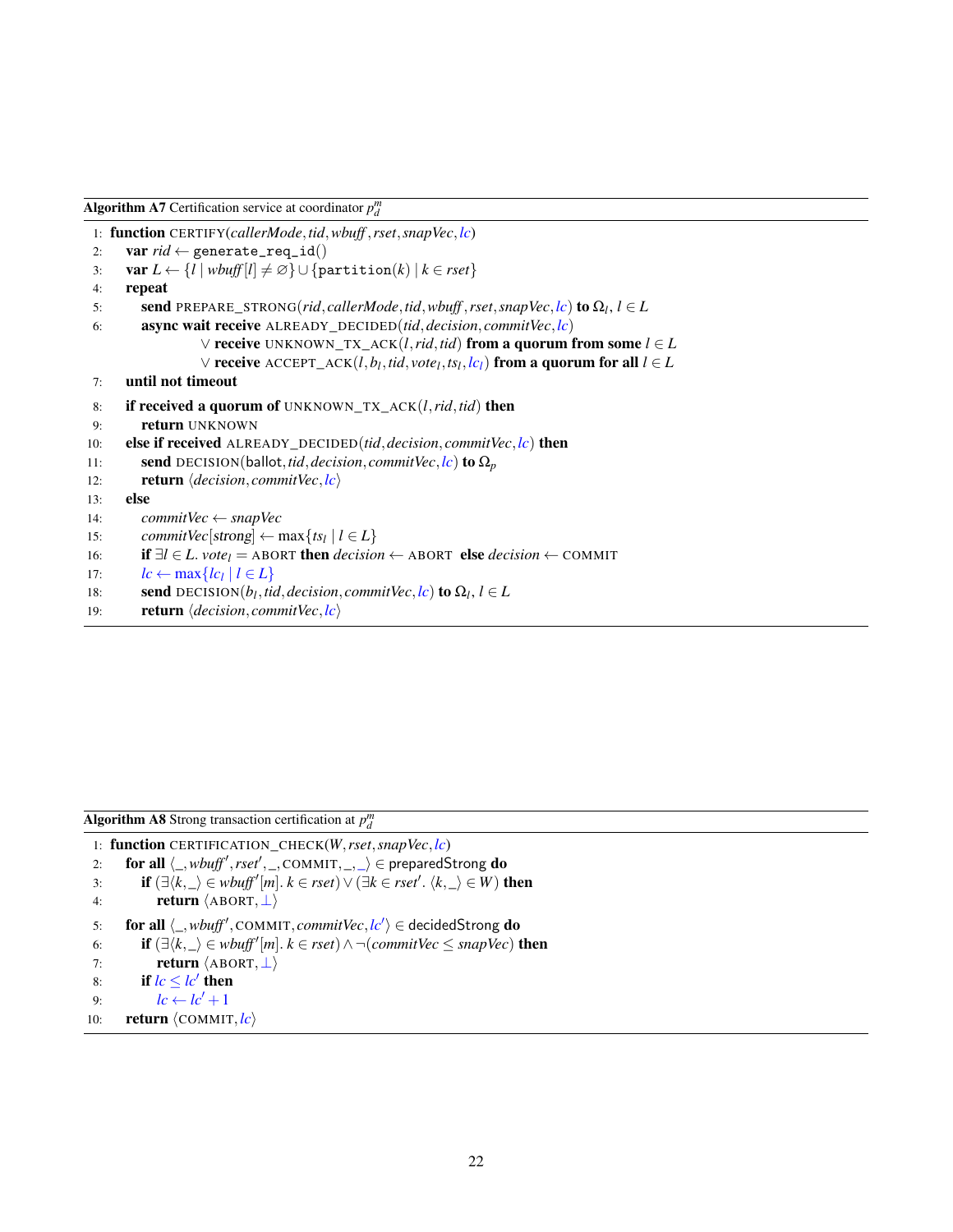```
Algorithm A9 Atomic transaction commit protocol at p_d^m1: when received PREPARE_STRONG(rid,senderMode,tid,wbuff ,rset,snapVec,lc) from p
 2: pre: status \in {LEADER, RESTORING}
 3: if ∃\tid, , decision, commitVec, lc) ∈ decidedStrong then
 4: send ALREADY_DECIDED(tid,decision, commitVec,lc) to p
 5: else if ∃\langle tid, \_, \_, \, \text{snapVec}, \text{vote}, \text{ts}, \text{lc} \rangle \in preparedStrong then
 6: send ACCEPT(ballot,tid,wbuff ,rset,snapVec, vote,ts,p,lc) to REPLICAS(m)
 7: else if senderMode = RESTORING then
 8: send UNKNOWN_TX(ballot,rid,tid,p) to REPLICAS(m)
 9: else if status = LEADER then
10: wait until clock > snapVec[strong]
11: ts \leftarrow clock12: \langle vote, lc \rangle \leftarrow \text{CERTIFICATION\_CHECK}(wbuff[m], \text{rset}, \text{snapVec}, lc)13: send ACCEPT(ballot,tid,wbuff ,rset,snapVec, vote,ts,p,lc) to REPLICAS(m)
14: when received ACCEPT(b,tid,wbuff ,rset,snapVec, vote,ts,p,lc)
15: pre: status \in {LEADER, FOLLOWER, RESTORING} \wedge ballot = b
16: preparedStrong ← preparedStrong∪ {htid,wbuff ,rset,snapVec, vote,ts,lci}
17: send ACCEPT ACK(m, b, tid, vote, ts, lc) to p
18: when received DECISION(b,tid,decision, commitVec,lc)
19: pre: status \in {LEADER, RESTORING} \wedge ballot = b
20: wait until clock \geq commitVec[strong]
21: send LEARN DECISION(b,tid,decision, commitVec, lc) to REPLICAS(m)
22: when received LEARN_DECISION(b, tid, decision, commitVec, \mathbf{lc})
23: pre: status ∈ {LEADER, FOLLOWER, RESTORING} \wedge ballot = b \wedge \exists \langle tid, wbuff, \_,\_,\_,\rangle ∈ preparedStrong
24: preparedStrong ← preparedStrong \ \{ \langle tid, \_,\_,\_,\_,\_\rangle\}25: decidedStrong ← decidedStrong∪ {htid,wbuff ,decision, commitVec,lci}
26: upon
       ∃h_,_, COMMIT, commitVec,_i ∈ decidedStrong.
           commitVec[strong] > lastDelivered
         ∧(¬∃h_,_,_,_, COMMIT,ts,_i ∈ preparedStrong. lastDelivered < ts ≤ commitVec[strong])
         \wedge (¬∃\langle_,_, COMMIT, commitVec<sup>1</sup>, _\rangle ∈ decidedStrong. lastDelivered < commitVec<sup>1</sup> [strong] < commitVec<sup>[</sup>strong])
27: pre: status = LEADER
28: send DELIVER(ballot, commitVec[strong]) to REPLICAS(m)
29: when received DELIVER(b,ts)
30: pre: status ∈ {LEADER, FOLLOWER} ∧ballot = b∧lastDelivered < ts
31: lastDelivered ← ts
32: var W \leftarrow \{ \langle tid, wbuff[m], commitVec, lc \rangle \mid \exists \langle tid, whutf, \text{COMMIT}, commitVec, lc \rangle \in \text{decidedStrong}.commitVec[strong] = ts }
33: upcall DELIVER_UPDATES(W) to p_d^m34: when received UNKNOWN_TX(b,rid,tid,p)
35: pre: status \in {LEADER, FOLLOWER, RESTORING} \wedge ballot = b
36: send UNKNOWN_TX_ACK(m,rid,tid) to p
37: function RETRY(tid) \triangleright Run periodically
38: pre: CERTIFY(_,tid,_,_,_,_) is not executing∧status = LEADER ∧ ∃htid,wbuff ,rs,snapVec,_,_,lci ∈ preparedStrong
39: CERTIFY(NORMAL,tid,wbuff ,rs,snapVec,lc)
```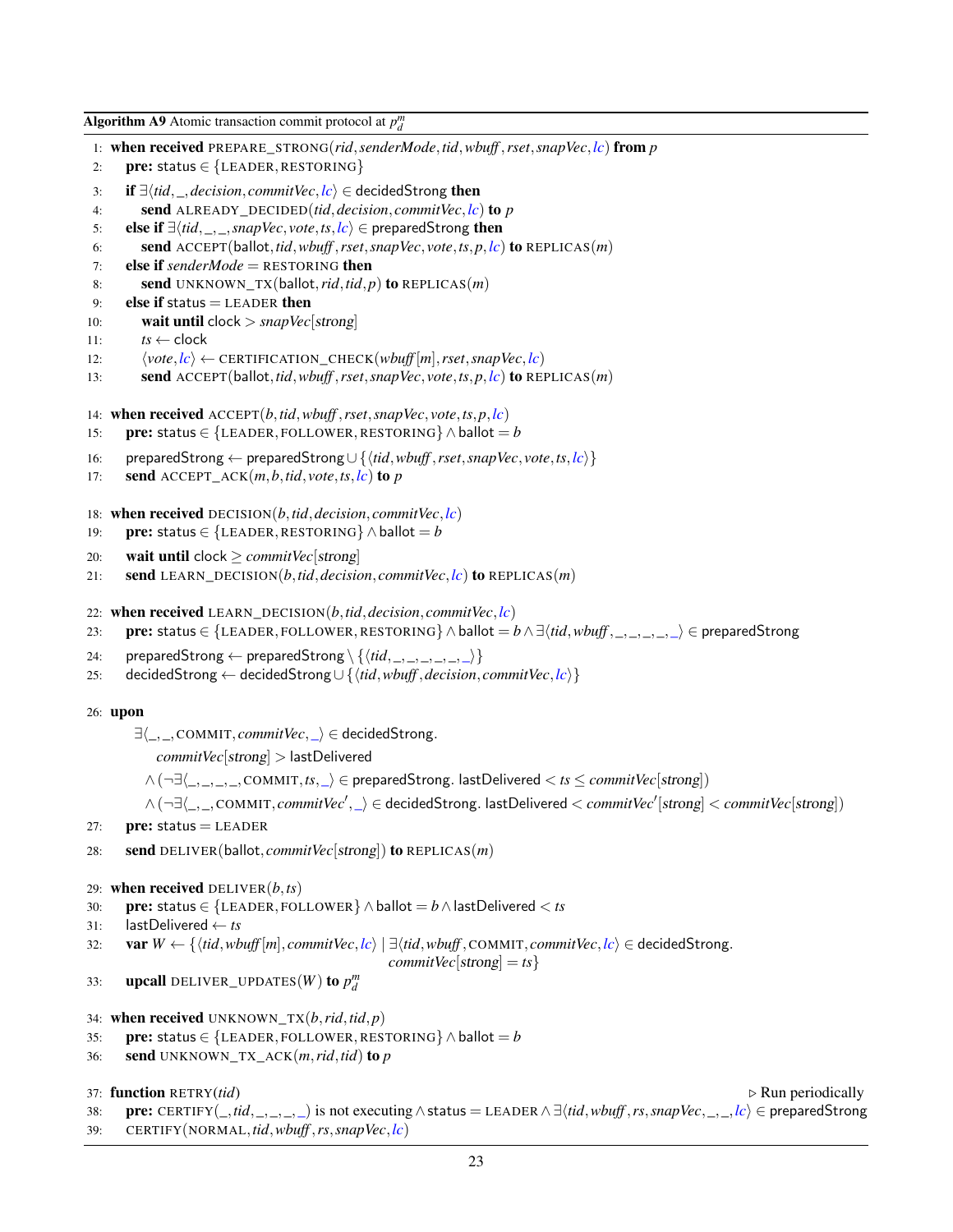<span id="page-23-0"></span>Algorithm A10 Atomic transaction commit protocol at  $p_d^m$ : recovery 1: **upon**  $\Omega_m \neq$  trusted 2: trusted  $\leftarrow \Omega_m$ 3: **if** trusted  $= p_d^m$  then RECOVER() 4: else send NACK(ballot) to trusted 5: when received NACK(*b*) 6: **pre:** trusted  $= p_d^m \wedge b >$  ballot 7: **ballot**  $\leftarrow b$ 8: RECOVER() 9: function RECOVER() 10: **send** NEW\_LEADER(any ballot *b* such that  $b >$  ballot  $\wedge$  leader( $b$ ) =  $p_d^m$ ) to REPLICAS(*m*) 11: **when received** NEW\_LEADER $(b)$  from  $p$ 12: **if** trusted =  $p \wedge$  ballot  $\lt b$  then 13: status ← RECOVERING 14: **ballot**  $\leftarrow$  *b* 15: doNotWaitFor ← ∅ 16: **send** NEW\_LEADER\_ACK(ballot, cballot, preparedStrong, decidedStrong) to *p* 17: else send NACK(ballot) to *p* 18: when received  $\{NEW\_LEADER\_ACK(b,\t;ballot_j, preparedStrong_j,decidedStrong_j) | p_j \in Q\}$  from a quorum  $Q$ 19: **pre:** status = RECOVERING  $\land$  ballot = *b* 20: **var**  $J \leftarrow$  the set of *j* with maximal *cballot*<sub>*j*</sub> 21: decidedStrong  $\leftarrow \bigcup \mathit{decidedStrong}_j$ *j*∈*J*  $22: \quad \text{ preparedStrong} \leftarrow \{\langle tid, \_,\_,\_,\_,\rangle \in \bigcup_{j \in J} preparedStrong_j \mid \langle tid, \_,\_,\_,\rangle \notin \text{decidedStrong} \}$ 23: **var**  $maxPrep \leftarrow max\{ts \mid \langle \_, \_, \_, \_s, \_ \rangle \in preparedStrong\}$ 24: var  $maxDec \leftarrow max{commitVec[strong] | \langle ..., \rangle}, commitVec, \rangle \in decidedStrong\}$ 25: **wait until** clock  $\geq$  max ${maxPrep, maxDec}$ 26: cballot  $\leftarrow b$ 27: **send** NEW\_STATE(ballot, preparedStrong, decidedStrong) to REPLICAS $(m) \setminus \{p_d^m\}$ 28: when received NEW\_STATE(*b*,*preparedStrong*,*decidedStrong*) from *p* 29: pre: status = RECOVERING ∧*b* ≥ ballot 30: cballot  $\leftarrow b$ 31: preparedStrong ← *preparedStrong* 32: decidedStrong ← *decidedStrong* 33: status ← FOLLOWER 34: **send** NEW\_STATE\_ACK $(b)$  to  $p$ 35: when received NEW\_STATE\_ACK(*b*) from a set of processes that together with  $p_d^m$  form a quorum 36: **pre:** status = RECOVERING  $\land$  ballot = *b* 37: status ← RESTORING 38: **for all**  $t = \langle tid, wbuff, rs, snapVec, ..., k\rangle \in preparedStrong do$ 39: if CERTIFY(RESTORING,*tid*,*wbuff* ,*rset*,*snapVec*,*lc*) = UNKNOWN then 40: doNotWaitFor ← doNotWaitFor∪ {*t*} 41: upon preparedStrong ⊆ doNotWaitFor∧status = RESTORING

- 42: status ← LEADER
- 43: doNotWaitFor ← ∅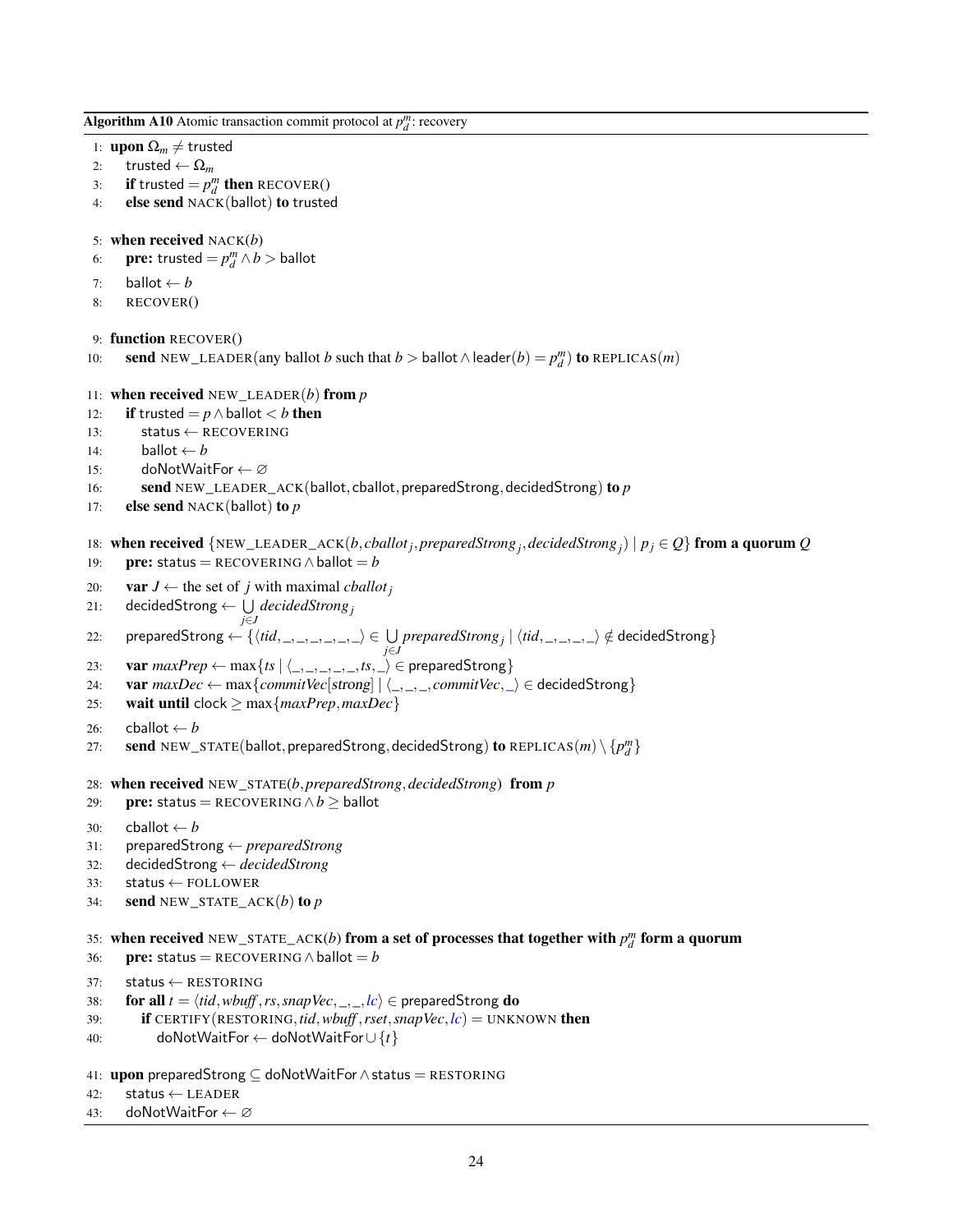# <span id="page-24-0"></span>B Consistency Model Specification

# B.1 Relations

For a binary relation  $\mathcal{R} \subseteq A \times A$  and an element  $a \in A$ , we define  $\mathcal{R}^{-1}(a) = \{b \mid (b, a) \in \mathcal{R}\}$ . For a non-empty set A and a total order  $\mathcal{R} \subseteq A \times A$ , we let  $\max_{\mathcal{R}}(A)$  be the maximum

element in *A* according to *R* . Formally,

$$
\max_{\mathcal{R}}(A) = a \Leftrightarrow A \neq \emptyset \land \forall b \in A. a = b \lor (b, a) \in \mathcal{R}.
$$

If *A* is empty, then  $\max_{\mathcal{R}}(A)$  is undefined. We implicitly assume that  $\max_{\mathcal{R}}(A)$  is defined whenever it is used.

We call a binary relation a *(strict) partial order* if it is irreflexive and transitive. We call it a *total order* if it additionally relates every two distinct elements one way or another.

# B.2 Operations and Events

Transactions in UNISTORE can start, read and write keys, and commit. We assume that each transaction is associated with a unique transaction identifier *tid* from a set TID (corre-sponding to line [A2:8\)](#page-6-0). Besides, clients can issue on-demand barriers and migrate between data centers.

Let *Key* and *Val* be the set of keys and values, respectively. We define *O* as the set of all possible operations

$$
O = \{ \text{START}(tid) \mid tid \in \text{TID} \} \cup
$$
  

$$
\{ \text{COMMIT\_CAUSAL\_TX}(tid) \mid tid \in \text{TID} \} \cup
$$
  

$$
\{ \text{COMMIT\_STRONG\_TX}(tid, dec) \mid
$$
  

$$
tid \in \text{TID}, dec \in \{ \text{COMMIT}, \text{ABORT} \} \} \cup
$$
  

$$
\{ \text{CL\_UNIFORM\_BARRIER} \} \cup
$$
  

$$
\{ \text{CL\_ATTACH}(j) \mid j \in \mathcal{D} \} \cup
$$
  

$$
\{ \text{READ}(tid, k, v), \text{UPDATE}(tid, k, v) \mid
$$
  

$$
tid \in \text{TID}, k \in Key, v \in Val \}.
$$

We denote each invocation of such an operation by an *event* from a set *E*, usually ranged over by *e*. A function op :  $E \rightarrow O$ determines the operation a given event denotes. Formally, we use the following notation to denote different types of events.

- *E*: The set of all events.
- *S*: The set of START events. That is,

$$
S = \{e \in E \mid \exists tid \in \mathsf{TID}. op(e) = \mathsf{START}(tid)\}.
$$

• *R*: The set of READ (read) events. That is,

$$
R = \{e \in E \mid \exists tid \in \mathsf{TID}, k \in Key, v \in Val.
$$

$$
op(e) = \text{READ}(tid, k, v)\}.
$$

• *U*: The set of UPDATE (update) events. That is,

$$
U = \{e \in E \mid \exists tid \in \mathsf{TID}, k \in \mathit{Key}, v \in \mathit{Val}.
$$

$$
op(e) = \text{UPDATE}(tid, k, v)\}.
$$

• *C*<sub>causal</sub>: The set of COMMIT\_CAUSAL\_TX events. That is,

$$
C_{causal} = \{e \in E \mid \exists tid \in \mathsf{TID}.
$$
  
 
$$
op(e) = \text{COMMIT\_CAUSAL\_TX}(tid)\}.
$$

•  $C_{\text{strong}}$ : The set of COMMIT\_STRONG\_TX events with decision  $dec = \text{COMMIT}$ . That is,

 $C_{\text{strong}} = \{e \in E \mid \exists \textit{tid} \in \mathsf{TID}.$  $op(e) = \text{COMMIT\_STRONG\_TX}(tid, \text{COMMIT})$ .

- $C \triangleq C_{causal} \biguplus C_{strong}$ : The set of all commit events.
- *O*: The set of CL\_UNIFORM\_BARRIER events. That is,

 $Q = \{e \in E \mid op(e) = \text{CL} \text{ UNIFORM BARRIER}\}.$ 

• A: The set of CL ATTACH events. That is,

 $A = \{e \in E \mid \exists j \in \mathcal{D}.\text{ op}(e) = \text{CL}.\text{ATTACH}(j)\}.$ 

•  $R_k$ : The set of read events on key  $k$ . That is,

$$
R_k = \{e \in E \mid \exists tid \in \mathsf{TID}, v \in Val.
$$

$$
op(e) = \mathsf{READ}(tid, k, v)\}.
$$

•  $U_k$ : The set of update events on key  $k$ . That is,

$$
U_k = \{ e \in E \mid \exists tid \in \mathsf{TID}, v \in Val.
$$

$$
op(e) = \text{UPDATE}(tid, k, v) \}.
$$

For different types of events, we define

- key(*e*): The key that the read or update event  $e \in R \cup U$ accesses.
- $rval(e)$ : The return value of the read event  $e \in R$ .
- uval(*e*): The value written by the update event  $e \in U$ .

#### B.3 Transactions

**Definition 1** (Transactions). A transaction  $t$  is a triple  $(tid, Y, po)$ , where

- *tid* ∈ TID is a unique transaction identifier;
- $Y \subseteq E \setminus (Q \cup A)$  is a finite, non-empty set of events;
- $po \subseteq Y \times Y$  is the program order, which is total.

We only consider well-formed transactions: according to the po order, *t* starts with a START event, then performs some number of READ/UPDATE events, and ends with a commit event (COMMIT\_CAUSAL\_TX or COMMIT\_STRONG\_TX).

In the following, we denote components of *t* as in *t*.*tid*. For simplicity, we assume a dedicated *initial* transaction  $t_0$  which installs initial values to all possible keys before the system launches.

We use the following notations to denote different types of transactions.

• *T*: The set of all committed transactions.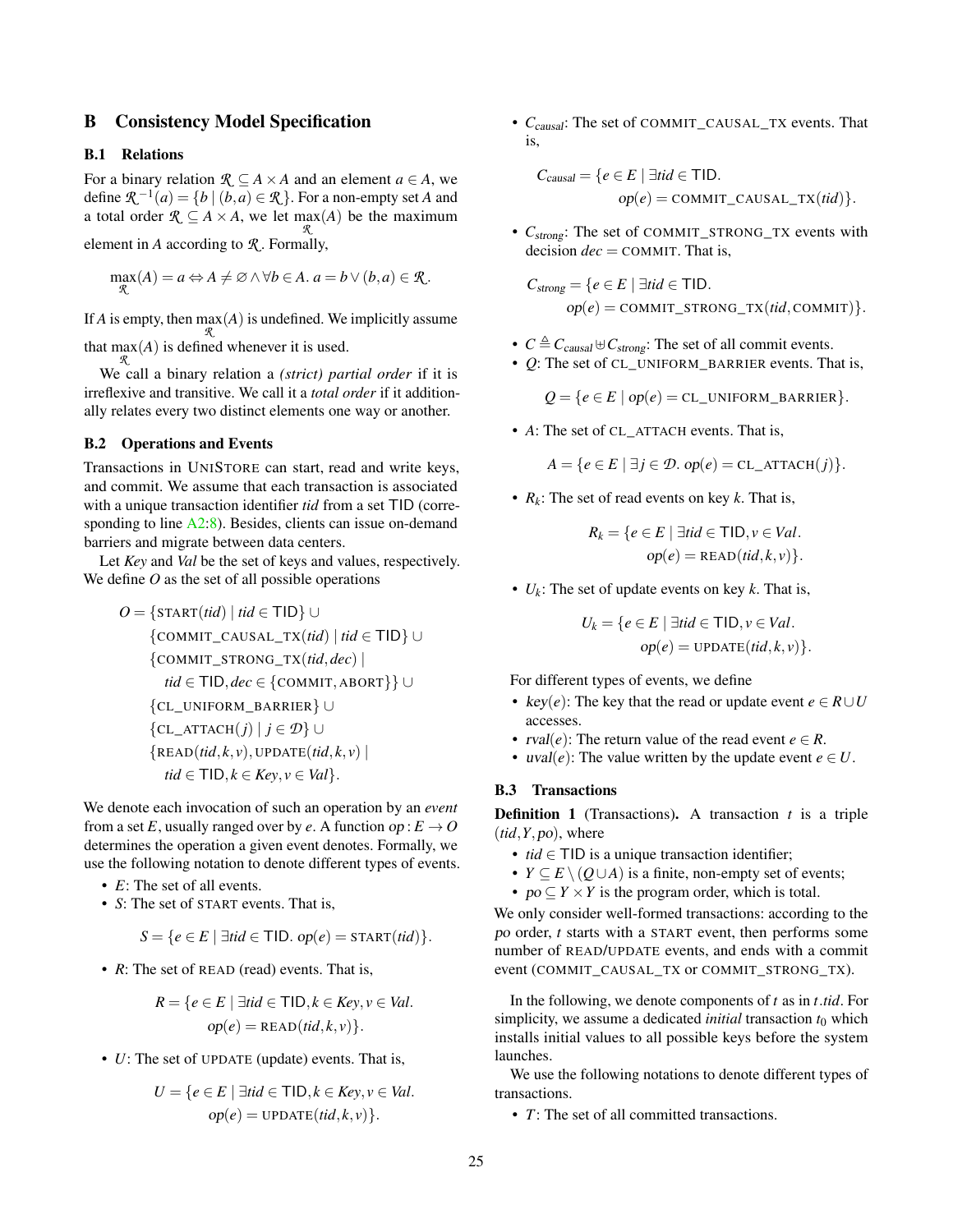- *Tk*: The set of committed transactions that update key *k*. We also use  $C_k$  to denote the set of commit events of transactions in *Tk*.
- *T<sub>causal</sub>*: The set of transactions that end with the COM-MIT\_CAUSAL\_TX events. We call them causal transactions. Causal transactions will always be committed.
- *T*all-strong: The set of transactions that end with the COM-MIT\_STRONG\_TX events. We call them strong transactions. Strong transactions can be committed or aborted.
- *T*strong: The set of *committed* strong transactions.

We have  $T = T_{causal} \oplus T_{strong}$ . For each transaction  $t \in T$ , we define

- $tid(t) \in TID$ : The transaction identifier *t*.*tid* of *t*.
- events( $t$ )  $\subseteq$  *S* $\cup$ *R* $\cup$ *U* $\cup$ *C*: The set  $t$ .*Y* of events in  $t$ .
- $ws(t) \subseteq Key \times Val$ : The write set of *t*. It is the set of keys with their values that *t* updates, which contains at most one value per key. Formally,

$$
ws(t) \triangleq \{ (key(e), uval(e)) \mid e \in t.Y \cap U \}.
$$

•  $rs(t) \subseteq Key$ : The read set of *t*. It is the set of keys that *t* reads. Formally,

$$
rs(t) \triangleq \{ key(e) \mid e \in t.Y \cap R \}.
$$

- $st(t) \in S$ : The START event of *t*. Formally, it is the unique event in the set  $t \cdot Y \cap S$ .
- $ct(t) \in C$ : The commit event of *t*. Formally, it is the unique event in the set  $t \cdot Y \cap C$ .
- $ud(t, k) \in U_k$ : The *last* update event on key *k*, if any, in transaction *t*. Formally,

$$
ud(t,k)\triangleq \max_{po}(\text{events}(t)\cap U_k).
$$

Besides, we define

$$
W(t) \triangleq \{k \in Key \mid \langle k, \_rangle \in ws(t)\},\tag{1}
$$

$$
R(t) \triangleq rs(t) \cup W(t). \tag{2}
$$

For a read event *e* on key *k* in transaction *t*, if there exist update events on *k* preceding *e* in *t*, then *e* is called an *internal* read event. Otherwise, *e* is called an *external* read event. We denote the sets of internal reads and external reads by  $R_{\text{INT}}$ and  $R_{\text{EXT}}$ , respectively. That is,  $R = R_{\text{INT}} \oplus R_{\text{EXT}}$ .

We also distinguish commit events for read-only transactions from those for update transactions, and denote their sets by  $C_{\text{RO}}$  and  $C_{\text{RW}}$ , respectively. That is,  $C = C_{\text{RO}} \oplus C_{\text{RW}}$ .

For notational convenience, for an event  $e \in E \setminus (Q \cup A)$ , we also define  $tx(e)$  to be the transaction containing *e* and

$$
st(e) \triangleq st(tx(e)),
$$
  

$$
ct(e) \triangleq ct(tx(e)).
$$

#### B.4 Abstract Executions

Clients interacts with UNISTORE by issuing transactions and CL\_UNIFORM\_BARRIER and ATTACH events. We use histories to record such interactions in a single computation. Note that histories only record committed transactions.

Definition 2 (Histories). A *history* is a tuple

$$
H = (X, client, dc, so)
$$

such that

- $X \subseteq T \cup Q \cup A$  is a set of committed transactions and CL\_UNIFORM\_BARRIER and ATTACH events;
- client :  $X \to \mathbb{C}$  is a function that returns
	- the client client(*t*) which issues the transaction *t* ∈  $(X \cap T)$ ,
	- the client client(q) which issues the CL\_UNI-FORM\_BARRIER event  $q \in (X \cap Q)$ , or
	- $-$  the client *client*(*a*) which issues the ATTACH event  $a \in (X \cap A)$ ;
- $dc: X \to \mathcal{D}$  is a function that returns the original data center  $dc(t)$  of transaction  $t \in (X \cap T)$ ,  $dc(q)$  of CL\_UNI-FORM\_BARRIER event  $q \in (X \cap Q)$ , or  $dc(a)$  of ATTACH event  $a \in (X \cap A)$ ;
- so  $\subseteq$  *X*  $\times$  *X* is the *session order* on *X*. Consider  $s_1, s_2 \in X$ . We say that  $s_1$  precedes  $s_2$  in the session order, denoted  $s_1 \stackrel{so}{\rightarrow} s_2$ , if they are executed by the same client and  $s_1$ is executed before  $s_2$ .

In the following, we denote components of *H* as in *H*.*X* and often shorten *H*.*X* by *X* when it is clear. Let  $V_H \triangleq \bigcup (H.X \cap$ *T*).*Y* be the set of transactional events in history *H*.

A consistency model is specified by a set of histories. To define this set, we extend histories with two relations, declaratively describing how the system processes transactions and CL\_UNIFORM\_BARRIER events.

<span id="page-25-1"></span><span id="page-25-0"></span>Definition 3 (Abstract Executions). An *abstract execution* is a triple

$$
A = ((X, client, dc, so), vis, ar)
$$

such that

- $(X, client, dc, so)$  is a history;
- Visibility vis  $\subset X \times X$  is a partial order;
- Arbitration  $ar \subseteq X \times X$  is a total order.

For  $H = (X, client, dc, so)$ , we often shorten  $((X, client, dc, so), vis, ar)$  by  $(H, vis, ar)$ .

#### B.5 Partial Order-Restrictions Consistency

We aim to show that UNISTORE implements a transactional variant of *Partial Order-Restrictions consistency (*POR *consistency)* [\[40,](#page-13-6)[41\]](#page-13-7) for LWW registers. A history *H* of UNISTORE satisfies POR, denoted  $H \models \text{PoR}$ , if it can be extended to an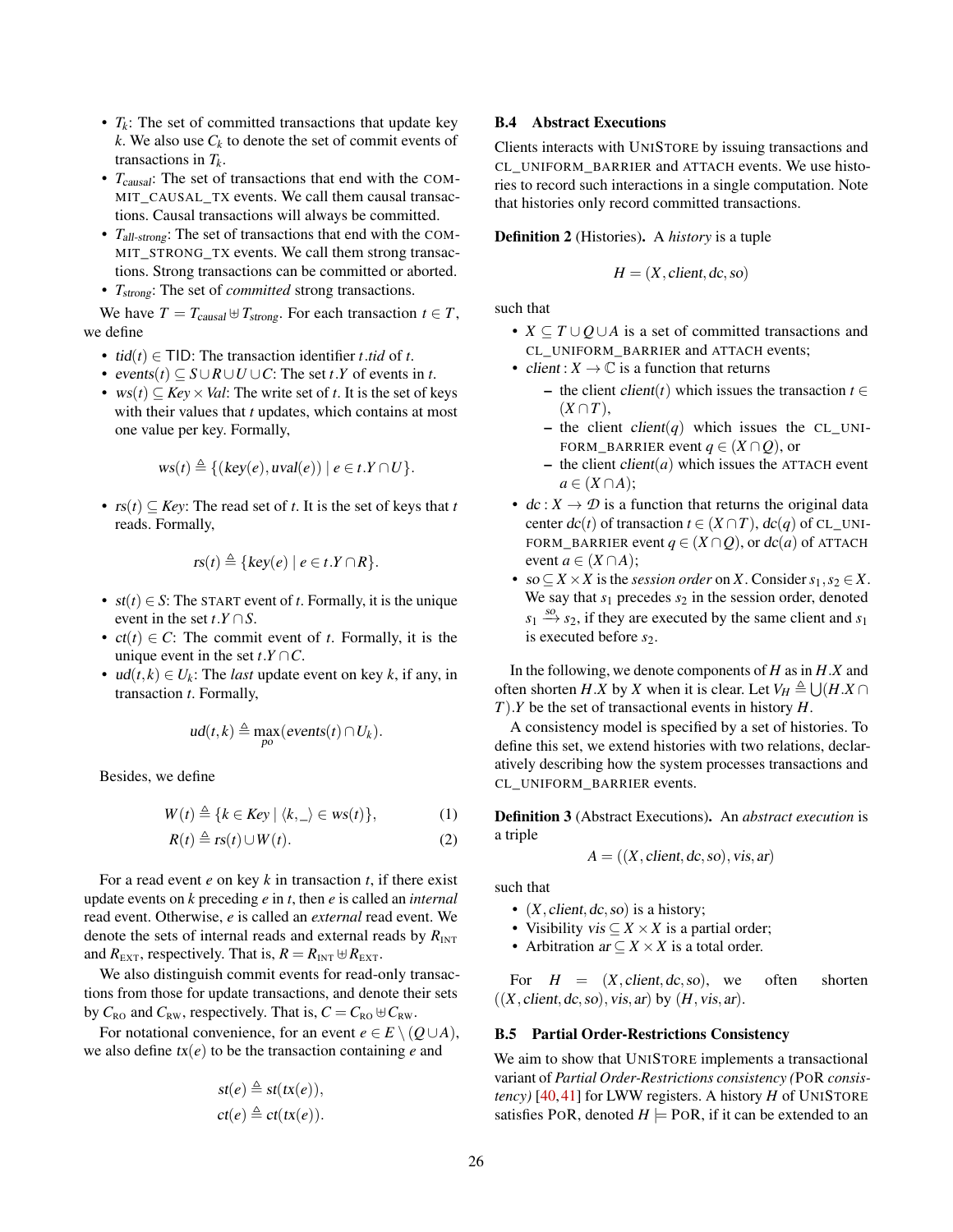abstract execution that satisfies several axioms, defined in the following:

$$
H \models \text{PoR} \Leftrightarrow \exists \text{vis, ar. } (H, \text{vis, ar}) \models
$$
  
\n
$$
\text{RVAL} \land
$$
  
\n
$$
\text{CausalConsistency} \land
$$
  
\n
$$
\text{CONELICTORDERING} \land
$$
  
\n
$$
\text{EVENTUALVISIBILITY}.
$$

UNISTORE satisfies POR, denoted UNISTORE  $\models$  POR, if all its histories do.

Given an abstract execution  $A = (H, vis, ar)$ , the axioms are defined as follows.

Definition 4 (RVAL, [\[16\]](#page-12-13)). The Return Value Consistency (RVAL) specifies the return value of each read event.

$$
RVAL \triangleq INTRVAL \wedge EXTRVAL.
$$

Here INTRVAL requires an internal read event *e* on key *k* to read from the last update event on *k* preceding *e* in the same transaction. Formally,

$$
\begin{aligned} \text{INTRVAL} &\triangleq \forall e \in R_{\text{INT}} \cap R_k \cap V_H. \\ \text{rval}(e) &= \text{uval}\big(\max_{po} (po^{-1}(e) \cap U_k)\big). \end{aligned}
$$

EXTRVAL requires an external read event *e* on key *k* to read from the last update event on *k* in the last transaction preceding  $tx(e)$  in ar, among the set of transactions visible to  $tx(e)$ . Formally,

$$
\begin{aligned} \text{EXTRVAL} &\triangleq \forall e \in R_{\text{EXT}} \cap R_k \cap V_H. \\ \text{rval}(e) &= \text{uval}\Big(\text{ud}\big(\max_{ar} \big(\text{vis}^{-1}(\text{tx}(e)) \cap T_k\big), k\big)\Big). \end{aligned}
$$

Definition 5 (CAUSALCONSISTENCY, [\[13\]](#page-12-16)).

$$
\begin{array}{c}\text{CausalConsistency} \triangleq \text{CausalVisibility} \wedge \\ \text{CausalArbitration}, \end{array}
$$

where

$$
CAUSALVISIBILITY \triangleq (so \cup vis)^+ \subseteq vis;
$$

CAUSALARBITRATION  $\triangleq$  vis  $\subseteq$  ar.

The Conflict Ordering property requires that out of any two conflicting strong transactions, one must be visible to the other. Formally,

Definition 6 (Conflict Relation). The conflict relation, denoted by  $\bowtie$ , between strong transactions is a symmetric relation defined as follows:

$$
\forall t, t' \in T_{strong}. t \bowtie t' \Leftrightarrow (R(t) \cap W(t') \neq \varnothing) \vee (W(t) \cap R(t') \neq \varnothing).
$$

Definition 7 (CONFLICTORDERING).

CONFLICTORDERING  $\triangleq \forall t_1, t_2 \in X \cap T_{strong}.$ 

 $t_1 \bowtie t_2 \Rightarrow t_1 \stackrel{\text{vis}}{\longrightarrow} t_2 \vee t_2 \stackrel{\text{vis}}{\longrightarrow} t_1.$ 

The Eventual Visibility property requires that a transaction that originates at a correct data center, that is visible to some CL\_UNIFORM\_BARRIER events, or that is a strong transaction eventually becomes visible at all correct data centers. Let  $C \subseteq \mathcal{D}$  be the set of correct data centers. Formally,

#### Definition 8 (EVENTUALVISIBILITY).

$$
\begin{aligned} \text{EVENTUALVISIBILITY} &\triangleq \forall t \in X \cap T. \\ &dc(t) \in C \vee (\exists q \in Q. \ t \xrightarrow{vis} q) \vee t \in T_{strong} \\ &\Rightarrow \left| \left\{ t' \in T \mid \neg(t \xrightarrow{vis} t') \right\} \right| < \infty. \end{aligned}
$$

# <span id="page-26-0"></span>C Transaction Certification Service Specification

## C.1 Interface

The *Transaction Certification Service* (TCS) [\[18\]](#page-12-10) is responsible for certifying strong transactions issued by transaction coordinators, computing commit vectors and Lamport clocks for committed transactions, and (asynchronously) delivering committed transactions to replicas.

Each strong transaction  $t \in T_{all\text{-strong}}$  submitted to TCS may be associated with its read set  $rs(t)$ , write set  $ws(t)$ , snapshot vector snapshot $Vec(t)$  (Definition [10\)](#page-28-1), commit vector commitVec $(t)$  (Definition [11\)](#page-28-2), and Lamport clock  $lclock(t)$ (Definition [52\)](#page-37-1). From  $rs(t)$  and  $ws(t)$  we can then define  $W(t)$ and  $R(t)$  according to [\(1\)](#page-25-0) and [\(2\)](#page-25-1), respectively. Note that we have  $W(t) \subseteq R(t)$ .

Transaction coordinators for strong transactions interact with TCS using two types of *actions*. Coordinators can make certification requests (corresponding to procedure CERTIFY of Algorithm [A7\)](#page-21-0) of the form

certify(tid(t),  $ws(t)$ ,  $R(t)$ , snapshotVec(t),  $C(t)$ ),

where  $t \in T_{all\text{-strong}}$  and  $C(t) \in \mathbb{N}$  denotes the contribution of  $client(t)$  to the Lamport clock of  $t$ . The TCS responses are of the form

$$
decide(id(t),dec,vc,lc),
$$

containing a decision *dec* from  $D = \{COMMIT, ABORT\}$  for *t*, a commit vector *vc* from  $\nabla$  for *t* if  $dec = \text{COMMIT}$ , and a Lamport clock *lc* from  $N$  for *t* if  $dec = \text{COMMIT}$ . If  $dec =$ ABORT, then *vc* and *lc* are irrelevant.

Besides, TCS can deliver some payload *W* to a replica via upcall *actions* deliver(*W*) (corresponding to procedure DELIVER\_UPDATES of Algorithm [A6\)](#page-20-0). We denote by deliver<sup>*m*</sup>(*W*) the delivery of the payload *W* to a replica  $p_d^m$ , when the latter is relevant. The payload *W* in deliver $_{d}^{m}(\vec{W})$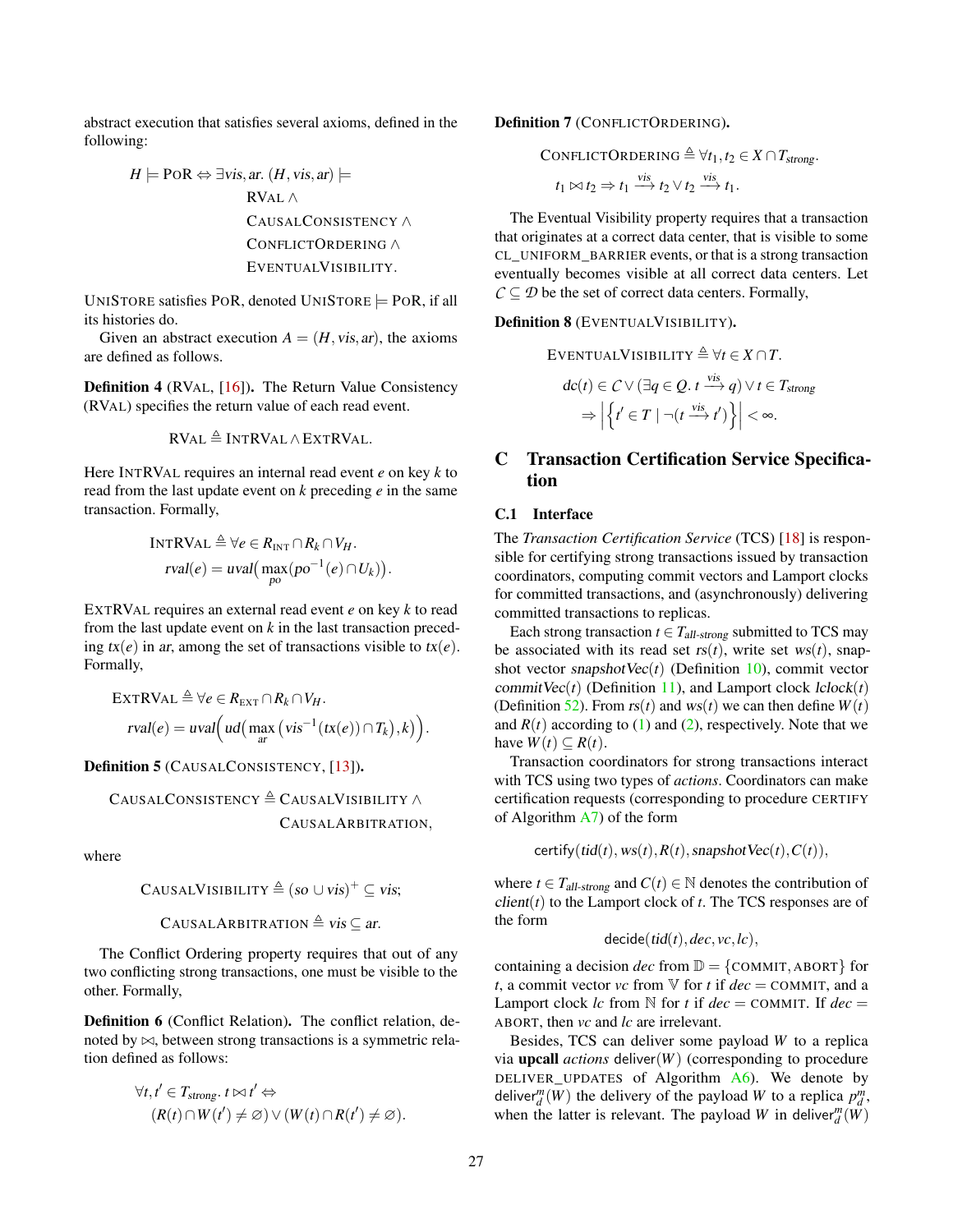is a set of tuples of the form  $\langle tid, wbuff, commitVec, lc \rangle$ , each of which corresponds to the updates *wbuff* ⊆ *Key*×*Val* performed at a particular partition *m* by a particular committed strong transaction with transaction identifier *tid*, commit vector *commitVec*, and Lamport clock *lc*.

## C.2 Certification Functions

TCS is specified using a certification function

$$
F: 2^{T_{strong}} \times T_{all\text{-strong}} \to \mathbb{D} \times \mathbb{V} \times \mathbb{N}.
$$
 (3)

For a strong transaction  $t \in T_{all\text{-strong}}$  and the set  $T_c \subseteq T_{strong}$  of previously committed strong transactions,  $F(T_c, t)$  returns not only the decision  $dec \in \mathbb{D}$ , but also the commit vector  $vc \in \mathbb{V}$ and Lamport clock  $lc \in \mathbb{N}$  for *t*. We use  $F_{\text{dec}}(T_c, t)$ ,  $F_{\text{vec}}(T_c, t)$ , and  $F_{\text{lc}}(T_c,t)$  to select the first, second, and third component of  $F(T_c,t)$ , respectively.

The decision  $F_{\text{dec}}(T_c, t)$  should satisfy

$$
F_{\text{dec}}(T_c, t) = \text{COMMIT} \Leftrightarrow \forall k \in R(t). \forall t' \in T_c.
$$
  

$$
(k \in W(t') \Rightarrow \text{commitVec}(t') \le \text{snapshotVec}(t)). \tag{4}
$$

The commit vector  $F_{\text{vec}}(T_c, t)$  should satisfy

$$
(\forall i \in \mathcal{D}. F_{\text{vec}}(T_c, t)[i] = \text{snapshotVec}(t)[i])
$$
  
 
$$
\land F_{\text{vec}}(T_c, t)[\text{strong}] > \text{snapshotVec}(t)[\text{strong}]
$$
  
 
$$
\land \forall t' \in T_c. t \bowtie t' \Rightarrow F_{\text{vec}}(T_c, t) \ge \text{commitVec}(t'). \quad (5)
$$

The Lamport clock  $F_{\text{lc}}(T_c, t)$  should satisfy

$$
F_{\rm lc}(T_c, t) \ge C(t) \wedge
$$
  
\n
$$
(\forall t' \in T_c. \ t \bowtie t' \Rightarrow F_{\rm lc}(T_c, t) > \text{lclock}(t')).
$$
 (6)

#### C.3 Histories of TCS

TCS executions are represented by *histories*, which are (possibly infinite) sequences of certify, decide, and deliver actions. For a TCS history  $h$ , we use  $act(h)$  to denote the set of actions in *h*. For actions  $act, act' \in act(h)$ , we write  $act \prec_h act'$  when *act* occurs before  $act'$  in *h*. A strong transaction  $t \in T_{all\text{-strong}}$  *commits* in a history *h* if *h* contains decide(tid(t), COMMIT, \_, \_). We denote by committed(h) the projection of *h* to actions corresponding to the strong transactions that are committed in *h*.

Each history *h* needs to meet the following requirements.

- (R1) For each strong transaction  $t \in T_{all\text{-strong}}$ , there is at most one certify( $tid(t)$ , \_, \_, \_, \_) action in *h*.
- (R2) For each action decide( $tid, \_, \_, \_$ )  $\in$  act(h), there is exactly one certify $(tid, \_,\_,\_,\_)$  action in *h* such that

$$
certify(tid, \_,\_,\_,\_)) \prec_h \mathsf{decide}(tid, \_,\_,\_).
$$

<span id="page-27-7"></span>(R3) For each action deliver( $W$ )  $\in$  act( $h$ ) and each  $\langle tid, \_, \_ \rangle \in W$ , there is *no* decide(*tid*, ABORT, \_, \_) action in *h*.

- (R4) Every committed strong transaction is delivered at most once to each replica.
- <span id="page-27-6"></span>(R5) For each action deliver( $W$ )  $\in$  act( $h$ ) and each  $\langle tid, \_, \_ \rangle \in W$ , there is a certify(*tid*, \_, \_, \_, \_) action such that

certify(*tid*, \_, \_, \_, \_)  $\prec_h$  deliver(*W*).

<span id="page-27-5"></span><span id="page-27-3"></span>(R6) At each replica  $p_d^m$ , committed strong transactions are delivered in the increasing order of their strong timestamps. Formally, for any two distinct actions deliver  $\binom{m}{d}(W_1)$  and deliver<sup>*m*</sup><sub>*d*</sub></sub> $(W_2)$  with payloads  $W_1$  and  $W_2$ , respectively,

$$
\begin{aligned}\n\text{deliver}_{d}^{m}(W_{1}) &\prec_{h} \text{deliver}_{d}^{m}(W_{2}) \Rightarrow \\
&\forall \langle \_, \_, commitVec_{1}, \_ \rangle \in W_{1}.\n\end{aligned}
$$
\n
$$
\forall \langle \_, \_, commitVec_{2}, \_ \rangle \in W_{2}.\n\begin{aligned}\n\text{commitVec}_{1}[\text{strong}] &< commitVec_{2}[\text{strong}].\n\end{aligned}
$$

<span id="page-27-0"></span>A history is *complete* if every certify action in it has a matching decide action. A complete history *h* is *sequential* if it consists of consecutive pairs of certify and matching decide actions. For a complete history *h*, a *permutation h*<sup> $\prime$ </sup> of *h* is a sequential history such that

- *h* and *h*<sup> $\prime$ </sup> contain the same actions, i.e.,  $act(h) = act(h')$ .
- <span id="page-27-4"></span>• Transactions are certified in  $h'$  according to their session order.

$$
\forall t, t' \in T_{all\text{-strong}}.\ t \stackrel{\text{so}}{\rightarrow} t' \Rightarrow
$$
  

$$
\text{decide}(\text{tid}(t), \ldots, \ldots) \prec_{h'} \text{certify}(\text{tid}(t'), \ldots, \ldots, \ldots).
$$

### C.4 TCS Correctness: Safety and Liveness

#### <span id="page-27-1"></span>C.4.1 Safety of TCS

A complete sequential history *h* is *legal* with respect to a certification function  $F$ , if its results are computed so as to satisfy  $(4) - (6)$  $(4) - (6)$  $(4) - (6)$  according to *F*:

$$
\forall act = \text{decide}(\text{tid}(t), dec, vc, lc) \in \text{act}(h).
$$

$$
(dec, vc, lc) = F({t' |
$$

$$
\text{decide}(\text{tid}(t'), \text{COMMIT}, \_, \_) \prec_h act}, t).
$$

A history *h* is *correct* with respect to *F* if *h*  $\vert$  committed(*h*) has a legal permutation. A TCS implementation is *correct* with respect to *F* if so are all its histories.

#### C.4.2 Liveness of TCS

TCS guarantees that every committed strong transaction will eventually be delivered by every correct data center. Formally,

<span id="page-27-2"></span>
$$
\forall act = decide(tid, \text{COMMIT}, \_,\_) \in act(h).
$$

$$
\forall m \in partitions(tid). \forall c \in C.
$$

$$
\exists act' = deliver_c^m(W) \in act(h).
$$

$$
\langle tid, \_,\_,\rangle \in W \land act \prec_h act'.
$$

$$
(7)
$$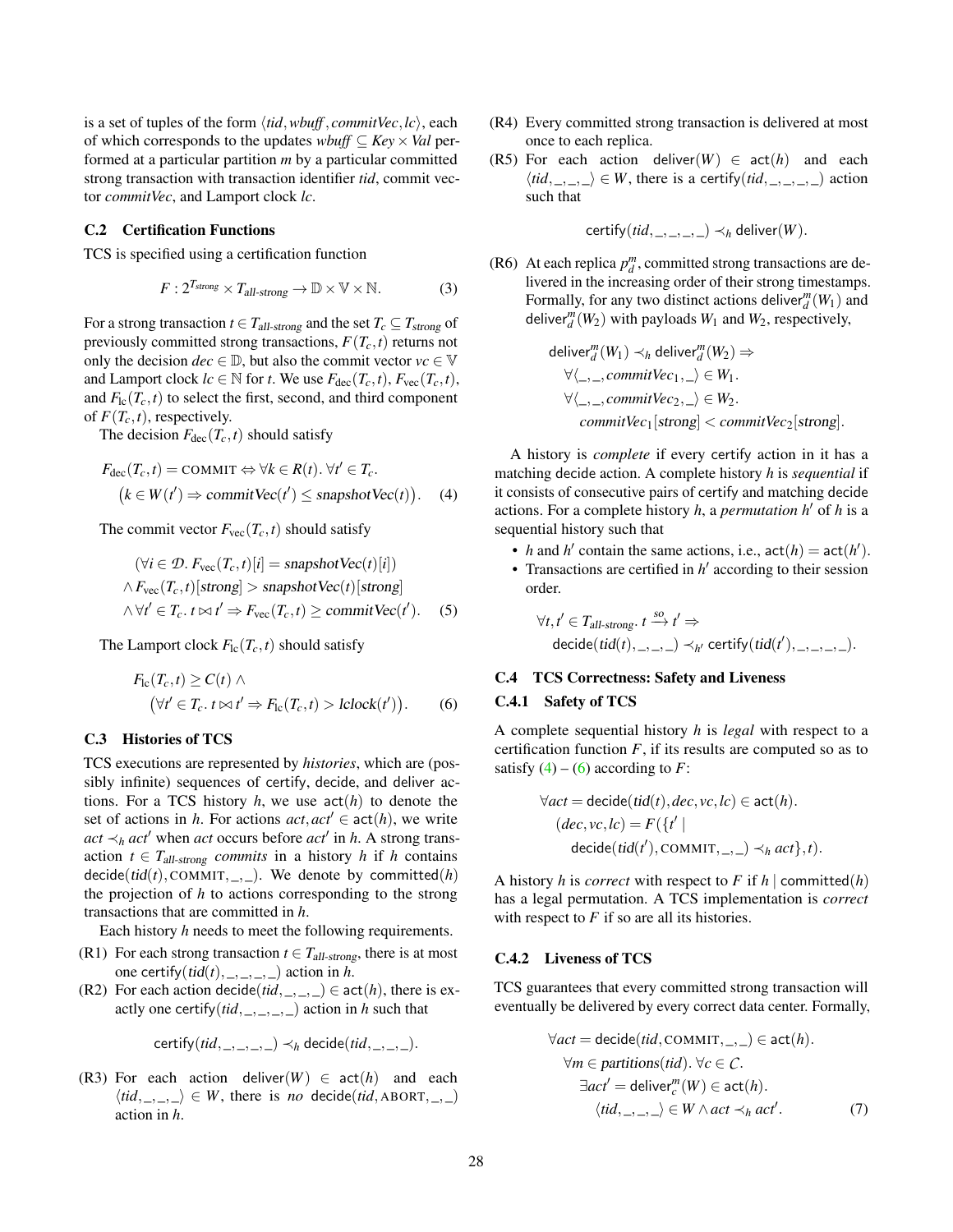Here *partitions*(*tid*) denotes the set of partitions that a particular transaction with transaction identifier *tid* accesses.

A TCS implementation meets the liveness requirement if every history produced by its maximal execution satisfies [\(7\)](#page-27-2).

## C.5 TCS Correctness

The proof of TCS correctness is an adjustment of the ones in [\[18,](#page-12-10) [29\]](#page-13-15).

<span id="page-28-7"></span>Theorem 9. The TCS implementation in UNISTORE (Algorithms  $A7 - A10$  $A7 - A10$  is correct with respect to the certification function  $F$  in [\(3\)](#page-27-3) and meets the liveness requirement in [\(7\)](#page-27-2).

# <span id="page-28-0"></span>D The Proof of UNISTORE Correctness

Consider an execution of UNISTORE with a history  $H =$  $(X, client, dc, so)$ . We prove that  $H$  satisfies POR by constructing an abstract execution *A* (Theorem [84\)](#page-43-0). We also establish the liveness guarantees of UNISTORE (Theorem [86\)](#page-43-1).

#### D.1 Assumptions

We take the following assumptions about UNISTORE.

<span id="page-28-4"></span>**ASSUMPTION 1.** For any replica  $p_d^m$  in data center *d*, clock at  $p_d^m$  is strictly increasing until *d* (may) crash.

<span id="page-28-5"></span>ASSUMPTION 2. Replicas are connected by reliable FIFO channels: messages are delivered in FIFO order, and messages between correct data centers are guaranteed to be eventually delivered.

<span id="page-28-10"></span>ASSUMPTION 3. We assume that in an execution of UNI-STORE, any clients and up to *f* data centers may crash and that  $D > 2f$ .

<span id="page-28-9"></span>ASSUMPTION 4. We assume fairness of procedures of UNI-STORE: In an execution, if a procedure is enabled infinitely often, then it will be executed infinitely often.

<span id="page-28-3"></span>ASSUMPTION 5. We consider only *well-formed* executions, in which for each client:

- transactions are issued in sequence; and
- both CL\_UNIFORM\_BARRIER and CL\_ATTACH events can be issued only outside of transactions.

<span id="page-28-8"></span>ASSUMPTION 6. We consider only executions where every causal commit event (i.e., COMMIT\_CAUSAL\_TX) completes and every strong commit event (i.e., COMMIT\_STRONG\_TX) that calls the TCS completes.

We make the last assumption to simplify the technical development. The other assumptions come from the system model.

## D.2 Notations

We use *cl* to range over clients from a finite set C. We also use the following notations to refer to different types of variables and their values (below are some typical examples).

- snapVec<sup>*m*</sup>: The variable snapVec at replica  $p_d^m$ .
- $(\textsf{snapVec}_{d}^m)_e$ : The value of variable snapVec<sup> $\ddot{m}$ </sup> after the event *e* is performed at replica  $p_d^m$ .
- snapVec<sup>*m*</sup>( $\tau$ ): The value of snapVec<sup>*m*</sup> at some specific time τ.
- pastVec*cl*: The variable pastVec at client *cl*.
- (past $Vec_{cl}$ )<sub>e</sub>: The value of variable past $Vec_{cl}$  after the event *e* is performed at client *cl*.
- *snapVec*<sub>(GET\_VERSION,*e*): The actual value of *parameter*</sub> *snapVec* of handler GET\_VERSION for event *e*.
- *commitVec*<sub>(COMMIT\_CAUSAL,e)</sub>: The value of the *local variable commitVec* in procedure COMMIT\_CAUSAL after event *e* is performed.

Besides, we use  $coord(t)$  to denote the coordinator partition of transaction *t*.

Each transaction is associated with a snapshot vector and a commit vector.

<span id="page-28-1"></span>**Definition 10** (Snapshot Vector). Let  $t \in T$  be a transaction. Let  $d \triangleq dc(t)$  and  $m \triangleq coord(t)$ . We define its snapshot vector snapshotVec(*t*) as

 $s$ napshot $Vec(t) \triangleq (s$ nap $Vec_d^m)$ <sub>st(*t*)</sub>[*t*].

<span id="page-28-2"></span>**Definition 11** (Commit Vector). Let  $t \in T$  be a transaction. Let  $d \triangleq dc(t)$  and  $m \triangleq coord(t)$ . We define its commit vector commit $Vec(t)$  as follows.

• If *t* is a read-only causal transaction, then

 $commitVec(t) \triangleq (snapVec_d^m)_{ct(t)}[t].$ 

• If *t* is an update causal transaction, then

 $commitVec(t) \triangleq commitVec_{(COMMIT\_CAUSAL,ct(t))}.$ 

• If *t* is a committed strong transaction, then

commit  $Vec(t) \triangleq vc$ <sub>(COMMIT</sub> STRONG,ct(t)).

## <span id="page-28-6"></span>Lemma 12.

 $\forall t \in T$ . commit Vec $(t)$  > snapshot Vec $(t)$ .

*Proof.* We perform a case analysis according to the type of *t*.

• CASE I: *t* is a read-only causal transaction. By Definition  $10$  of snapshotVec $(t)$ , Definition  $11$  of commit  $Vec(t)$ , and Assumption [5,](#page-28-3)

commit  $Vec(t) =$  snapshot  $Vec(t)$ .

• CASE II: *t* is an update causal transaction. By lines [A2:26](#page-6-0) and [A2:29,](#page-6-0)

commit  $\text{Vec}(t) \geq$  snapshot  $\text{Vec}(t)$ .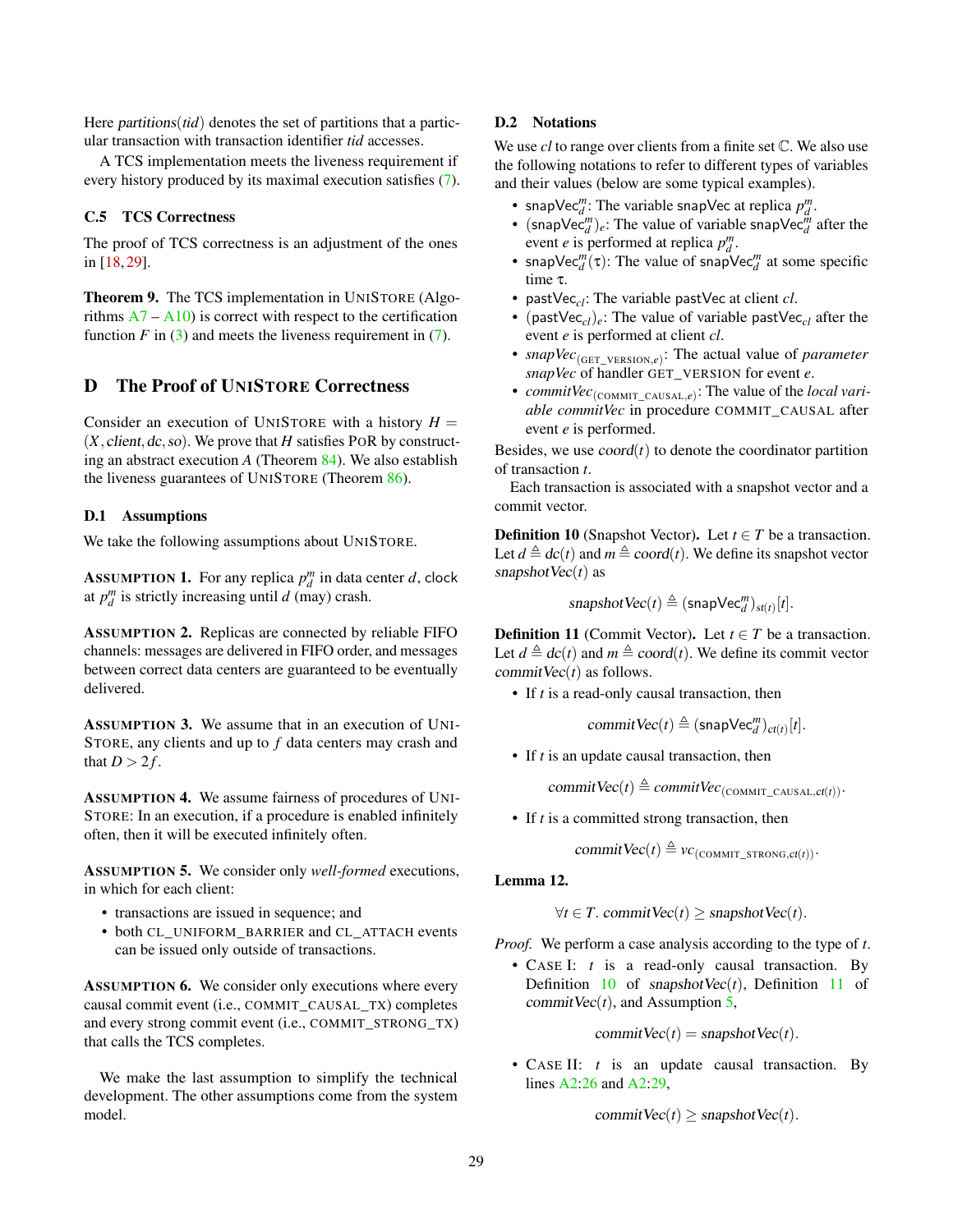• CASE III: *t* is a strong transaction. By line [A6:3](#page-20-0) and [\(5\)](#page-27-4),

$$
commitVec(t) \geq snapshotVec(t).
$$

 $\Box$ 

For client *cl*, we use *cur\_dc(cl)* to denote the data center to which *cl* is currently attached. We also use  $T|_{cl}$  to denote the set of transactions issued by *cl*. Formally,

$$
T|_{cl} \triangleq \{t \in T \mid client(t) = cl\}.
$$

For a transaction *t* and a partition *m*, we use  $ws(t)[m]$  to denote the subset of ws(*t*) restricted to partition *m*. Formally,

$$
ws(t)[m] \triangleq \{ \langle k, v \rangle \in ws(t) \mid \text{partition}(k) = m \}.
$$

For notational convenience, we also define

$$
log(t) \triangleq \{ \langle k, v, commitVec(t), !clock(t) \rangle \mid \langle k, v \rangle \in ws(t) \},
$$

and

$$
log(t)[m] \triangleq \{ \langle k, v, commitVec(t), clock(t) \rangle \mid \langle k, v \rangle \in ws(t)[m] \}.
$$

For a key  $k \in Key$  and a transaction  $t \in T_k$ , let  $log(t)[k]$  be the unique tuple

$$
\langle k, v, commitVec(t), clock(t) \rangle
$$

in  $log(t)$ .

#### D.3 Metadata for Causal Transactions

A causal transaction is *committed* when COMMIT\_CAUSAL for it returns. A causal transaction is *committed at replica*  $p_d^m$ when COMMIT for it at  $p_d^m$  returns.

#### D.3.1 Properties of knownVec

<span id="page-29-0"></span>**Lemma 13.** For any replica  $p_d^m$  in data center *d*, known $\text{Vec}_{d}^{m}[d]$  is non-decreasing.

*Proof.* Consider two points of time  $\tau_1$  and  $\tau_2$  such that  $\tau_1 < \tau_2$ . We need to show that

$$
\mathsf{knownVec}_{d}^m(\tau_1)[d] \leq \mathsf{knownVec}_{d}^m(\tau_2)[d].
$$

Note that known $\text{Vec}_{d}^{m}[d]$  is updated only at lines [A4:3](#page-19-0) or [A4:5.](#page-19-0) We distinguish between the following four cases.

• CASE I: Both known $\text{Vec}_{d}^{m}(\tau_1)[d]$  and known $\text{Vec}_{d}^{m}(\tau_2)[d]$  are set at line [A4:3.](#page-19-0) By line [A4:3](#page-19-0) and Assumption [1,](#page-28-4)

$$
knownVec_{d}^{m}(\tau_{1})[d] = clock_{d}^{m}(\tau_{1})
$$
  
< 
$$
< clock_{d}^{m}(\tau_{2})
$$
  

$$
= knownVec_{d}^{m}(\tau_{2})[d].
$$

• CASE II: known $\text{Vec}_{d}^{m}(\tau_1)[d]$  is set at line [A4:3](#page-19-0) and known $\text{Vec}_{d}^{m}(\tau_2)[d]$  is set at line [A4:5.](#page-19-0) By line [A4:3,](#page-19-0)

$$
\mathsf{knownVec}_{d}^m(\tau_1)[d] = \mathsf{clock}_{d}^m(\tau_1).
$$

By the fact that preparedCausal<sup>m</sup><sub>d</sub> $(\tau_1) = \emptyset$ ,  $\tau_2 > \tau_1$ , and line [A3:11,](#page-8-0)

$$
\forall \langle \_,\_, \mathit{ss} \rangle \in \text{ preparedCausal}_{d}^{m}(\tau_2).
$$
\n
$$
\mathit{ts} > \text{clock}_{d}^{m}(\tau_1) = \text{knownVec}_{d}^{m}(\tau_1)[d].
$$

Therefore, by line [A4:5,](#page-19-0)

$$
\begin{aligned} &\text{knownVec}_{d}^{m}(\tau_{1})[d] \\ &\leq \min\{ts \mid \langle \_,-,ts \rangle \in \text{preparedCausal}_{d}^{m}(\tau_{2})\} - 1 \\ &= \text{knownVec}_{d}^{m}(\tau_{2})[d]. \end{aligned}
$$

• CASE III: known $\text{Vec}_{d}^{m}(\tau_1)[d]$  is set at line [A4:5](#page-19-0) and known $\text{Vec}_{d}^{m}(\tau_2)[d]$  is set at line [A4:3.](#page-19-0) Let  $t_1$  be the transaction in preparedCausal<sup>m</sup>( $\tau_1$ ) that has the minimum *ts*. Formally,

$$
t_1 \triangleq \underset{t}{\operatorname{argmin}} \{ts \mid \langle tid(t), \_, ts \rangle \in \text{preparedCausal}^m_d(\tau_1) \}.
$$

By lines [A4:5,](#page-19-0) [A2:29,](#page-6-0) [A3:15,](#page-8-0) and [A4:3,](#page-19-0)

$$
\mathsf{knownVec}_{d}^{m}(\tau_{1})[d] < \mathsf{commitVec}(t_{1})[d] \\ < \mathsf{clock}_{d}^{m}(\tau_{2}) \\ = \mathsf{knownVec}_{d}^{m}(\tau_{2})[d].
$$

• CASE IV: Both known $\text{Vec}_{d}^{m}(\tau_1)[d]$  and known $\text{Vec}_{d}^{m}(\tau_2)[d]$  are set at line [A4:5.](#page-19-0) By lines [A4:5](#page-19-0) and [A3:11,](#page-8-0)

$$
\begin{aligned} &\mathsf{knownVec}_{d}^m(\tau_1)[d] \\ &= \min\{ts \mid \langle \_, \_, ts \rangle \in \mathsf{preparedCausal}_d^m(\tau_1)\} - 1 \\ &\leq \min\{ts \mid \langle \_, \_, ts \rangle \in \mathsf{preparedCausal}_d^m(\tau_2)\} - 1 \\ &= \mathsf{knownVec}_{d}^m(\tau_2)[d]. \end{aligned}
$$

 $\Box$ 

<span id="page-29-1"></span>**Lemma 14.** For  $i \in \mathcal{D} \setminus \{d\}$ , knownVec $_{d}^{m}[i]$  at any replica  $p_{d}^{m}$ in data center *d* is non-decreasing.

*Proof.* Note that known $\text{Vec}_{d}^{m}[i]$   $(i \in \mathcal{D} \setminus \{d\})$  can be updated only at lines [A4:18](#page-19-0) and [A4:21.](#page-19-0) Therefore, this lemma holds due to lines [A4:14](#page-19-0) and [A4:20.](#page-19-0) П

<span id="page-29-3"></span>**Lemma 15.** For  $i \in \mathcal{D}$ , knownVec $_{d}^{m}[i]$  at any replica  $p_{d}^{m}$  in data center *d* is non-decreasing.

*Proof.* By Lemmas [13](#page-29-0) and [14.](#page-29-1)

$$
\Box
$$

<span id="page-29-2"></span>**Lemma 16.** For any replica  $p_d^m$  in data center *d*,

$$
\mathsf{knownVec}_{d}^{m}[d]\leq \mathsf{clock}_{d}^{m}.
$$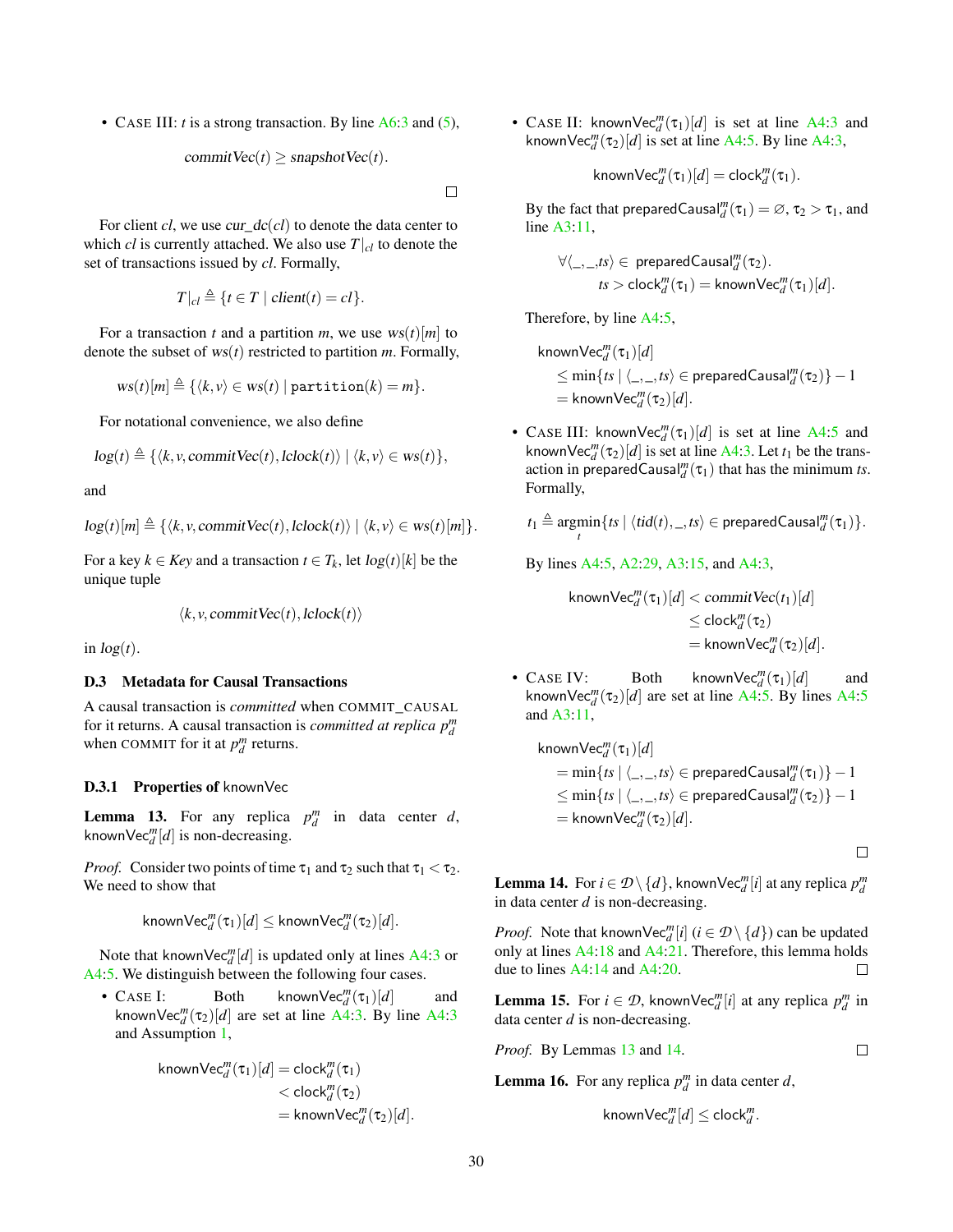*Proof.* Note that known $\text{Vec}_{d}^{m}[d]$  is updated only at lines [A4:3](#page-19-0) or [A4:5.](#page-19-0)

• CASE I: known $\text{Vec}_{d}^{m}[d]$  is updated at line [A4:3.](#page-19-0) By Assumption [1,](#page-28-4)

$$
\mathsf{knownVec}_{d}^{m}[d]\leq \mathsf{clock}_{d}^{m}.
$$

• CASE II: known $\text{Vec}_{d}^{m}[d]$  is updated at line [A4:5.](#page-19-0) By line [A3:11,](#page-8-0) immediately after this update,

$$
{\sf knownVec}_{d}^m[d] < {\sf clock}_{d}^m.
$$

<span id="page-30-0"></span>**Lemma 17.** Let  $p_d^m$  be a replica in data center *d*. Consider known $\text{Vec}_{d}^{m}(\tau)[d]$  at time  $\tau$  and transaction  $t \in T_{causal}$  committed at  $p_d^m$  after time  $\tau$ . Then

$$
commitVec(t)[d] > knownVec^m_d(\tau)[d].
$$

*Proof.* Suppose that before time  $\tau$ , known $\text{Vec}_{d}^{m}[d]$  is last updated at time  $\tau' < \tau$ . Therefore,

$$
\mathsf{knownVec}_{d}^m(\tau)[d] = \mathsf{knownVec}_{d}^m(\tau')[d].
$$

We distinguish between two cases according to whether

$$
\mathsf{preparedCausal}_d^m(\tau') = \varnothing
$$

when known $\text{Vec}_{d}^{m}[d]$  is updated at time  $\tau'$ .

• CASE I: preparedCausal $_{d}^{m}(\tau') = \varnothing$ . By line [A4:3,](#page-19-0)

 $\mathsf{knownVec}_{d}^{m}(\tau')[d] = \mathsf{clock}_{d}^{m}(\tau').$ 

By line [A3:11,](#page-8-0) line [A2:29,](#page-6-0) and Assumption [1,](#page-28-4)

$$
commitVec(t)[d] > clock_d^m(\tau').
$$

Therefore,

$$
commitVec(t)[d] > knownVec_{d}^{m}(\tau')[d]
$$
  
= knownVec\_{d}^{m}(\tau)[d].

• CASE II: preparedCausal $_d^m(\tau') \neq \emptyset$ . We further distinguish between two cases according to whether

$$
\langle tid(t),\_,\_\rangle\in \text{preparedCausal}^m_d(\tau').
$$

 $-$  CASE II-1:  $\langle tid(t), \_,ts \rangle \in$  preparedCausal $_d^m(\tau').$ By lines [A4:5](#page-19-0) and [A2:29,](#page-6-0)

$$
\operatorname{commitVec}(t)[d] \geq ts
$$

> knownVec<sub>d</sub><sup>m</sup>(
$$
\tau'
$$
)[ $d$ ]  
= knownVec<sub>d</sub><sup>m</sup>( $\tau$ )[ $d$ ].

 $-$  CASE II-2:  $\langle tid(t), \_\rangle \notin$  preparedCausal $_d^m(\tau').$ By Lemma [16,](#page-29-2) Assumption [1,](#page-28-4) line [A3:11,](#page-8-0) and line [A2:29,](#page-6-0)

$$
commitVec(t)[d] > knownVec_{d}^{m}(\tau')[d]
$$
  
= knownVec\_{d}^{m}(\tau)[d].

<span id="page-30-3"></span>**Lemma 18.** Let  $t \in T_{causal}$  be a causal transaction that originates at data center *d* and accesses partition *m*. If

$$
commitVec(t)[d] \leq knownVec_d^m[d],
$$

then

 $\Box$ 

$$
\log(t)[m] \subseteq \mathsf{opLog}_d^m.
$$

*Proof.* Suppose that the value known $\text{Vec}_{d}^{m}[d]$  is set at time  $\tau$ . By Lemma [17,](#page-30-0) *t* is committed at  $p_d^m$  before time τ. Therefore, by line [A3:19,](#page-8-0)

$$
\log(t)[m] \subseteq \mathsf{opLog}_d^m.
$$

The following lemmas consider the replication and forwarding of causal transactions.

<span id="page-30-1"></span>**Lemma 19.** Let  $p_d^m$  be a replica in data center *d*. Let  $t_1$  and  $t_2$  be two transactions replicated by  $p_d^m$  to sibling replicas at time  $\tau_1$  and  $\tau_2$  (line [A4:8\)](#page-19-0), respectively. Then

$$
\tau_1 < \tau_2 \Rightarrow \text{commitVec}(t_1)[d] < \text{commitVec}(t_2)[d].
$$

*Proof.* Since  $t_1$  is replicated at time  $\tau_1$ , by line [A4:6,](#page-19-0)

 $commitVec(t_1)[d] \leq$  known $Vec^m_d(\tau_1)[d]$ .

Assume that  $\tau_1 < \tau_2$ . We distinguish between two cases according to whether

$$
\langle tid(t_2),\_,\_,\_\rangle\in\mathsf{committedCausal}_d^m(\tau_1)[d].
$$

• CASE I:  $\langle tid(t_2), \_,\_\rangle \in committedCausal_{d}^{m}(\tau_1)[d].$ Since  $t_2$  is not replicated at time  $\tau_1$ , by line [A4:6,](#page-19-0)

commit $\text{Vec}(t_2)[d] > \text{knownVec}_{d}^{m}(\tau_1)[d]$ .

• CASE II:  $\langle tid(t_2),\_,\_,\rangle \notin \text{committedCausal}_{d}^{m}(\tau_1)[d].$ Thus,  $t_2$  is committed at  $p_d^m$  after time  $\tau_1$ . By Lemma [17,](#page-30-0)

commit $\text{Vec}(t_2)[d] > \text{knownVec}_{d}^{m}(\tau_1)[d]$ .

Therefore, in either case,

$$
commitVec(t_1)[d] < commitVec(t_2)[d].
$$

 $\Box$ 

<span id="page-30-2"></span>**Lemma 20.** Let  $p_d^m$  be a replica in data center *d*. Consider a heartbeat knownVec<sup>*m*</sup>( $\tau_1$ )[*d*] sent by  $p_d^m$  at time  $\tau_1$ (line [A4:11\)](#page-19-0). Let *t* be a transaction replicated by  $p_d^m$  at time  $\tau_2$  (line [A4:8\)](#page-19-0). Then

 $\tau_1 < \tau_2 \Leftrightarrow$  known $\mathsf{Vec}_{d}^m(\tau_1)[d] < \mathsf{commitVec}(t)[d].$ 

 $\Box$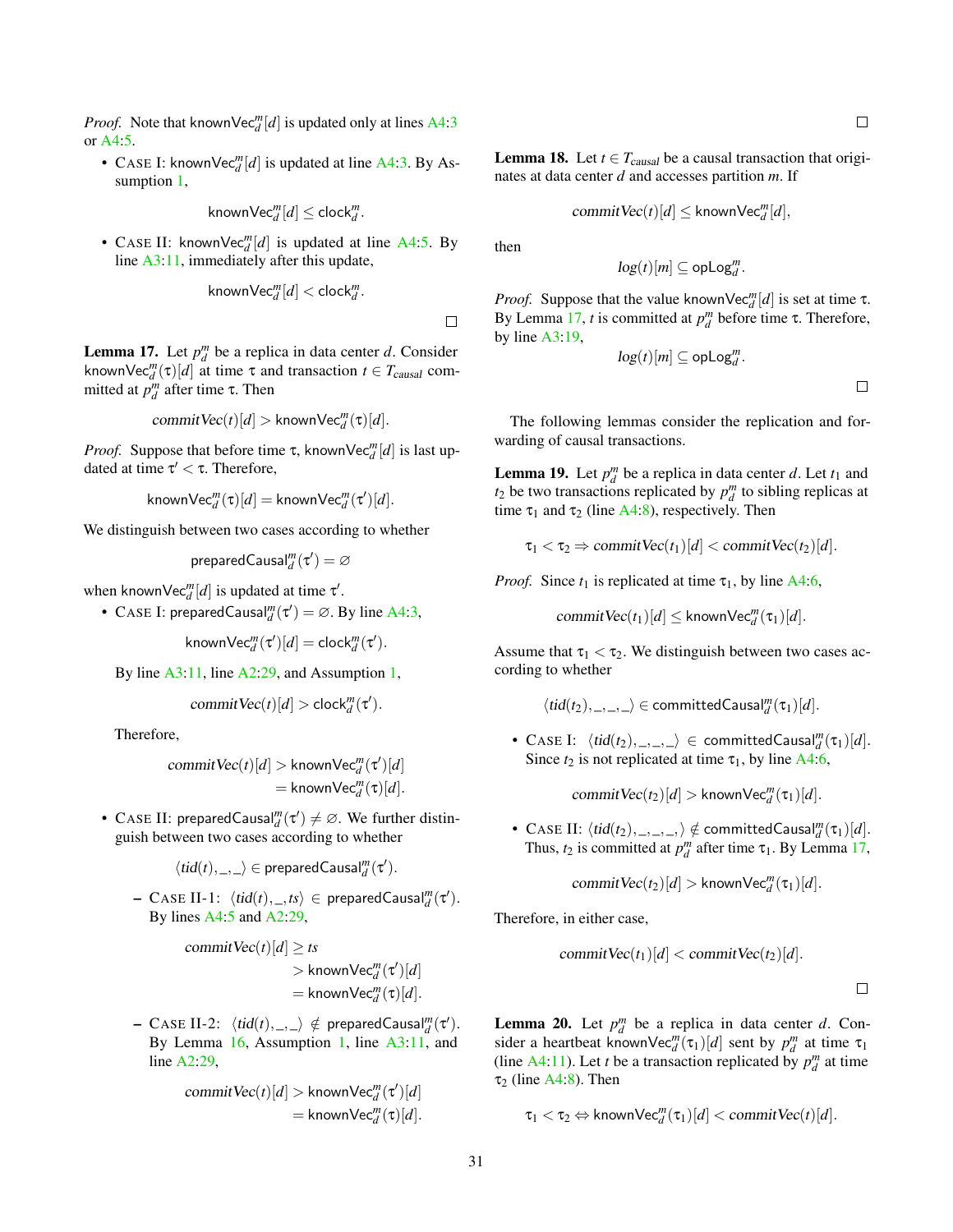*Proof.* We first show that

 $\tau_1 < \tau_2 \Rightarrow$  known $\mathsf{Vec}_{d}^m(\tau_1)[d] < \mathsf{commitVec}(t)[d].$ 

Assume that  $\tau_1 < \tau_2$ . We distinguish between two cases according to whether

$$
\langle tid(t),\_,\_,\_\rangle\in\mathsf{committedCausal}_d^m(\tau_1)[d].
$$

• CASE I:  $\langle tid(t), \_,\_\rangle \in committedCausal_{d}^{m}(\tau_{1})[d].$ By line [A4:6,](#page-19-0)

 $commitVec(t)[d] >$  known $Vec_{d}^{m}(\tau_{1})[d]$ .

• CASE II:  $\langle tid(t), \_,\_) \notin committedCausal_{d}^{m}(\tau_{1})[d].$ Thus, *t* is committed at  $p_d^m$  after time  $\tau_1$ . By Lemma [17,](#page-30-0)

$$
\mathit{commitVec}(t)[d] > \mathsf{knownVec}_d^m(\tau_1)[d].
$$

Next we show that (note that  $\tau_1 \neq \tau_2$ )

$$
\tau_2 < \tau_1 \Rightarrow commitVec(t)[d] \leq knownVec_d^m(\tau_1)[d].
$$

Since *t* is replicated by  $p_d^m$  at time  $\tau_2$ , by line [A4:6,](#page-19-0)

 $commitVec(t)[d] \leq$  known $Vec_{d}^{m}(\tau_2)[d]$ .

Assume that  $\tau_2 < \tau_1$ . By Lemma [13,](#page-29-0)

$$
\mathsf{knownVec}_{d}^{m}(\tau_2)[d] \leq \mathsf{knownVec}_{d}^{m}(\tau_1)[d].
$$

Putting it together yields

 $commitVec(t)[d] \leq$  known $Vec_{d}^{m}(\tau_1)[d]$ .

 $\Box$ 

<span id="page-31-0"></span>**Lemma 21.** Let  $p_d^m$  be a replica in data center *d*. Then

$$
\forall i \neq d. \ \forall \langle tid(t), \_,\_, \rangle \in committedCausal_{d}^{m}[i]. \newline commitVec(t)[i] \leq knownVec_{d}^{m}[i].
$$

*Proof.* By lines [A4:17](#page-19-0) and [A4:18](#page-19-0) and Lemma [14.](#page-29-1)  $\Box$ 

<span id="page-31-1"></span>**Lemma 22.** For  $j \neq d$  and  $i \notin \{d, j\}$ , globalMatrix $_{d}^{m}[i][j]$  at any replica  $p_d^m$  in data center *d* is non-decreasing.

*Proof.* Note that globalMatrix<sup>*m*</sup>[*i*][*j*] can be updated only at line [A5:17.](#page-20-1) Therefore, by Lemma [14,](#page-29-1) it is non-decreasing.  $\Box$ 

<span id="page-31-6"></span>**Lemma 23.** Let  $p_d^m$  be a replica in data center *d*. Let  $t_1$  and  $t_2$ be two transactions that originate at data center  $j \neq d$  and are forwarded by  $p_d^m$  to sibling replica  $p_i^m$  in data center  $i \notin \{d, j\}$ at time  $\tau_1$  and  $\tau_2$  (line [A4:25\)](#page-19-0), respectively. Then

$$
\tau_1 < \tau_2 \Rightarrow \text{commitVec}(t_1)[j] < \text{commitVec}(t_2)[j].
$$

*Proof.* Since  $t_1$  is forwarded by  $p_d^m$  at time  $\tau_1$ , by line [A4:23,](#page-19-0)

 $\langle tid(t_1),\_,\_\rangle \in \text{committedCausal}_d^m(\tau_1)[j].$ 

By Lemmas [21](#page-31-0) and [14,](#page-29-1)

<span id="page-31-3"></span><span id="page-31-2"></span>
$$
\text{commitVec}(t_1)[j] \le \text{knownVec}_d^m(\tau_1)[j]. \tag{8}
$$

Assume that  $\tau_1 < \tau_2$ . We first argue that

$$
\langle tid(t_2),\_,\_,\_\rangle \notin committedCausal_{d}^m(\tau_1)[j]. \qquad (9)
$$

Otherwise, by line [A4:23,](#page-19-0)

$$
commitVec(t_2)[j] \le \mathsf{globalMatrix}^m_d(\tau_1)[i][j].
$$

By Lemma [22,](#page-31-1)

$$
commitVec(t_2)[j] \le \mathsf{globalMatrix}_{d}^{m}(\tau_2)[i][j].
$$

Therefore, by line  $A4:23$ ,  $t_2$  would not be forwarded by  $p_d^m$  to  $p_l^m$  at time  $\tau_2$ . Thus, [\(9\)](#page-31-2) holds. Since  $t_2$  is forwarded by  $p_d^m$  to  $p_i^m$  at time  $\tau_2$ ,

 $\langle tid(t_2), \_, \_\rangle \in \text{committedCausal}_{d}^{m}(\tau_2)[j].$ 

By Lemma [14](#page-29-1) and line [A4:14,](#page-19-0)

$$
\text{commitVec}(t_2)[j] > \text{knownVec}^m_d(\tau_1)[j]. \tag{10}
$$

Putting  $(8)$  and  $(10)$  together yields

commit  $\text{Vec}(t_1)[j] < \text{commit}\,\text{Vec}(t_2)[j].$ 

<span id="page-31-5"></span><span id="page-31-4"></span> $\Box$ 

<span id="page-31-7"></span>**Lemma 24.** Let  $p_d^m$  be a replica in data center *d*. Consider a heartbeat known  $Vec_{d}^{m}(\tau_{1})$   $[j]$  ( $j \neq d$ ) sent by  $p_{d}^{m}$  to sibling replica  $p_i^m$  in data center  $i \notin \{d, j\}$  at time  $\tau_1$  (line [A4:27\)](#page-19-0). Let *t* be a transaction that originates at data center *j* and is forwarded by  $p_d^m$  to  $p_i^m$  at time  $\tau_2$  (line [A4:25\)](#page-19-0). Then

$$
\tau_1 < \tau_2 \Leftrightarrow \mathsf{knownVec}_{d}^{m}(\tau_1)[j] < commitVec(t)[j].
$$

*Proof.* We first show that

$$
\tau_1 < \tau_2 \Rightarrow \text{knownVec}_{d}^{m}(\tau_1)[j] < commitVec(t)[j].
$$

Assume that  $\tau_1 < \tau_2$ . We first argue that

$$
\langle tid(t), \_,\_,\rangle \notin committedCausal_{d}^{m}(\tau_{1})[j].
$$
 (11)

Otherwise, since *t* is not forwarded at time  $\tau_1$ , by line [A4:23,](#page-19-0)

 $commitVec(t)[j] \le$  globalMatrix $_{d}^{m}(\tau_{1})[i][j]$ .

By Lemma [22,](#page-31-1)

$$
commitVec(t)[j] \le \mathsf{globalMatrix}_{d}^{m}(\tau_2)[i][j].
$$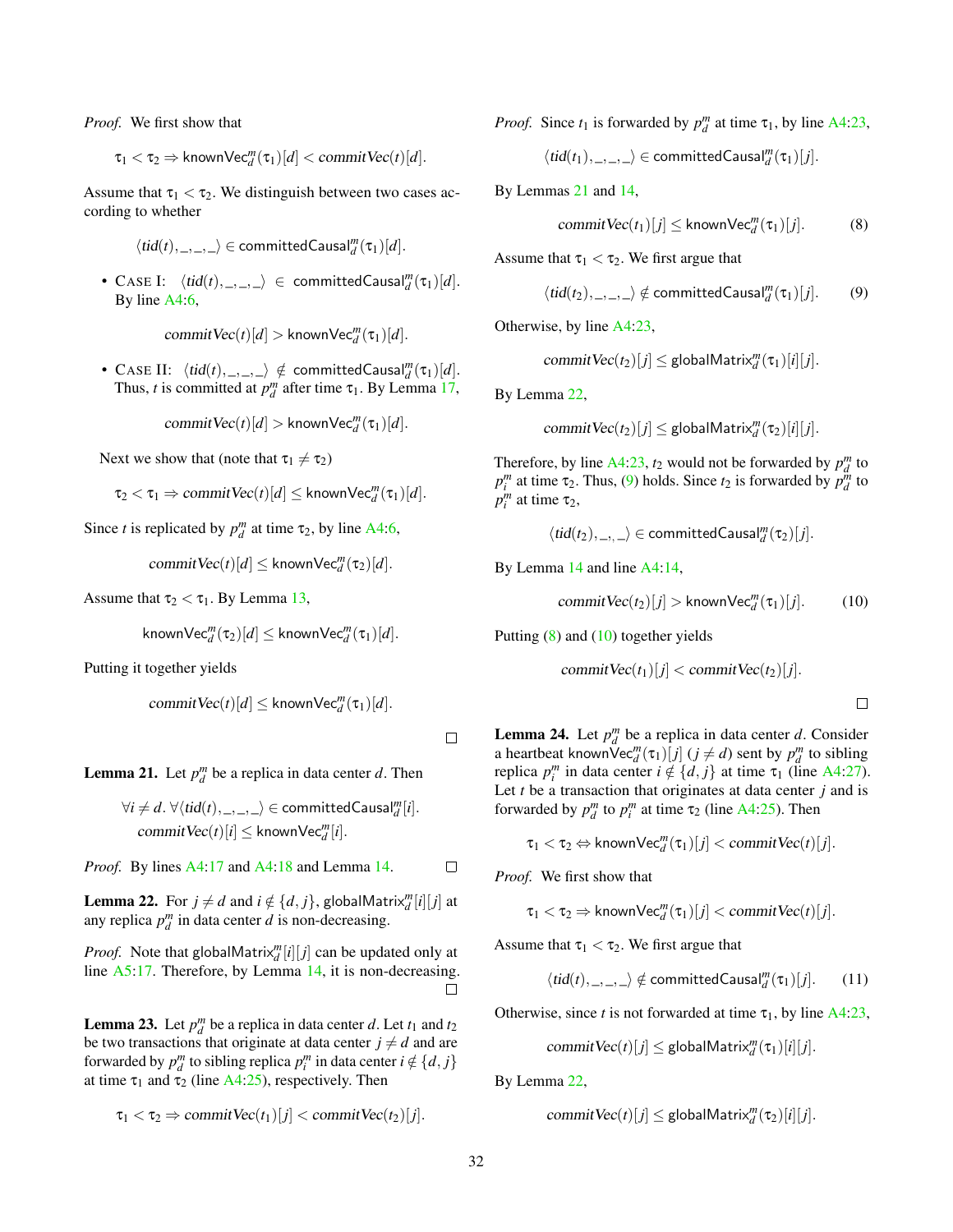Therefore, by line  $A4:23$ , *t* would not be forwarded by  $p_d^m$  to  $p_l^m$  at time  $\tau_2$ . Thus, [\(11\)](#page-31-5) holds. Since *t* is forwarded by  $p_d^m$  to  $p_i^m$  at time  $\tau_2$ ,

$$
\langle tid(t),\_,\_,\_\rangle\in\mathsf{committedCausal}_d^m(\tau_2)[j].
$$

By Lemma [14](#page-29-1) and line [A4:14,](#page-19-0)

$$
\mathsf{knownVec}_d^m(\tau_1)[j] < \mathit{commitVec}(t)[j].
$$

Next we show that (note that  $\tau_1 \neq \tau_2$ )

$$
\tau_2 < \tau_1 \Rightarrow commitVec(t)[j] \leq knownVec_d^m(\tau_1)[j].
$$

Since *t* is forwarded by  $p_d^m$  to  $p_i^m$  at time  $\tau_2$ , by line [A4:23,](#page-19-0)

 $\langle tid(t),\_,\_,\rangle \in committedCausal''_d(\tau_2)[j].$ 

By Lemmas [21](#page-31-0) and [14,](#page-29-1)

$$
\textit{commitVec}(t)[j] \leq \mathsf{knownVec}^m_d(\tau_2)[j].
$$

Assume that  $\tau_2 < \tau_1$ . By Lemma [14,](#page-29-1)

$$
\mathsf{knownVec}_{d}^{m}(\tau_{2})[j] \leq \mathsf{knownVec}_{d}^{m}(\tau_{1})[j].
$$

Putting it together yields

$$
\text{commitVec}(t)[j] \leq \text{knownVec}_{d}^{m}(\tau_1)[j].
$$

 $\Box$ 

<span id="page-32-0"></span>**Lemma 25.** Let  $t \in T_{causal}$  be a causal transaction that originates at data center *i* and accesses partition *m*. If

$$
\textit{commitVec}(t)[i] \leq \mathsf{knownVec}^m_d[i]
$$

for replica  $p_d^m$  in data center  $d \neq i$ , then

$$
\log(t)[m] \subseteq \mathsf{opLog}_d^m.
$$

*Proof.* Note that for  $i \in \mathcal{D} \setminus \{d\}$ , knownVec $_{d}^{m}[i]$  can be updated only at lines [A4:18](#page-19-0) or [A4:21](#page-19-0) due to replication of transactions or heartbeats respectively, either directly from data center *i* (line  $A4:1$ ) or indirectly from a third data center  $j \neq i$ (line [A4:22\)](#page-19-0).

We proceed by induction on the length of the execution. In the following, for replica  $p_d^m$  in data center  $d \in \mathcal{D}$ , we denote the value of knownVec<sup>*m*</sup> (resp. opLog<sup>*m*</sup>) after *k* steps in an execution by known $\text{Vec}_{d}^{m}(k)$  (resp. op $\text{Log}_{d}^{m}(k)$ ).

• *Base Case.*  $k = 0$ . It holds trivially, since for replica  $p_d^m$ in any data center  $d \neq i$ ,

$$
\mathsf{knownVec}_{d}^{m}(0)[i] = 0.
$$

• *Induction Hypothesis.* Suppose that for any execution of length *k*, we have

$$
\forall d \in \mathcal{D} \setminus \{i\}. \forall t \in T_{causal}.
$$
  
\n
$$
(\text{commitVec}(t)[i] \le \text{knownVec}_{d}^{m}(k)[i])
$$
  
\n
$$
\Rightarrow \log(t)[m] \subseteq \text{opLog}_{d}^{m}(k)).
$$

• *Induction Step.* Consider an execution of length *k* + 1. If the  $(k+1)$ -st step of this execution does not update known $\text{Vec}_{d}^{m}[i]$  for replica  $p_d^m$  in any data center  $d \neq i$ , then by the induction hypothesis,

$$
\forall d \in \mathcal{D} \setminus \{i\}. \forall t \in T_{causal}.\tag{committVec}(t)[i] \leq \text{knownVec}^m_d(k+1)[i] \Rightarrow \log(t)[m] \subseteq \text{opLog}^m_d(k+1)).
$$

Otherwise, we perform a case analysis according to how knownVec<sup>*m*</sup>[*i*] of replica  $p_d^m$  in data center  $d \neq i$  is updated in the  $(k+1)$ -st step.

 $-$  CASE I: knownVec<sup>*m*</sup><sub>*d*</sub><sup> $[$ *i*</sup>] is updated due to delivery of a message from data center *i*. By Lemmas [13,](#page-29-0) [19,](#page-30-1) and [20,](#page-30-2) local transactions and heartbeats are propagated by  $p_i^m$  to sibling replicas in increasing order of their local timestamps *commitVec*[*i*] and knownVec*<sup>m</sup> i* [*i*] values. Therefore, by Assumption [2](#page-28-5) and the induction hypothesis,

$$
\forall t \in T_{causal}.\tag{committVec(t)[i] \leq knownVec_{d}^{m}(k+1)[i]}\Rightarrow log(t)[m] \subseteq opLog_{d}^{m}(k+1)).
$$

 $-$  CASE II: knownVec $_{d}^{m}[i]$  is updated due to delivery of a message from a third data center  $j \neq i$ . By Lemmas [14,](#page-29-1) [23,](#page-31-6) and [24,](#page-31-7) transactions originating at data center *i* and heartbeats are forwarded by some replica, say  $p_j^m (j \neq i)$ , to sibling replicas in increasing order of their local timestamps *commitVec*<sup>[*i*]</sup> and knownVec<sup>*m*</sup><sub>*j*</sub><sup>[*i*]</sup> values. Therefore, by Assumption [2](#page-28-5) and the induction hypothesis,

$$
\forall t \in T_{causal}.\tag{committVec(t)[i] \leq knownVec_{d}^{m}(k+1)[i]}\Rightarrow log(t)[m] \subseteq opLog_{d}^{m}(k+1)).
$$

 $\Box$ 

**Lemma 26 (PROPERTY 1).** Let  $t \in T_{causal}$  be a causal transaction that originates at data center *i* and accesses partition *m*. If

$$
\textit{commitVec}(t)[i] \leq \mathsf{knownVec}^m_d[i]
$$

for replica  $p_d^m$  in data center *d*, then

$$
log(t)[m] \subseteq \mathsf{opLog}_d^m.
$$

 $\Box$ 

# D.3.2 Properties of stableVec

*Proof.* By Lemmas [18](#page-30-3) and [25.](#page-32-0)

<span id="page-32-1"></span>**Lemma 27.** For  $i \in \mathcal{D}$ , stableVec $_{d}^{m}[i]$  at any replica  $p_{d}^{m}$  in data center *d* is non-decreasing.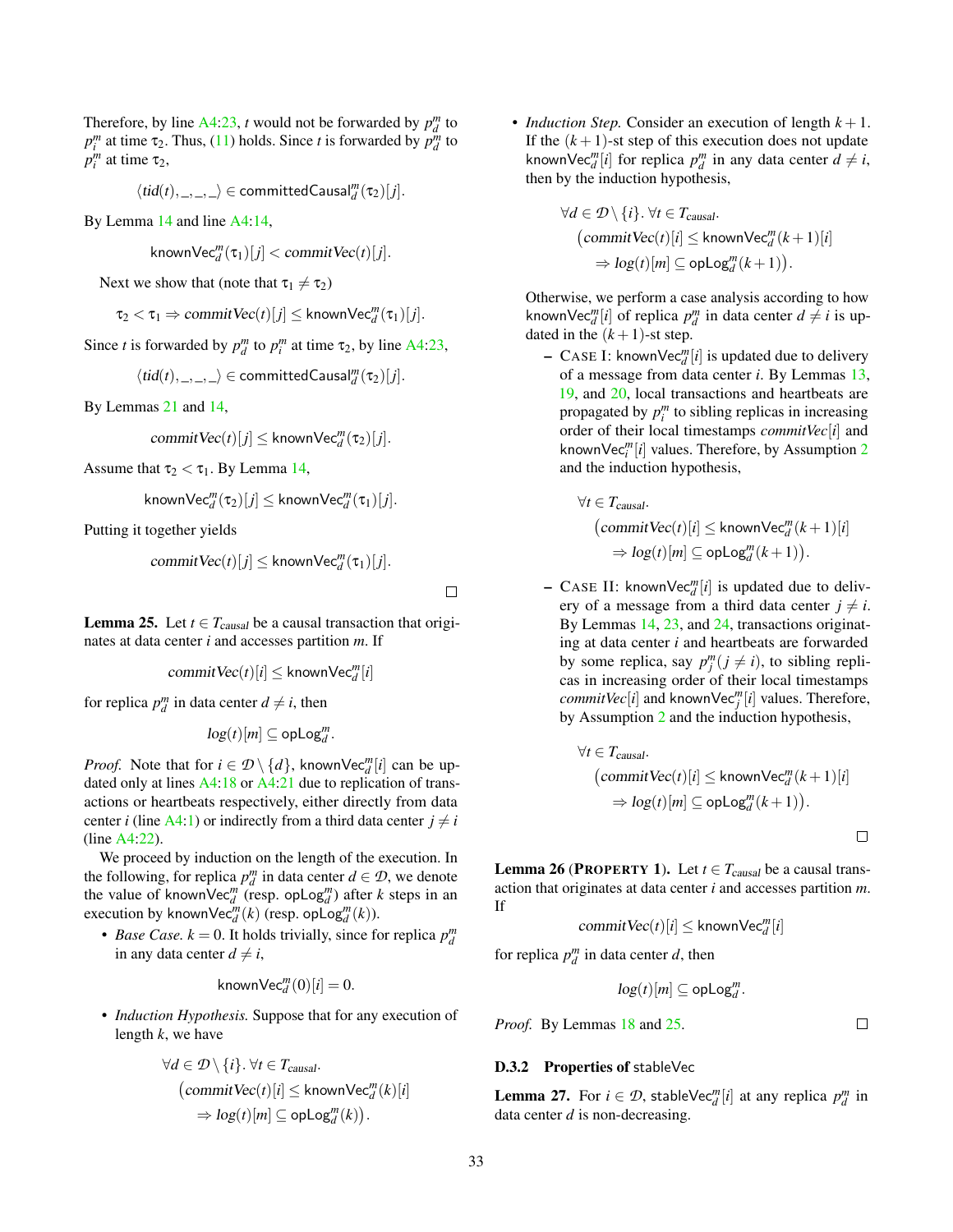*Proof.* Note that stableVec<sup>*m*</sup><sub>*d*</sub></sub> $[i]$  (*i*  $\in \mathcal{D}$ ) can be updated only at line [A5:8.](#page-20-1) By Lemma [15](#page-29-3) and Assumption [2,](#page-28-5) stableVec $_{d}^{m}[i]$ is non-decreasing.

<span id="page-33-0"></span>**Lemma 28 (PROPERTY 2).** For any replica  $p_d^m$  in data center *d*,

$$
\forall i \in \mathcal{D}.\ \forall n \in \mathcal{P}.\ \mathsf{stableVec}_{d}^m[i] \leq \mathsf{knownVec}_{d}^n[i].
$$

*Proof.* Note that stableVec<sup>*m*</sup><sub>*d*</sub></sub> $[i]$  (*i*  $\in \mathcal{D}$ ) can be updated only at line [A5:8.](#page-20-1) By the way stableVec<sup>*m*</sup>[ $i$ ] is updated and Lemmas [13](#page-29-0) and [14,](#page-29-1)

$$
\forall n \in \mathcal{P}.\ \mathsf{stableVec}_{d}^m[i] \leq \mathsf{knownVec}_{d}^n[i].
$$

 $\Box$ 

**Lemma 29.** Let  $t \in T_{causal}$  be a causal transaction that originates at data center *i* and accesses partition *n*. If

$$
commitVec(t)[i] \leq stableVec_d^m[i]
$$

for some replica  $p_d^m$  in data center *d*, then

$$
\log(t)[n] \subseteq \mathsf{opLog}_d^n.
$$

*Proof.* By Lemma [28,](#page-33-0)

$$
\mathsf{stableVec}_{d}^{m}[i] \leq \mathsf{knownVec}_{d}^{n}[i].
$$

Therefore,

$$
commitVec(t)[i] \leq knownVec_d^n[i].
$$

By Lemma [25,](#page-32-0)

 $log(t)[n] \subseteq opLog_d^n$ .

 $\Box$ 

#### D.3.3 Properties of uniformVec

<span id="page-33-1"></span>**Lemma 30.** For  $i \in \mathcal{D}$ , uniform $\forall$ e $c_d^m[i]$  at any replica  $p_d^m$  in data center *d* is non-decreasing.

*Proof.* Note that whenever uniform  $\text{Vec}_{d}^{m}[i]$  is updated at lines  $A2:3$ ,  $A3:3$ ,  $A3:10$ , or  $A5:15$ , we take the maximum of it and some scalar value.  $\Box$ 

<span id="page-33-2"></span>**Lemma 31.** Let  $e \in E$  be an event issued by client *cl* to replica  $p_d^m$  in data center *d*. Then

$$
e \in E \setminus Q \Rightarrow
$$
  
\n
$$
\forall i \in \mathcal{D} \setminus \{d\}. \text{ (pastVec_{cl})_e[i]} \leq (\text{uniformVec}_{d}^m)_e[i],
$$

and

$$
e \in Q \Rightarrow (\mathsf{pastVec}_{cl})_e[d] \le (\mathsf{uniformVec}_{d}^m)_e[d].
$$

*Proof.* We perform a case analysis according to the type of event *e*.

• CASE I:  $e \in S$ . By line [A2:3,](#page-6-0)

$$
\forall i \in \mathcal{D}\setminus\{d\}.\ (\mathsf{pastVec}_{\mathit{cl}})_e[i] \le (\mathsf{uniformVec}_{d}^m)_e[i].
$$

• CASE II:  $e \in R \cup U$ . In this case,

$$
(\mathsf{pastVec}_{cl})_e = (\mathsf{pastVec}_{cl})_{\mathsf{st}(e)}.
$$

By CASE I,

$$
\forall i \in \mathcal{D}\!\setminus\! \{d\}. \ (\mathsf{pastVec}_{\mathit{cl}})_{\mathit{st}(e)}[i] \leq (\mathsf{uniformVec}_{d}^m)_{\mathit{st}(e)}[i].
$$

By Lemma [30,](#page-33-1)

$$
\forall i \in \mathcal{D} \setminus \{d\}.\mathsf{(uniformVec}_{d}^{m})_{\mathit{st}(e)} \leq (\mathsf{uniformVec}_{d}^{m})_{e}.
$$

Putting it together yields

 $\forall i \in \mathcal{D} \setminus \{d\}$ .  $(\mathsf{pastVec}_{cl})_e[i] \leq (\mathsf{uniformVec}_{d}^m)_e[i].$ 

• CASE III:  $e \in C_{causal}$ . By line [A1:16,](#page-5-0)

 $(\text{pastVec}_{cl})_e = vc_{(\text{COMMIT\_CAUSAL\_TX},e)}.$ 

By lines [A2:24,](#page-6-0) [A2:26,](#page-6-0) and [A2:31,](#page-6-0)

$$
\forall i \in \mathcal{D} \setminus \{d\}.
$$
  

$$
vc_{(\text{COMMIT\_CAUSAL\_TX}, e)}[i] = (\text{snapVec}_{d}^{m})_{e}[\text{tx}(e)][i].
$$

By line [A2:5,](#page-6-0)

$$
\forall i \in \mathcal{D} \setminus \{d\}.
$$
  
(snapVec<sub>d</sub><sup>m</sup>)<sub>e</sub>[tx(e)][i] = (uniformVec<sub>d</sub><sup>m</sup>)<sub>st(e)</sub>[i].

By Lemma [30,](#page-33-1)

$$
\forall i \in \mathcal{D}\setminus\{d\}.(\text{uniformVec}_{d}^{m})_{st(e)} \leq (\text{uniformVec}_{d}^{m})_{e}.
$$

Putting it together yields

 $\forall i \in \mathcal{D} \setminus \{d\}$ .  $(\mathsf{pastVec}_{cl})_e[i] \leq (\mathsf{uniformVec}_{d}^m)_e[i].$ 

• CASE IV:  $e \in C_{strong}$ . By line [A1:22,](#page-5-0)

$$
(\mathsf{pastVec}_{cl})_e = \mathit{vc}_{(\mathsf{COMMIT\_STRONG\_TX}, e)}.
$$

 $By (5),$  $By (5),$  $By (5),$ 

$$
\forall i \in \mathcal{D} \setminus \{d\}.
$$
  

$$
vc_{(\text{COMMIT\_STRONG_TX},e)}[i] = (\text{snapVec}_{d}^{m})_{e}[tx(e)][i].
$$

Therefore, similar to CASE III, we have

 $\forall i \in \mathcal{D} \setminus \{d\}$ .  $(\mathsf{pastVec}_{cl})_e[i] \leq (\mathsf{uniformVec}_{d}^m)_e[i].$ 

• CASE V:  $e \in Q$ . By line [A3:22,](#page-8-0)

 $(\textsf{pastVec}_{cl})_e[d] \leq (\textsf{uniformVec}_{d}^m)_e[d].$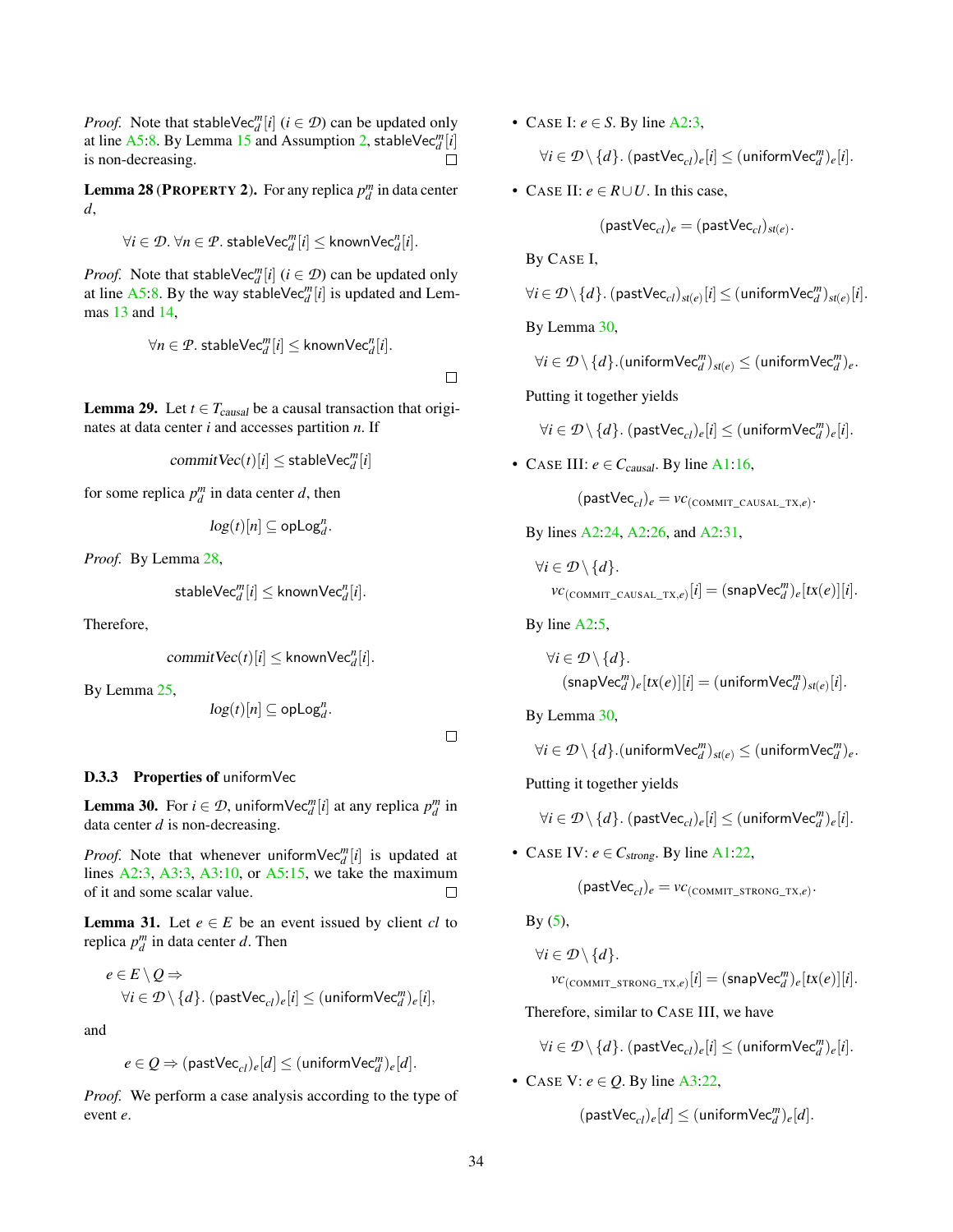• CASE VI:  $e \in A$ . By line [A3:24,](#page-8-0)

$$
\forall i \in \mathcal{D} \setminus \{d\}.\ (\mathsf{pastVec}_{cl})_e[i] \le (\mathsf{uniformVec}_{d}^m)_e[i].
$$

<span id="page-34-3"></span>**Lemma 32.** Let *cl* be a client and  $d \triangleq cur\_dc(cl)$ . At any time,

$$
\forall i \in \mathcal{D}\,\backslash\, \{d\}.\; \mathsf{pastVec}_{\mathit{cl}}[i] \leq \mathsf{uniformVec}_{d}^m[i]
$$

for some replica  $p_d^m$  in data center *d*.

*Proof.* By a simple induction on the number of events that *cl* issues and Lemmas [31](#page-33-2) and [30.](#page-33-1)  $\Box$ 

<span id="page-34-6"></span>Lemma 33. Let *t* be a transaction that originates at data center *d*. At any time,

$$
\forall i \in \mathcal{D} \setminus \{d\}.\; \textit{snapshotVec}(t)[i] \leq \textit{uniformVec}_{d}^m[i]
$$

for some replica  $p_d^m$  in data center *d*.

*Proof.* By line A2:5 and Lemma 30. 
$$
\Box
$$

<span id="page-34-7"></span>**Lemma 34 (PROPERTY 3).** For any replica  $p_d^m$  in data center *d*,

$$
\forall i \in \mathcal{D}. \; \exists g \subseteq \mathcal{D}. \; \Big( |g| \ge f + 1 \land d \in g \land
$$

$$
(\forall j \in g. \; \forall n \in \mathcal{P}. \; \text{uniformVec}_{d}^{m}[i] \le \text{knownVec}_{j}^{n}[i] \Big) \Big).
$$

*Proof.* Fix  $i \in \mathcal{D}$ . We proceed by induction on the length of the execution. In the following, we denote the value of known $\mathsf{Vec}_{d}^m, \, \mathsf{stableVec}_{d}^m, \, \mathsf{uniformVec}_{d}^m, \, \mathsf{stableMatrix}_{d}^m, \, \mathsf{and}$ pastVec*cl* (for some client *cl*) after *k* steps of an execution by known $\mathsf{Vec}_{d}^{m}(k)$ , stable $\mathsf{Vec}_{d}^{m}(k)$ , uniform $\mathsf{Vec}_{d}^{m}(k)$ ,  $\mathsf{stableMatrix}^m_d(k)$ , and  $\mathsf{pastVec}_{cl}(k)$ , respectively.

• *Base Case.*  $k = 0$ . It holds trivially since

$$
\text{uniformVec}_{d}^{m}(0)[i] = 0.
$$

• *Induction Hypothesis.* Suppose that for any execution of length *k*, for any replica  $p_d^m$  in data center *d*,

$$
\exists g \subseteq \mathcal{D}. |g| \ge f + 1 \land d \in g \land
$$
  
\n
$$
(\forall j \in g. \forall 1 \le n \le N.
$$
  
\n
$$
\text{uniformVec}_{d}^{m}(k)[i] \le \text{knownVec}_{j}^{n}(k)[i]).
$$

• *Induction Step.* Consider an execution of length  $k + 1$ . If the  $(k+1)$ -st step of this execution does not update uniform  $\text{Vec}_{d}^{m}[i]$  for any replica  $p_d^m$  in data center *d*, then by the induction hypothesis and Lemma [15,](#page-29-3)

$$
\exists g \subseteq \mathcal{D}. |g| \ge f + 1 \land d \in g \land
$$
  
\n
$$
(\forall j \in g. \forall 1 \le n \le N.
$$
  
\n
$$
\text{uniformVec}_{d}^{m}(k+1)[i] = \text{uniformVec}_{d}^{m}(k)[i]
$$
  
\n
$$
\le \text{knownVec}_{j}^{n}(k+1)[i].
$$
  
\n
$$
\le \text{knownVec}_{j}^{n}(k+1)[i].
$$

Otherwise, we perform a case analysis according to how uniform $\text{Vec}_{d}^{m}[i]$  is updated.

- CASE I: uniform $\text{Vec}_{d}^{m}[i]$  is updated at line [A5:15.](#page-20-1) By line [A5:12,](#page-20-1)

<span id="page-34-0"></span>
$$
\exists g' \subseteq \mathcal{D}. |g'| \ge f + 1 \land d \in g' \land \qquad (12)
$$
  
uniformVec<sub>a</sub><sup>m</sup> $(k+1)[i] =$   
max {uniformVec<sub>a</sub><sup>m</sup> $(k)[i],$   
min stableMatrix<sub>a</sub><sup>m</sup> $(k+1)[j][i]$  }.

By the induction hypothesis and Lemma [14,](#page-29-1)

<span id="page-34-1"></span>
$$
|g'' \subseteq \mathcal{D}. |g''| \ge f + 1 \land d \in g'' \land \tag{13}
$$
  
\n
$$
(\forall j \in g''. \forall n \in \mathcal{P}.
$$
  
\n
$$
\text{uniformVec}_{d}^{m}(k)[i] \le \text{knownVec}_{j}^{n}(k)[i]
$$
  
\n
$$
\le \text{knownVec}_{j}^{n}(k+1)[i]).
$$

By Lemma [27,](#page-32-1) for the particular  $g' \subseteq \mathcal{D}$  in [\(12\)](#page-34-0),

$$
\forall j \in g'. \text{ stableMatrix}_{d}^{m}(k+1)[j][i] \qquad (14)
$$
  

$$
\leq \text{stableVec}_{j}^{m}(k+1)[i].
$$

By Lemmas [28](#page-33-0) and [14,](#page-29-1) for any replica  $p_j^m$  in data center *j*,

<span id="page-34-2"></span>
$$
\forall n \in \mathcal{P}.\ \mathsf{stableVec}_{j}^{m}(k+1)[i] \tag{15}
$$
  

$$
\leq \mathsf{knownVec}_{j}^{n}(k+1)[i].
$$

Therefore, for the particular  $g' \subseteq \mathcal{D}$  in ([12](#page-34-0)),

$$
\forall j' \in g'. \forall n \in \mathcal{P}. \text{ minstableMatrix}_{i}^{m}(k+1)[j][i]
$$

$$
\leq \text{knownVec}_{j'}^{n}(k+1)[i]. \quad (16)
$$

By [\(12\)](#page-34-0), [\(13\)](#page-34-1), and [\(16\)](#page-34-2), we can either take  $g = g'$ in [\(12\)](#page-34-0) or  $g = g''$  in [\(13\)](#page-34-1) such that

$$
\forall j \in g. \ \forall n \in \mathcal{P}.
$$
  
uniformVec<sub>d</sub><sup>m</sup> $(k+1)[i] \le \text{knownVec}_{j}^{n}(k+1)[i].$ 

Therefore,

∃*g*

$$
\begin{aligned}\n\exists g \subseteq \mathcal{D}. |g| &\ge f + 1 \land d \in g \land \\
(\forall j \in g. \forall n \in \mathcal{P}.\n\end{aligned}
$$
\n
$$
\text{uniformVec}_{d}^{m}(k+1)[i] \le \text{knownVec}_{j}^{n}(k+1)[i]).
$$

− CASE II: uniform $\text{Vec}_{d}^{m}[i]$  ( $i \in \mathcal{D} \setminus \{d\}$ ) is updated at line [A2:3.](#page-6-0) Then there exists some client *cl* with  $d = \text{cur}\_ \text{dc}(c_l)$  such that

<span id="page-34-5"></span><span id="page-34-4"></span>
$$
\text{uniformVec}_{d}^{m}(k+1)[i] = \text{(17)}
$$
\n
$$
\max \left\{ \text{pastVec}_{cl}(k)[i], \text{uniformVec}_{d}^{m}(k)[i] \right\}.
$$

By the induction hypothesis and Lemma [14,](#page-29-1)

$$
\exists g' \subseteq \mathcal{D}. |g'| \ge f + 1 \land d \in g' \land \qquad (18)
$$
  

$$
(\forall j \in g'. \forall n \in \mathcal{P}.
$$
  
uniformVec<sub>d</sub><sup>m</sup>(k)[i]  $\le \text{knownVec}_{j}^{n}(k)[i]$   
 $\le \text{knownVec}_{j}^{n}(k+1)[i]).$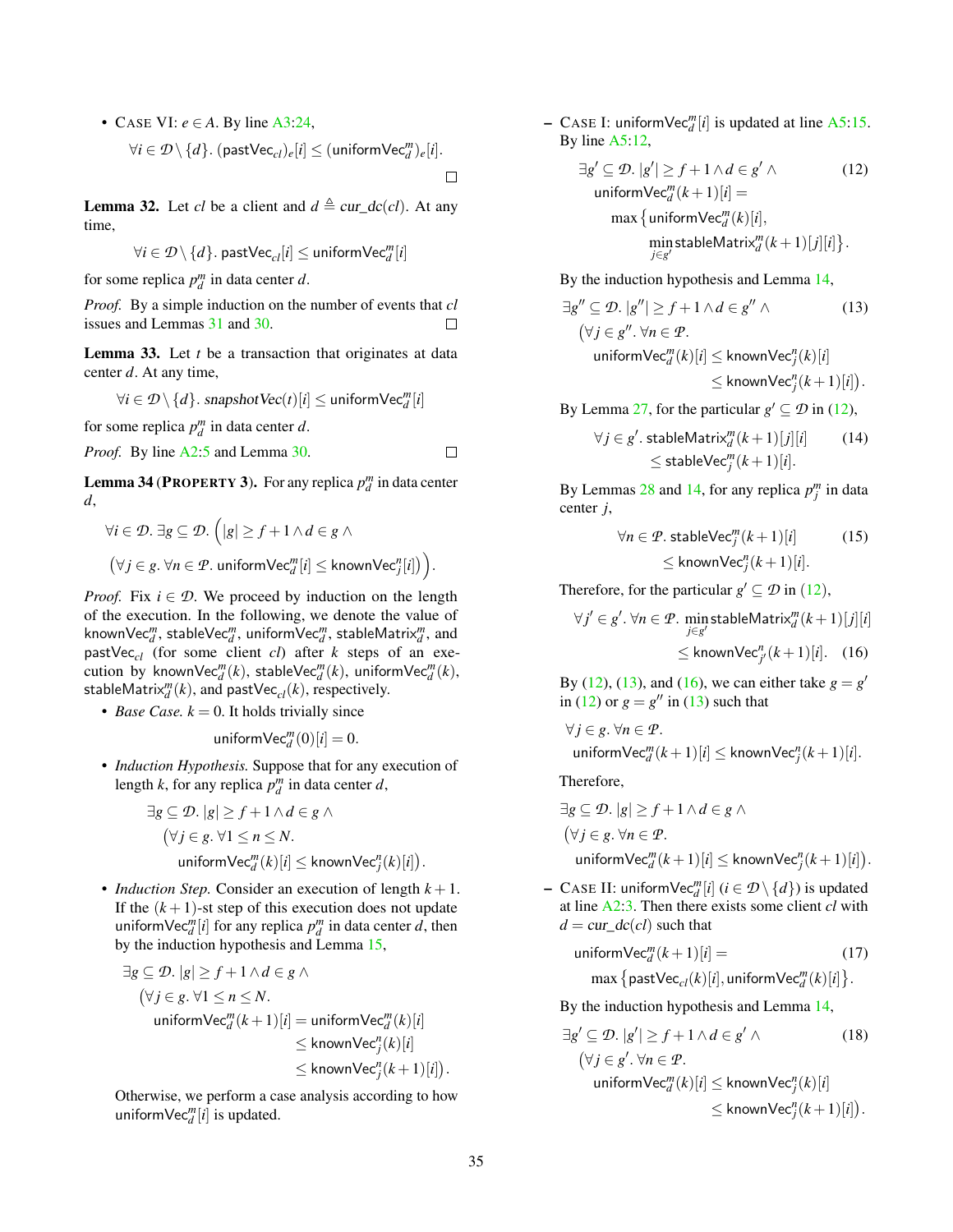By Lemma [32,](#page-34-3) the induction hypothesis, and Lemma [15,](#page-29-3)

$$
\exists g'' \subseteq \mathcal{D}. |g''| \ge f + 1 \land d \in g'' \land \tag{19}
$$
  

$$
(\forall j \in g'', \forall n \in \mathcal{P}.
$$
  

$$
\text{pastVec}_{cl}(k)[i] \le \text{knownVec}_{l}^{n}(k+1)[i].
$$

By [\(17\)](#page-34-4), [\(18\)](#page-34-5), and [\(19\)](#page-35-0), we can take  $g = g'$  in (18) or  $g = g''$  in [\(19\)](#page-35-0) such that

$$
\forall j \in g. \ \forall n \in \mathcal{P}.
$$
  
uniformVec<sub>d</sub><sup>m</sup> $(k+1)[i] \le \text{knownVec}_{j}^{n}(k+1)[i].$ 

Therefore,

$$
\exists g \subseteq \mathcal{D}. |g| \ge f + 1 \land d \in g \land
$$
  
\n
$$
(\forall j \in g. \forall n \in \mathcal{P}.
$$
  
\n
$$
\text{uniformVec}_{d}^{m}(k+1)[i] \le \text{knownVec}_{j}^{n}(k+1)[i]).
$$

− CASE III: uniform $\mathsf{Vec}_{d}^{m}[i]$  ( $i \in \mathcal{D} \setminus \{d\}$ ) is updated at lines [A3:3](#page-8-0) or [A3:10.](#page-8-0) Therefore, there exists some transaction *t* originating at data center *d* such that

$$
\text{uniformVec}_{d}^{m}(k+1)[i] = (20)
$$
\n
$$
\max \{ \text{supshotVec}(t)[i], \text{uniformVec}_{d}^{m}(k)[i] \}.
$$

By the induction hypothesis and Lemma [15,](#page-29-3)

$$
\exists g' \subseteq \mathcal{D}. |g'| \ge f + 1 \land d \in g' \land \tag{21}
$$
  

$$
(\forall j \in g'. \forall n \in \mathcal{P}.
$$
  

$$
\text{uniformVec}_{d}^{m}(k)[i] \le \text{knownVec}_{j}^{n}(k)[i]
$$
  

$$
\le \text{knownVec}_{j}^{n}(k+1)[i]).
$$

By Lemma [33,](#page-34-6) the induction hypothesis, and Lemma [15,](#page-29-3)

$$
\exists g'' \subseteq \mathcal{D}. |g''| \ge f + 1 \land d \in g'' \land \tag{22}
$$
  

$$
(\forall j \in g'', \forall n \in \mathcal{P}.
$$
  
snapshotVec $(t)[i] \le \text{knownVec}_j^n(k+1)[i].$ 

By [\(20\)](#page-35-1), [\(21\)](#page-35-2), and [\(22\)](#page-35-3), we can take  $g = g'$  in (21) or  $g = g''$  in [\(22\)](#page-35-3) such that

$$
\forall j \in g. \ \forall n \in \mathcal{P}.
$$
  
uniformVec<sub>d</sub><sup>m</sup> $(k+1)[i] \le \text{knownVec}_j^n(k+1)[i].$ 

Therefore,

$$
\exists g \subseteq \mathcal{D}. |g| \ge f + 1 \land d \in g \land
$$
  
\n
$$
(\forall j \in g. \forall n \in \mathcal{P}.
$$
  
\n
$$
\text{uniformVec}_{d}^{m}(k+1)[i] \le \text{knownVec}_{j}^{n}(k+1)[i]).
$$

<span id="page-35-4"></span>**Lemma 35.** For any replica  $p_d^m$  in data center *d*,

$$
\forall i \in \mathcal{D}. \ \forall n \in \mathcal{P}. \ \mathsf{uniformVec}_{d}^{m}[i] \leq \mathsf{knownVec}_{d}^{n}[i].
$$

<span id="page-35-0"></span>*Proof.* By Lemma [34.](#page-34-7)

<span id="page-35-7"></span>**Lemma 36.** Let  $t \in T_{causal}$  be a causal transaction that originates at data center *i* and accesses partition *n*. If

$$
\mathit{commitVec}(t)[i] \leq \mathit{uniformVec}^m_d[i]
$$

for some replica  $p_d^m$  in data center *d*, then

$$
\log(t)[n] \subseteq \mathsf{opLog}_d^n.
$$

*Proof.* By Lemma [35,](#page-35-4)

$$
\text{uniformVec}_{d}^{m}[i] \leq \text{knownVec}_{d}^{n}[i].
$$

Therefore,

$$
commitVec(t)[i] \leq knownVec_d^n[i].
$$

By Lemma [25,](#page-32-0)

$$
\log(t)[n] \subseteq \mathsf{opLog}_d^n.
$$

 $\Box$ 

 $\Box$ 

<span id="page-35-1"></span>**Lemma 37.** For any replica  $p_d^m$  in data center *d*,

$$
\text{uniformVec}_{d}^{m}[d] \leq \text{clock}_{d}^{m}.
$$

<span id="page-35-2"></span>*Proof.* By Lemma [35,](#page-35-4)

$$
\text{uniformVec}_{d}^{m}[d] \leq \text{knownVec}_{d}^{m}[d].
$$

By Lemma [16,](#page-29-2)

$$
\mathsf{knownVec}_{d}^m[d] \leq \mathsf{clock}_{d}^m.
$$

<span id="page-35-3"></span>Putting it together yields

$$
\text{uniformVec}_{d}^{m}[d] \leq \text{clock}_{d}^{m}.
$$

 $\Box$ 

#### D.3.4 Properties of pastVec

<span id="page-35-5"></span>**Lemma 38.** Let  $e \in S$  be a START event of transaction *t* issued by client *cl*. Then

$$
(\text{pastVec}_{cl})_e \leq \text{ snapshotVec}(t).
$$

*Proof.* By Definition [10](#page-28-1) of snapshotVec $(t)$  and lines [A2:2–](#page-6-0)  $\Box$ [A2:7.](#page-6-0)

<span id="page-35-6"></span>**Lemma 39.** For  $i \in \mathcal{D}$ , pastVec<sub>cl</sub>[*i*] at any client *cl* is nondecreasing.

*Proof.* Note that pastVec<sub>cl</sub>[*i*] ( $i \in \mathcal{D}$ ) is updated only at lines [A1:16](#page-5-0) or [A1:22](#page-5-0) when some transaction is committed. Therefore, the lemma holds due to Lemmas [12](#page-28-6) and [38.](#page-35-5)  $\Box$ 

 $\Box$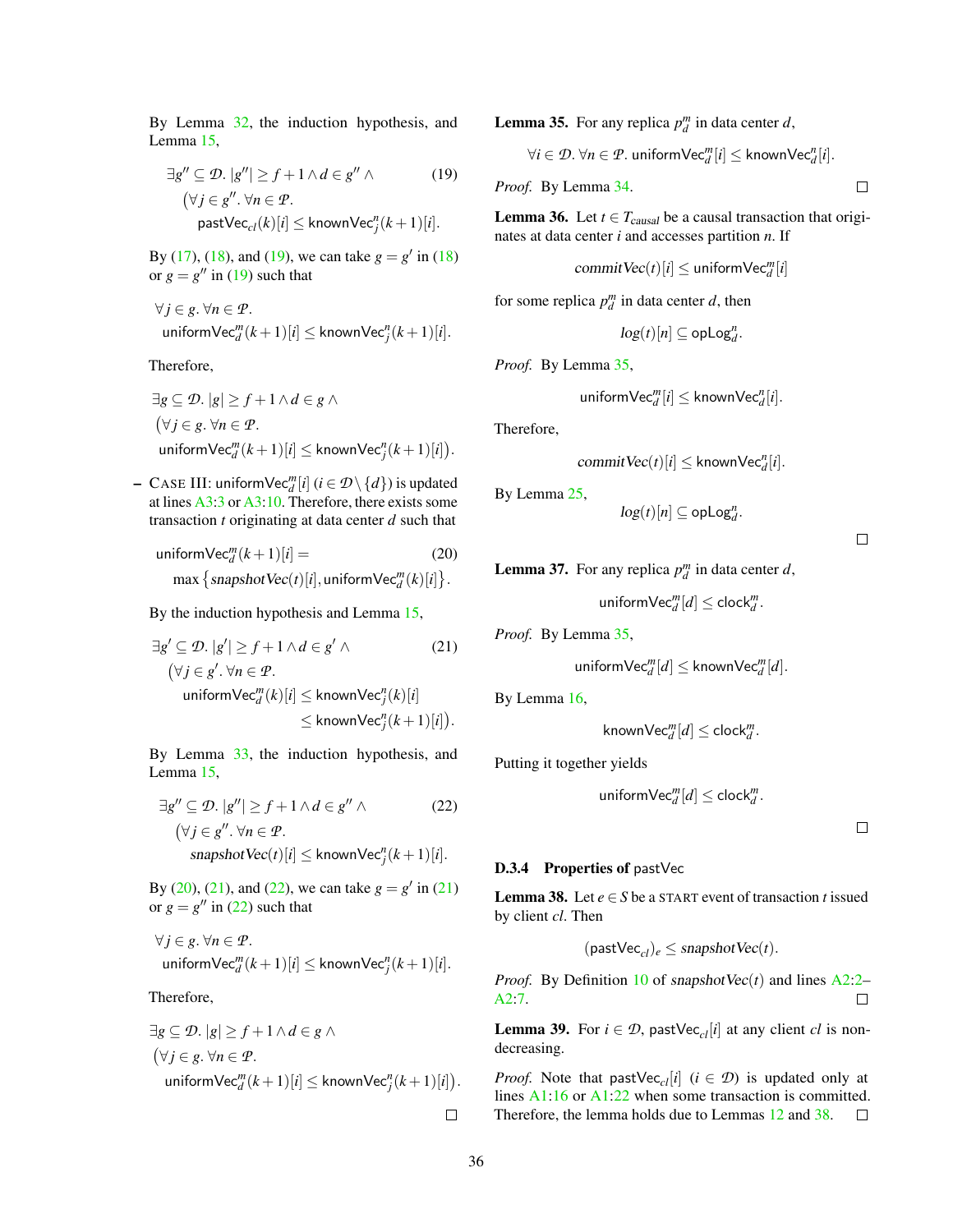#### D.4 Metadata for Strong Transactions

<span id="page-36-0"></span>**Lemma 40.** For any replica  $p_d^m$  in any data center *d*, known $\text{Vec}_{d}^{m}[\text{strong}]$  is non-decreasing.

*Proof.* By 
$$
(R6)
$$
 and line A6:6.

<span id="page-36-9"></span>**Lemma 41.** For any replica  $p_d^m$  in any data center *d*, stable $\text{Vec}_{d}^{m}[\textit{strong}]$  is non-decreasing.

*Proof.* By Lemma 40, Assumption 2, and line A5:9. 
$$
\Box
$$

<span id="page-36-7"></span>**Lemma 42 (PROPERTY 6).** Let  $t \in T_{strong}$  be a strong transaction that originates at data center *i* and accesses partition *m*. If

 $commitVec(t)[strong] \leq knownVec_d^m[strong]$ 

for some replica  $p_d^m$  in data center *d*, then

$$
\log(t)[m] \subseteq \text{opLog}_d^m.
$$

*Proof.* Note that known $\text{Vec}_{d}^{m}$  [strong] can be updated only at line  $A6:9$ . By  $(R6)$ , all committed strong transactions with strong timestamps less than or equal to knownVec<sup>*m*</sup>[strong] have been delivered to  $p_d^m$ . By line [A6:8,](#page-20-0)

$$
\log(t)[m] \subseteq \text{opLog}_d^m.
$$

#### D.5 Timestamps

<span id="page-36-1"></span>**Definition 43** (Timestamps of Events). Let  $e \in C_{causal} \cup$  $C_{strong} ∪ Q ∪ A$  be an event issued by client *cl*. We define its timestamp ts(*e*) as

$$
\mathit{ts}(e) \triangleq (\mathsf{pastVec}_{\mathit{cl}})_e.
$$

Let *e*  $\in$  *S* be a START event of transaction *t*. Let  $d \triangleq dc(t)$  and  $m \triangleq$  coord(*t*). We define its timestamp ts(*e*) as

$$
\mathit{ts}(e) \triangleq (\mathsf{snapVec}_d^m)_e[t].
$$

See lines [A1:3,](#page-5-0) [A1:16,](#page-5-0) [A1:22,](#page-5-0) [A1:27,](#page-5-0) and [A1:32](#page-5-0) for START, COMMIT\_CAUSAL\_TX, COMMIT\_STRONG\_TX, CL\_- UNIFORM\_BARRIER, and CL\_ATTACH events, respectively.

<span id="page-36-4"></span>Definition 44 (Timestamps of Transactions). The timestamp  $ts(t)$  of a transaction *t* is that of its commit event, i.e.,

$$
\forall t \in T. \; \text{ts}(t) \triangleq \text{ts}(\text{ct}(t)).
$$

<span id="page-36-10"></span>**Lemma 45.** Let *e*  $\in$  *S* be a START event. Let  $d \triangleq dc(tx(e))$ and  $m \triangleq$  coord(tx(*e*)). Then

$$
\begin{aligned} (\forall i \in \mathcal{D}.\;ts(e)[i] &\geq (\text{uniformVec}_{d}^{m})_{e}[i]) \land \\ &ts(e)[strong] &\geq (\text{stableVec}_{d}^{m})_{e}[\text{strong}]. \end{aligned}
$$

*Proof.* By lines [A2:5,](#page-6-0) [A2:6,](#page-6-0) and [A2:7.](#page-6-0)

<span id="page-36-2"></span>**Lemma 46.** Let  $e \in R_{\text{EXT}}$  be an external read event. Let  $d \triangleq$  $dc(tx(e))$  and  $m \triangleq coord(tx(e))$ . Then

$$
ts(st(e)) = snapshotVec(tx(e))
$$
  
=  $snapVec_{(GET\_version,e)}$   
=  $(snapVec_{d}^{m})_{st(e)}[tx(e)].$ 

*Proof.* By Definition [43](#page-36-1) of timestamps, line [A2:13,](#page-6-0) and line [A2:6.](#page-6-0)  $\Box$ 

<span id="page-36-8"></span>**Lemma 47.** Let  $e \in R_{\text{EXT}}$  be an external read event which reads from transaction *t*. Then

$$
ts(t) \leq ts(st(e)).
$$

*Proof.* By line [A3:5,](#page-8-0)

$$
commitVec_{(\text{GET\_VERSION}, e)} \leq \text{snapVec}_{(\text{GET\_versION}, e)}.
$$

Since *e* reads from *t*,

$$
ts(t) = commitVec_{(GET\_VERSION,e)}.
$$

By Lemma [46,](#page-36-2)

$$
ts(st(e)) = \text{snapVec}_{(\text{GET\_VERSION}, e)}.
$$

Therefore,

$$
ts(t) \leq ts(st(e)).
$$

 $\Box$ 

 $\Box$ 

### <span id="page-36-3"></span>Lemma 48.

 $\Box$ 

$$
\forall e \in (C_{\text{RW}} \cap C_{\text{causal}}) \cup C_{\text{strong}}.
$$
  

$$
ts(e) = ts(tx(e)) = \text{commitVec}(tx(e)).
$$

*Proof.* By Definition [43](#page-36-1) of timestamps and Definition [11](#page-28-2) of commitVec(tx(*e*)).  $\Box$ 

<span id="page-36-6"></span>Lemma 49.

$$
\forall t \in T. \; ts(t) \geq ts(st(t)).
$$

*Proof.* By Lemmas [12,](#page-28-6) [46,](#page-36-2) and [48.](#page-36-3)

D.6 Session Order

<span id="page-36-5"></span>Lemma 50.

$$
\forall s_1, s_2 \in X. \ s_1 \xrightarrow{s_0} s_2 \Rightarrow \big( ts(s_1) \leq ts(s_2) \land \big( s_2 \in T \Rightarrow ts(s_1) \leq ts(st(s_2)) \leq ts(s(2)) \big) \big).
$$

*Proof.* By Definitions [43](#page-36-1) and [44](#page-36-4) of timestamps and Lemma [39,](#page-35-6)

$$
ts(s_1) \leq ts(s_2),
$$

and

$$
s_2 \in T \Rightarrow ts(s_1) \leq ts(st(s_2)).
$$

Besides, by Lemma [12,](#page-28-6)

$$
s_2 \in T \Rightarrow ts(st(s_2)) \leq ts(s_2).
$$

Therefore,

$$
s_2 \in T \Rightarrow ts(s_1) \leq ts(st(s_2)) \leq ts(s_2).
$$

 $\Box$ 

 $\Box$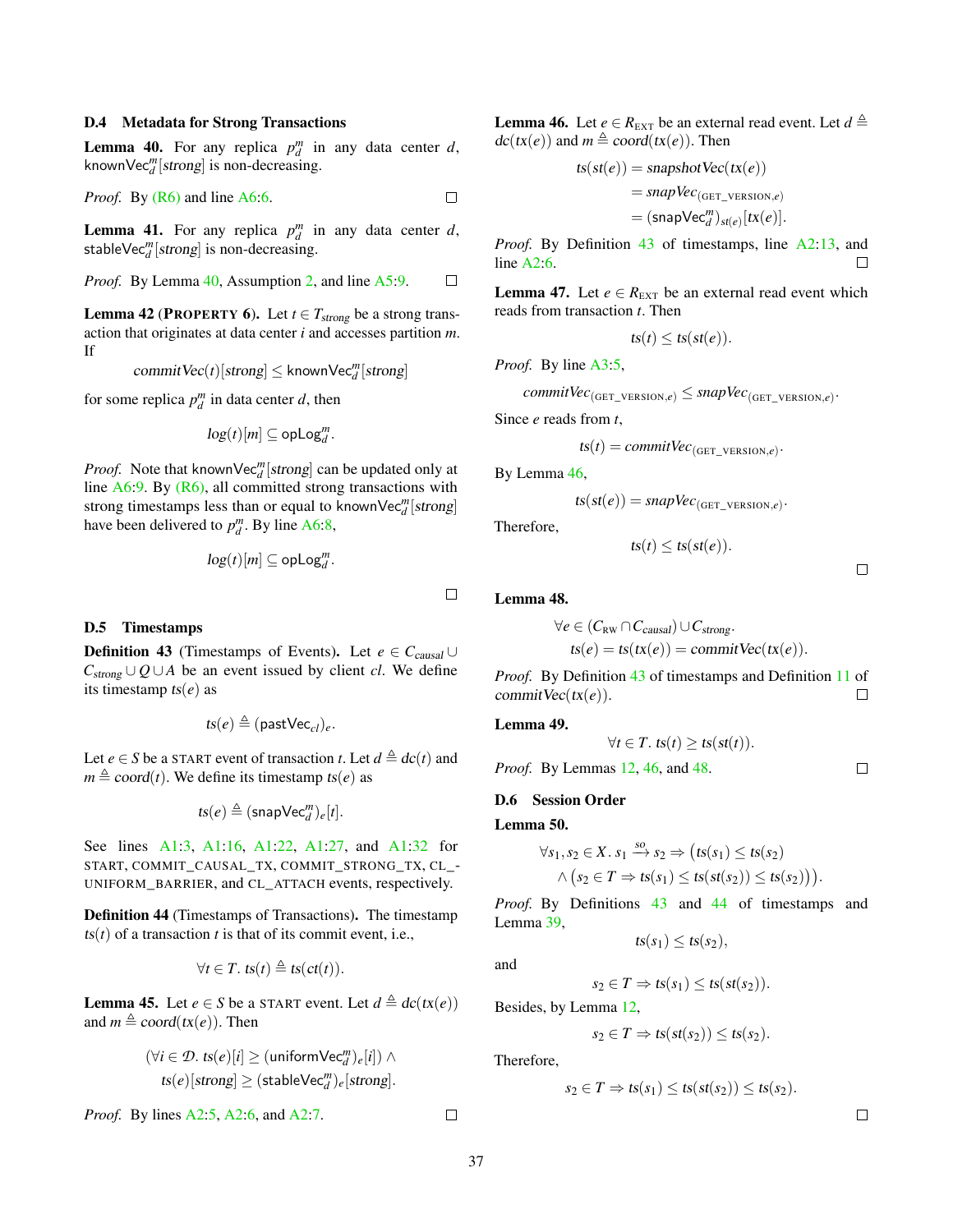## D.7 Lamport Clocks

**Definition 51** (Lamport Clocks of Events). Let  $e \in C_{causal} \cup C$  $C_{strong} \cup Q \cup A$  be an event issued by client *cl*. We define its Lamport clock lclock(*e*) as

$$
lclock(e) \triangleq (lc_{cl})_e.
$$

See lines [A1:14,](#page-5-0) [A1:23,](#page-5-0) [A1:28,](#page-5-0) and [A1:33](#page-5-0) for COMMIT\_- CAUSAL\_TX, COMMIT\_STRONG\_TX, CL\_UNIFORM\_BAR-RIER, and CL\_ATTACH events, respectively.

<span id="page-37-1"></span>Definition 52 (Lamport Clocks of Transactions). The Lamport clock  $lclock(t)$  of a transaction *t* is that of its commit event, i.e.,

$$
\forall t \in T. \text{ } lclock(t) \triangleq lclock(ct(t)).
$$

<span id="page-37-2"></span>**Lemma 53.** Let  $e \in R_{\text{EXT}}$  be an external read event issued by client *cl*. Then

$$
(\mathsf{lc}_\mathit{cl})_e < \mathit{lclock}(\mathit{tx}(e)).
$$

*Proof.* If  $tx(e)$  is a causal transaction, by line  $A1:14$ ,

$$
lclock(e) < lclock(ct(e)) = lclock(tx(e)).
$$

If  $tx(e)$  is a strong transaction, by line  $A1:19$  and [\(6\)](#page-27-1),

$$
lclock(e) < lclock(ct(e)) = lclock(tx(e)).
$$

<span id="page-37-0"></span>Definition 54 (Lamport Clock Order). The Lamport clock order lc on *X* is the total order defined by their Lamport clocks, with their client identifiers for tie-breaking.

<span id="page-37-4"></span>Lemma 55.

$$
so\subseteq lc.
$$

*Proof.* By lines [A1:14,](#page-5-0) [A1:19,](#page-5-0) [\(6\)](#page-27-1), [A1:23,](#page-5-0) [A1:28,](#page-5-0) and [A1:33.](#page-5-0)  $\Box$ 

<span id="page-37-8"></span>**Lemma 56.** Let  $e \in R_{\text{EXT}}$  be an external read event which reads from transaction *t*. Then

$$
t \xrightarrow{lc} tx(e).
$$

*Proof.* Suppose that *e* is issued by client *cl*. By line [A1:8,](#page-5-0)

$$
lclock(t) \leq (lc_{cl})_e.
$$

By Lemma [53,](#page-37-2)

$$
(\mathsf{lc}_{cl})_e < \mathsf{lclock}(\mathsf{tx}(e)).
$$

Therefore,

$$
lclock(t) < lclock(tx(e)).
$$

By Definition [54](#page-37-0) of lc,

$$
t \xrightarrow{lc} tx(e).
$$

 $\Box$ 

 $\Box$ 

## D.8 Visibility Relation

<span id="page-37-3"></span>Definition 57 (Visibility Relation).

$$
\forall s_1, s_2 \in X. \ s_1 \xrightarrow{vis} s_2 \Leftrightarrow
$$
  
\n
$$
((s_2 \in T \Rightarrow ts(s_1) \le ts(st(s_2)))
$$
  
\n
$$
\wedge (s_2 \in Q \cup A \Rightarrow ts(s_1) \le ts(s_2))) \wedge s_1 \xrightarrow{lc} s_2.
$$

<span id="page-37-7"></span>Theorem 58.

$$
A \models
$$
ConflictOrdering.

*Proof.* We need to show that

$$
\forall t_1, t_2 \in T_{strong}. \ t_1 \bowtie t_2 \Rightarrow t_1 \xrightarrow{vis} t_2 \lor t_2 \xrightarrow{vis} t_1.
$$

vis

vis

Consider the history *h* of TCS. By Theorem [9,](#page-28-7) *h* | committed( $h$ ) has a legal permutation  $\pi$ . Suppose that

$$
certify(tid(t_1), \_,\_,\_,\_) \prec_{\pi} certify(tid(t_2), \_,\_,\_,\_)
$$

Since  $t_1 \bowtie t_2$  and  $t_2$  is committed, by [\(4\)](#page-27-0),

$$
commitVec(t_1) \leq snapshotVec(t_2).
$$

By Lemmas [46](#page-36-2) and [48,](#page-36-3)

$$
ts(t_1) \leq ts(st(t_2)).
$$

On the other hand, by  $(6)$ ,

$$
lclock(t_1) < lclock(t_2).
$$

By Definition [54](#page-37-0) of lc,

$$
t_1 \xrightarrow{lc} t_2.
$$

Therefore, by Definition [57](#page-37-3) of vis,

 $t_1 \stackrel{\text{vis}}{\longrightarrow} t_2.$ 

vis.

 $\Box$ 

 $\Box$ 

<span id="page-37-5"></span>Lemma 59.

$$
so \subseteq
$$

*Proof.* By Lemmas [50](#page-36-5) and [55.](#page-37-4)

<span id="page-37-6"></span>Lemma 60. The visibility relation vis is a partial order.

*Proof.* We need to show that

- vis is irreflexive. This holds because lc is irreflexive.
- vis is transitive. Suppose that  $s_1 \xrightarrow{vis} s_2 \xrightarrow{vis} s_3$ . By Definition [57](#page-37-3) of vis,

$$
s_1 \xrightarrow{lc} s_2 \xrightarrow{lc} s_3.
$$

By Definition [54](#page-37-0) of lc,

$$
s_1 \xrightarrow{lc} s_3.
$$

Regarding timestamps, we distinguish between the following four cases and use Lemma [49.](#page-36-6)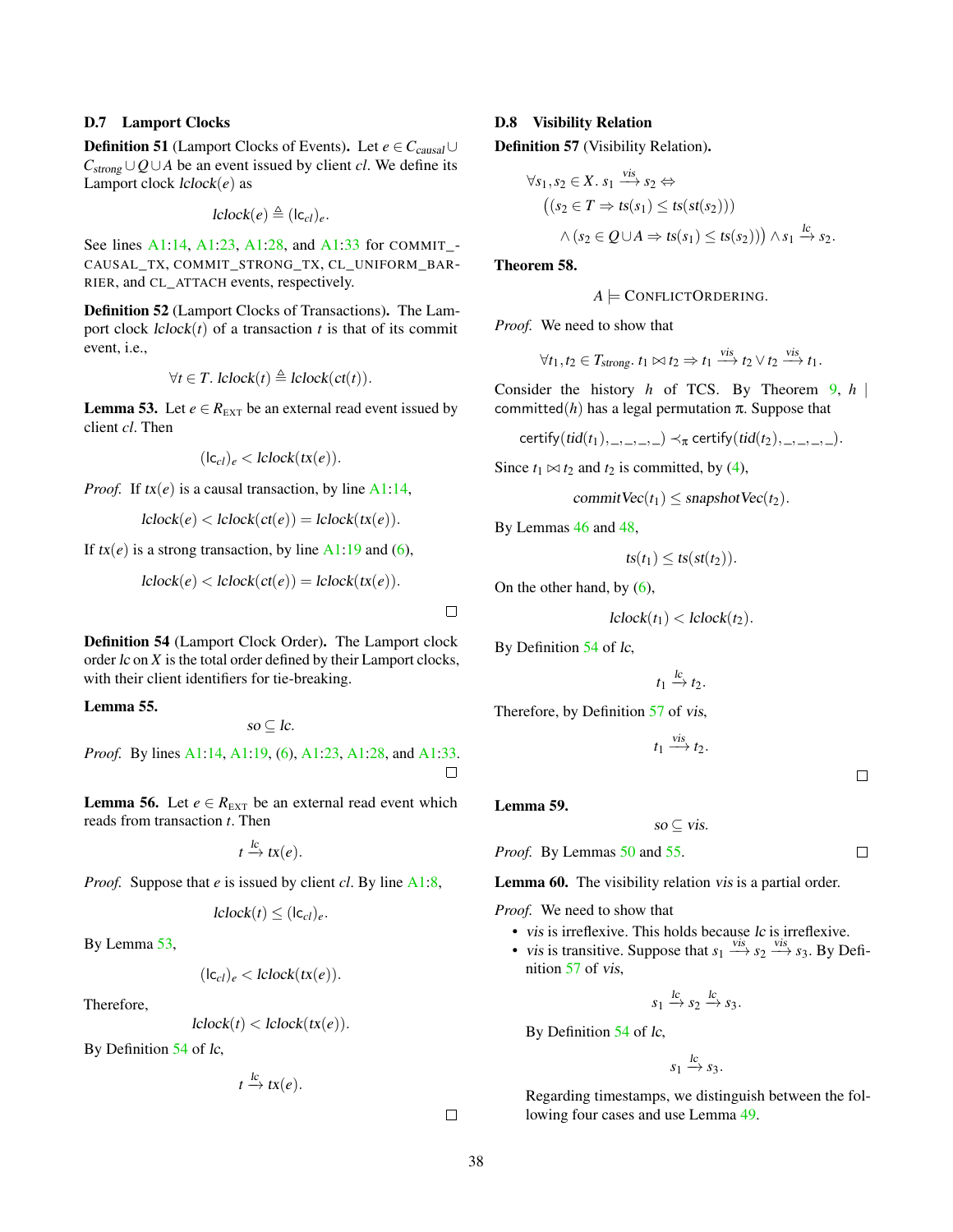$$
- s_2 \in Q \cup A \land s_3 \in Q \cup A.
$$
  
\n
$$
ts(s_1) \le ts(s_2) \le ts(s_3).
$$
  
\n
$$
- s_2 \in Q \cup A \land s_3 \in T.
$$
  
\n
$$
ts(s_1) \le ts(s_2) \le ts(st(s_3)).
$$
  
\n
$$
- s_2 \in T \land s_3 \in Q \cup A.
$$
  
\n
$$
ts(s_1) \le ts(st(s_2)) \le ts(s_2) \le ts(s_3).
$$
  
\n
$$
- s_2 \in T \land s_3 \in T.
$$
  
\n
$$
ts(s_1) \le ts(st(s_2)) \le ts(s_2) \le ts(st(s_3)).
$$
  
\nBy Definition 57 of *vis*,

$$
s_1 \xrightarrow{vis} s_3.
$$

<span id="page-38-4"></span>Theorem 61.

$$
A \models CANSALVISIBILITY.
$$

*Proof.* By Lemmas [59](#page-37-5) and [60,](#page-37-6)

$$
(so \cup vis)^+ = vis^+ = vis.
$$

Lemma 62 (PROPERTY 5). For any two conflicting transactions  $t_1$  and  $t_2$ ,

$$
t_1 \xrightarrow{vis} t_2 \Leftrightarrow
$$
  
commitVec(t\_1)[strong] < commitVec(t\_2)[strong].

*Proof.* We first show that

$$
t_1 \xrightarrow{\text{vis}} t_2 \Rightarrow (23)
$$
\ncommitVec $(t_1)$ [strong] < commitVec $(t_2)$ [strong].

Assume that 
$$
t_1 \xrightarrow{vis} t_2
$$
. By Definition 57 of vis,

$$
ts(t_1) \leq ts(st(t_2)).
$$

By Lemmas [46](#page-36-2) and [48,](#page-36-3)

$$
commitVec(t_1) \leq snapshotVec(t_2).
$$

Therefore,

commit  $Vec(t_1)[strong] \leq snapshotVec(t_2)[strong]$ .

By  $(5)$ ,

$$
commitVec(t_2)[strong] > snapshotVec(t_2)[strong].
$$

Putting it together yields

commit  $Vec(t_1)[strong] < commitVec(t_2)[strong]$ .

Next we show that

$$
t_1 \xrightarrow{\text{vis}} t_2 \Longleftarrow
$$
  
commitVec(t\_1)[strong] < commitVec(t\_2)[strong].

Assume that

$$
commitVec(t_1)[strong] < commitVec(t_2)[strong]. \quad (24)
$$

Since  $t_1 \Join t_2$ , by Theorem [58,](#page-37-7)

$$
t_1 \xrightarrow{vis} t_2 \vee t_2 \xrightarrow{vis} t_1.
$$

By [\(23\)](#page-38-0) and [\(24\)](#page-38-1),

Therefore,

 $\Box$ 

 $\Box$ 

$$
\neg(t_2 \xrightarrow{vis} t_1).
$$

$$
t_1 \xrightarrow{vis} t_2.
$$

<span id="page-38-1"></span> $\Box$ 

## D.9 Execution Order

Definition 63 (Execution Points). Let *k* be a key. The "execution point" ep(*e*, *k*) of event  $e \in (R_{\text{EXT}} \cap R_k) \cup C_k$  is defined as follows:

- If  $e \in R_{\text{EXT}} \cap R_k$ , then ep(*e*, *k*) is at line [A3:5;](#page-8-0)
- If  $e \in C_k \cap C_{causal}$ , then ep $(e, k)$  is at line [A3:19](#page-8-0) for this particular key *k*;
- If  $e \in C_k \cap C_{strong}$  then ep( $e, k$ ) is at line [A6:8](#page-20-0) for delivery of the update of  $tx(e)$  on this particular key  $k$ . Note that DELIVER is asynchronous with the commit event *e*.

<span id="page-38-2"></span><span id="page-38-0"></span>Definition 64 (Per-key Execution Order). Let *k* be a key. Suppose that  $\{e_1, e_2\} \subseteq (R_{\text{EXT}} \cap R_k) \cup C_k$ . Event  $e_1$  is executed before event  $e_2$ , denoted  $e_1 \xrightarrow{e_0} e_2$ , if ep( $e_1, k$ ) is executed before  $ep(e_2, k)$  in real time.

<span id="page-38-3"></span>**Lemma 65.** Let  $k \in Key$  be a key,  $t \in T_k$  be a transaction, and  $e \in R_{\text{EXT}} \cap R_k$  be an external read event. Suppose that  $d \triangleq dc(t) = dc(tx(e)).$  Then

$$
t \xrightarrow{vis} tx(e) \Rightarrow ct(t) \xrightarrow{eo_k} e.
$$

*Proof.* By Definition [57](#page-37-3) of vis,

$$
ts(t) \leq ts(st(e)).
$$

Since  $e \in R_{\text{EXT}}$ , by Lemma [46,](#page-36-2)

 $ts(t) \leq$  snapVec<sub>(GET\_VERSION,e)</sub>.

In the following, we distinguish between two cases according to whether  $t \in T_{causal}$  or  $t \in T_{strong}$ . Let  $m \triangleq$  partition(*k*).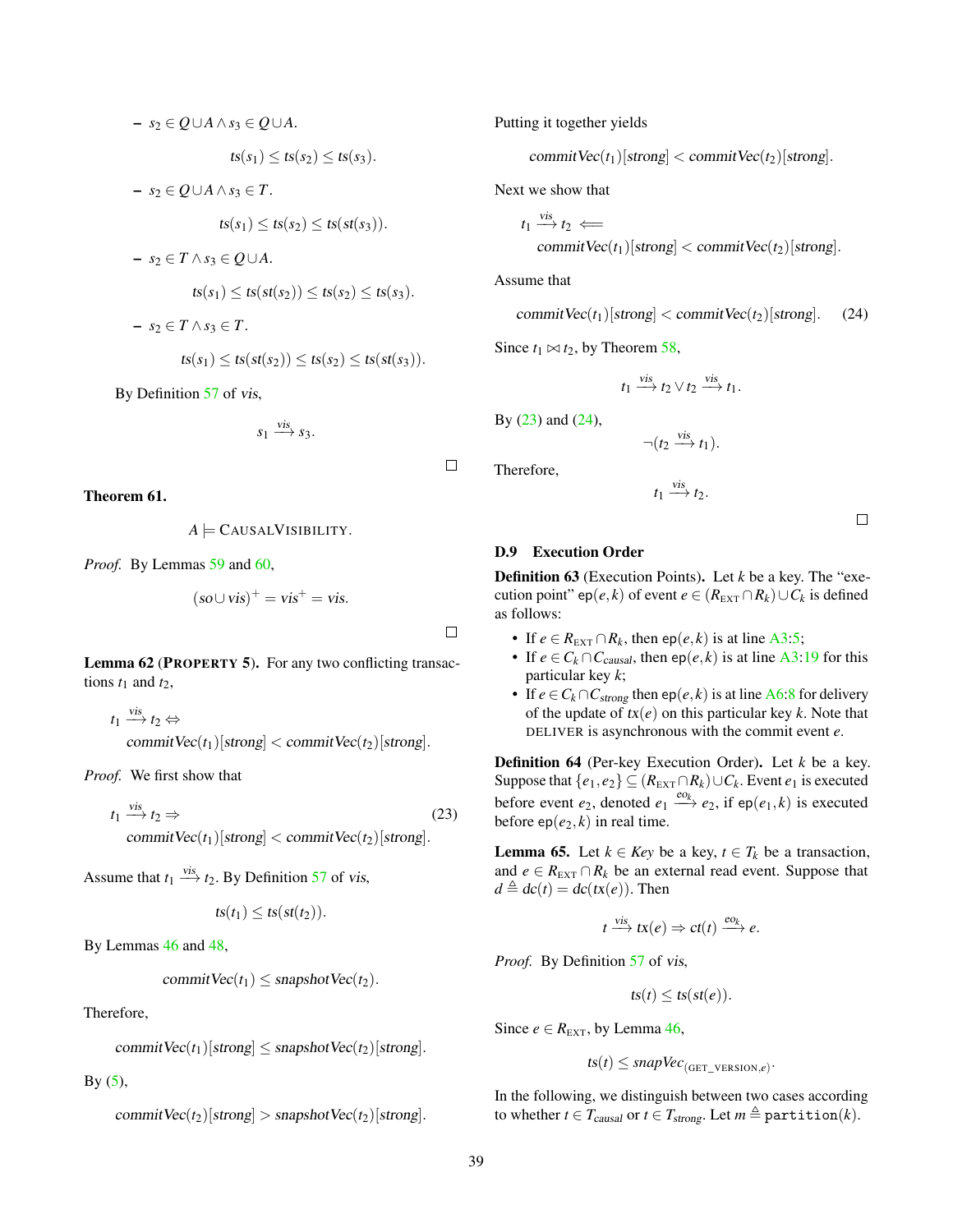• CASE I:  $t \in T_{causal}$ . By Lemma [48,](#page-36-3)

 $\text{ts}(t) = \text{commitVec}(t) \leq \text{snapVec}_{(\text{GET\_VERSION},e)}$ .

Therefore, after line [A3:4](#page-8-0) for *e*,

$$
(\text{knownVec}_{d}^{m})_{e}[d] \ge \text{snapVec}_{(\text{GET\_version}, e)}[d]
$$
  
\n
$$
\ge \text{commitVec}(t)[d]. \tag{25}
$$

By Lemma [18,](#page-30-3) COMMIT of Algorithm [A3](#page-8-0) for  $ws(t)[m] \ni$  $\langle k, \_\rangle$  finishes before *e* starts at replica  $p_d^m$ . By Definition [64](#page-38-2) of eo*k*,

$$
ct(t) \xrightarrow{eo_k} e.
$$

• CASE II:  $t \in T_{strong}$ . By Lemma [48,](#page-36-3)

$$
ts(t) = commitVec(t) \leq snapVec_{(GET\_VERSION,e)}.
$$

Therefore, after line [A3:4](#page-8-0) for *e*,

$$
(\text{knownVec}_{d}^{m})_{e}[\text{strong}] \ge \text{snapVec}_{(\text{GET\_version}, e)}[\text{strong}]
$$

$$
\ge \text{commitVec}(t)[\text{strong}]. \quad (26)
$$

By Lemma [42,](#page-36-7) DELIVER of Algorithm [A6](#page-20-0) for  $ws(t)[m] \ni$  $\langle k, \_\rangle$  finishes before *e* starts at replica  $p_d^m$ . By Definition  $64$  of eo<sub>k</sub>,

$$
ct(t) \xrightarrow{eo_k} e.
$$

#### D.10 Arbitration Relation

<span id="page-39-0"></span>Definition 66 (Arbitration Relation). We define the arbitration relation ar on *X* as the Lamport clock order between them, i.e.,

 $ar = lc$ .

#### <span id="page-39-6"></span>Theorem 67.

$$
A \models
$$
 CAUSALARBITRATION.

*Proof.* By Definition [57](#page-37-3) of vis and Definition [66](#page-39-0) of ar,

$$
vis \subseteq lc = ar.
$$

### D.11 Return Values

It is straightforward to show that INTRVAL holds for *internal* read events.

### <span id="page-39-5"></span>Theorem 68.

 $A \models \text{INTRVAL}.$ 

*Proof.* Let  $e \in R_{\text{INT}} \cap R_k$  be an internal read event. The transaction  $tx(e)$  contains update events on  $k$ . By line  $A2:12$ ,  $e$ reads from the last update event on *k* preceding *e* in  $tx(e)$ .  $\Box$ 

Now let *e* be an *external* read event. For notational convenience, we define  $V_e$  to be the set of update transactions on  $k$ that are visible to  $tx(e)$ , and  $S_e$  the set of update transactions on *k* that are safe to read at line  $A3:5$ . By Assumption [6,](#page-28-8)  $(R5)$ , and  $(R3)$ , all transactions in  $S_e$  are committed. Formally,

<span id="page-39-3"></span>**Definition 69** (Visibility Set). Let  $e \in R_{\text{EXT}} \cap R_k$  be an external read event on key *k*.

$$
V_e \triangleq vis^{-1}(tx(e)) \cap T_k.
$$

**Definition 70** (Safe Set). Let  $e \in R_{\text{EXT}} \cap R_k$  be an external read event on key *k*. Suppose that *e* is issued to replica  $p_d^m$  in data center *d*.

$$
S_e \triangleq \{t \in T_k : ts(t) \leq \text{snapVec}_{(\text{GET\_VENSON}, e)} \land \text{log}[t][k] \in (\text{opLog}_d^m)_e[k]\}.
$$

<span id="page-39-4"></span>**Lemma 71.** Let  $e \in R_{\text{EXT}} \cap R_k$  be an external read event on key *k*. Suppose that *e* is issued to replica  $p_d^m$  in data center *d*. When *e* returns at  $p_d^m$  (line [A3:5\)](#page-8-0), we have

<span id="page-39-1"></span>
$$
V_e \subseteq S_e.
$$

*Proof.* For each  $t \in V_e$ , we need to show that  $t \in S_e$ . That is,

$$
ts(t) \leq \text{snapVec}_{\text{(GET\_VERSION}, e)} \tag{27}
$$

and

 $\Box$ 

 $\Box$ 

$$
log[t][k] \in (\text{opLog}_d^m)_e[k]. \tag{28}
$$

We first show that [\(27\)](#page-39-1) holds. Since  $t \in V_e$ ,

<span id="page-39-2"></span>
$$
t \xrightarrow{vis} tx(e).
$$

By Definition [57](#page-37-3) of vis,

 $ts(t) \leq ts(st(e)).$ 

By Lemma [46,](#page-36-2)

 $ts(t) \leq$  snapVec<sub>(GET\_VERSION,e)</sub>.

To show that  $(28)$  holds, we perform a case analysis according to whether *t* is a local transaction in data center *d* or a remote one in data center  $i \neq d$ .

• CASE I: *t* is a local transaction in data center *d*. Since  $t \stackrel{vis}{\longrightarrow} tx(e)$ , by Lemma [65,](#page-38-3)

$$
ct(t) \xrightarrow{eo_k} e.
$$

Therefore,

$$
log[t][k] \in (\texttt{opLog}_d^m)_e[k].
$$

• CASE II: *t* is a remote transaction in data center  $i \neq d$ . We distinguish between two cases according to whether  $t \in T_{causal}$  or  $t \in T_{strong}.$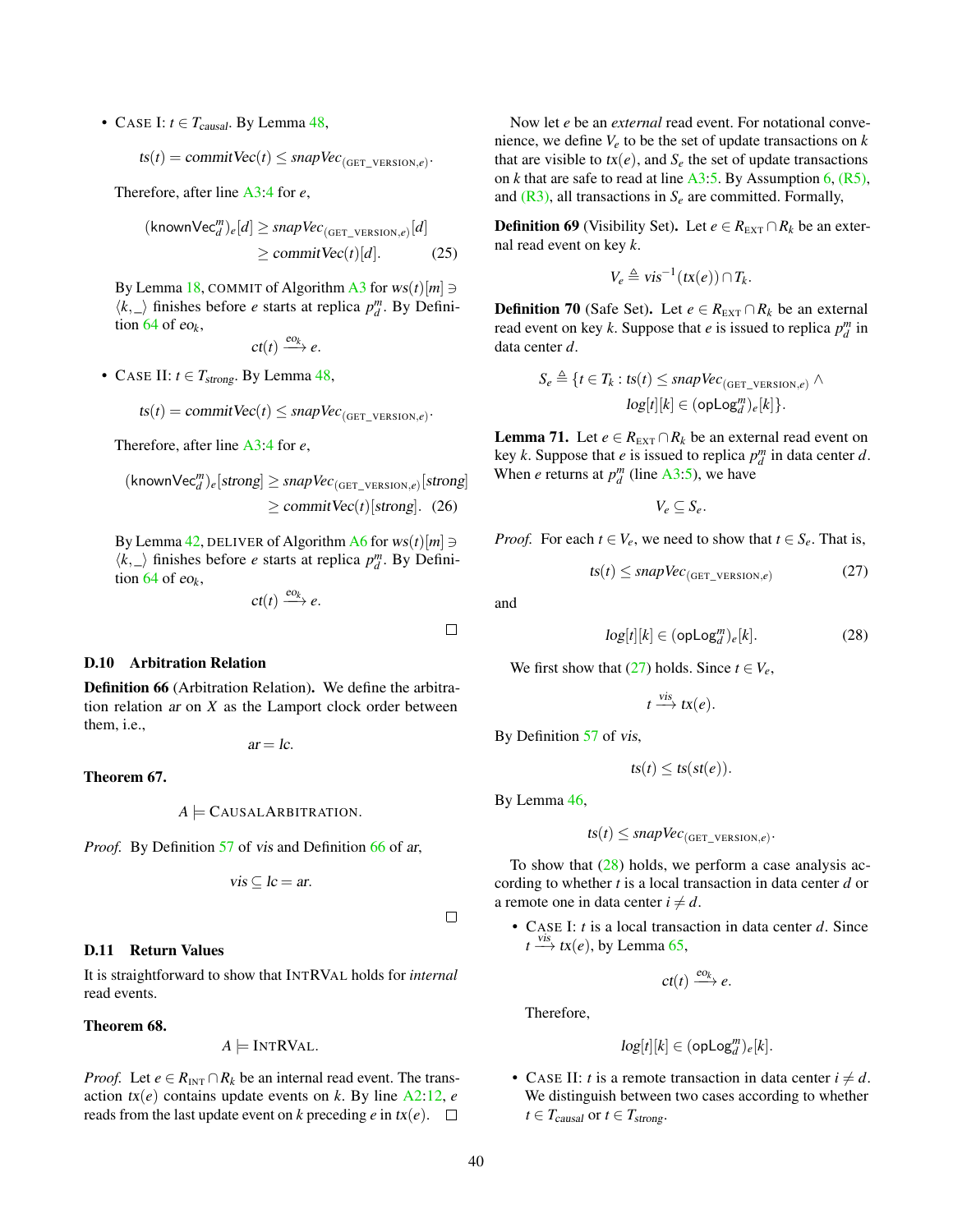− CASE I: *t* ∈ *T*<sub>causal</sub>. Since *i*  $\neq$  *d*, by line [A3:3,](#page-8-0)

 $\textit{snapVec}_{(\texttt{GET\_\text{version},e)}[i] \leq (\texttt{uniformVec}_{d}^{m})_{e}[i].$ </mark>

By [\(27\)](#page-39-1),

$$
ts(t)[i] \leq (\text{uniformVec}_{d}^{m})_{e}[i].
$$

By Lemma [36,](#page-35-7)

$$
log[t][k] \in (\text{opLog}_d^m)_e[k].
$$

 $-$  CASE II:  $t \in T_{strong}$ . By line [A3:4,](#page-8-0)

*snapVec*(GET\_VERSION,*e*) [strong]  $\leq$   $(k \text{nownVec}_{d}^{m})_{e}$ [*strong*].

By [\(27\)](#page-39-1),

$$
ts(t)[strong] \leq (\text{knownVec}_d^m)_e[\text{strong}].
$$

By Lemma [42,](#page-36-7)

$$
log[t][k] \in (\texttt{opLog}^m_d)_e[k].
$$

 $\Box$ 

<span id="page-40-0"></span>Theorem 72.

$$
A \models \text{EXTRVAL}.
$$

*Proof.* Let  $e \in R_{\text{EXT}} \cap R_k$  be an external read event on key  $k$ . Suppose that *e* reads from transaction *t* in *Se*. Since all transactions in  $S_e$  are committed, *t* is committed. By Lemma  $47$ ,

$$
ts(t) \leq ts(st(e)).
$$

By Lemma [56,](#page-37-8)

$$
t \xrightarrow{lc} tx(e).
$$

By Definition [57](#page-37-3) of vis,

$$
t \xrightarrow{vis} tx(e).
$$

By Definition [69](#page-39-3) of *Ve*,

 $t \in V_e$ .

Both  $V_e$  and  $S_e$  are totally ordered by *lc*. Since *t* is the latest one in  $S_e$  and  $V_e \subseteq S_e$  (Theorem [71\)](#page-39-4), *t* is also the latest one in *Ve*. Thus, *e* reads from *t* in *Ve*. That is, *e* reads from the update event  $ud(t, k)$  of  $V_e$ .  $\Box$ 

# <span id="page-40-3"></span>Theorem 73.

$$
A \models \text{RVAL}.
$$

*Proof.* By Theorems [68](#page-39-5) and [72.](#page-40-0)

#### D.12 Uniformity

# D.12.1 Uniformity of Causal Transactions Originating at Correct Data Centers

<span id="page-40-1"></span>**Lemma 74.** For any replica  $p_d^m$  in any correct data center  $d \in \mathcal{C}$ , known  $\text{Vec}_{d}^{m}[d]$  grows without bound.

*Proof.* Since data center *d* is correct, by Assumption [4,](#page-28-9) PROP-AGATE\_LOCAL\_TXS of Algorithm [A4](#page-19-0) will be executed infinitely often.

- CASE I: Line [A4:3](#page-19-0) is executed infinitely often. By As-sumption [1,](#page-28-4) known $\text{Vec}_{d}^{m}[d]$  grows without bound.
- CASE II: Line [A4:5](#page-19-0) is executed infinitely often. That is, it is infinitely often that

$$
\mathsf{preparedCausal}_{d}^{m} \neq \varnothing.
$$

By Assumption [4,](#page-28-9) causal transactions in preparedCausal*<sup>m</sup> <sup>d</sup>* will eventually be committed and removed from preparedCausal $^m_d$  (line [A3:17\)](#page-8-0). Thus, it is infinitely often that new causal transactions are prepared and added into preparedCausal<sup>m</sup><sub>d</sub> (line [A3:12\)](#page-8-0) with larger and larger prepare timestamps (line [A3:11\)](#page-8-0). Therefore,

$$
\min\{ts \mid \langle \_, \_ ,ts \rangle \in \mathsf{preparedCausal}_d^m\}
$$

and

$$
\mathsf{knownVec}_{d}^{m}[d]
$$
\n
$$
= \min\{ts \mid \langle \_, \_, ts \rangle \in \mathsf{preparedCausal}_{d}^{m}\} - 1
$$

grow without bound.

 $\Box$ 

<span id="page-40-2"></span>**Lemma 75.** Let  $p_d^m$  be a replica in a correct data center  $d \in \mathcal{C}$ . If for some *j*  $\in \mathcal{D}$  and some value *x*  $\in \mathbb{N}$ 

 $\mathsf{knownVec}_{d}^{m}[j] \geq x,$ 

then eventually

$$
\forall c \in \mathcal{C}.\; \mathsf{knownVec}_c^m[j] \geq x.
$$

*Proof.* Since data center *d* is correct, by Assumption [4,](#page-28-9) for each other data center  $i \neq d$ , replica  $p_d^m$  will keep

• *replicating* to data center *i* the write sets

 $\langle \_, \mathit{wbuff}, \mathit{commitVec}, \_ \rangle \in \mathsf{committedCausal}^m_d[j]$ 

that have not been received by *i* from the perspective of *d* (*commitVec*[*d*]  $\leq$  knownVec<sup>*m*</sup>[*d*] at line [A4:6](#page-19-0) and  $commitVec[j] >$  globalMatrix $^m_d[i][j]$  at line [A4:23\)](#page-19-0);

• or sending *heartbeats* with up-to-date known $\text{Vec}_{d}^{m}[j]$  to data center *i* (lines [A4:11](#page-19-0) and [A4:27\)](#page-19-0).

 $\Box$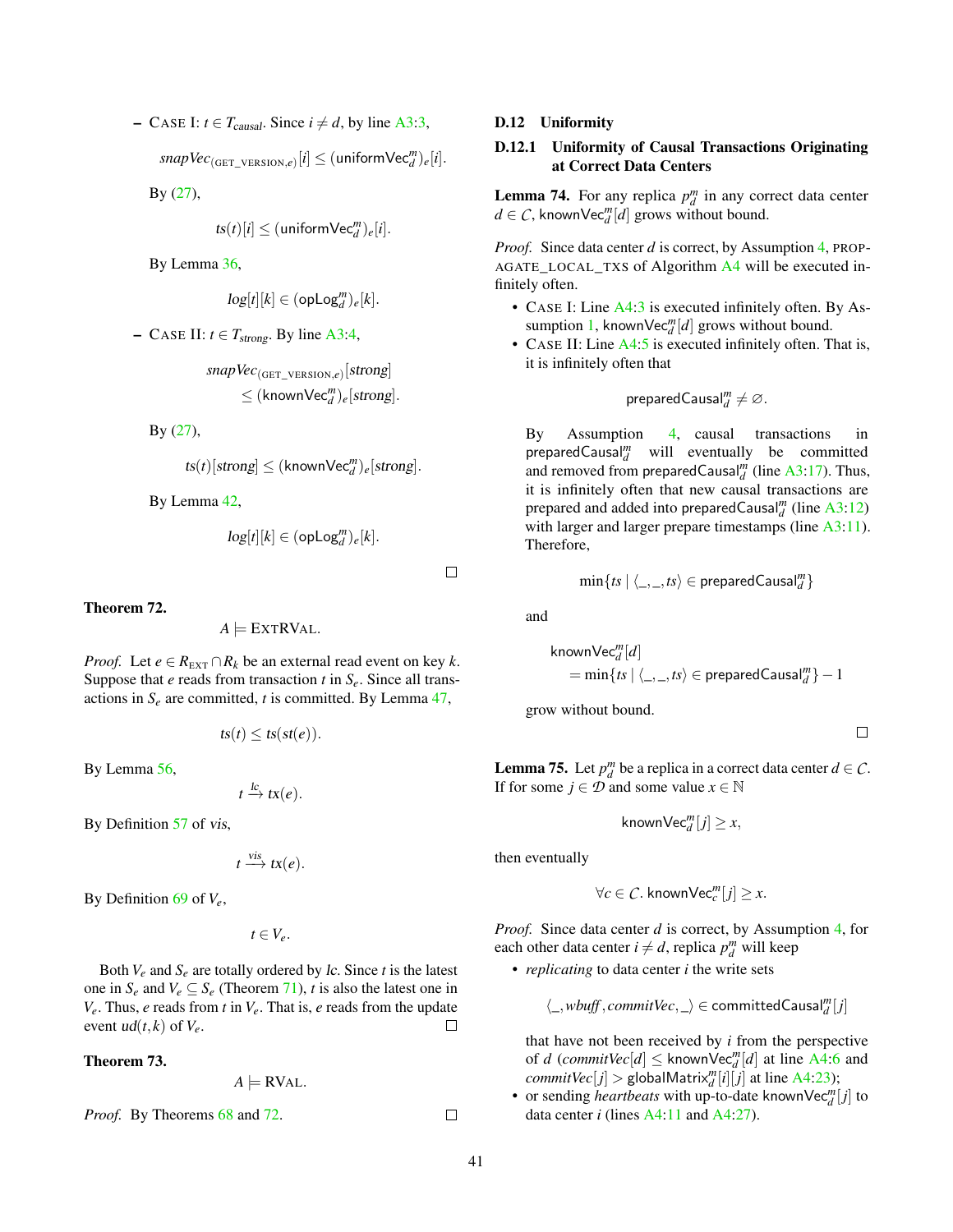By Assumption [2,](#page-28-5) knownVec<sup>*m*</sup> [*j*] at replica  $p_c^m$  of each correct data center  $c \in \mathcal{C}$  will eventually be updated (lines [A4:18](#page-19-0) and [A4:21\)](#page-19-0) such that

$$
\mathsf{knownVec}_c^m[j]\ge \mathsf{knownVec}_d^m[j]\ge x.
$$

 $\Box$ 

<span id="page-41-0"></span>**Lemma 76.** Let  $d \in C$  be a correct data center. For any replica  $p_c^m$  in any correct data center  $c \in \mathcal{C}$ , uniformVec $_c^m[d]$  grows without bound.

*Proof.* By Lemmas [74](#page-40-1) and [75,](#page-40-2) for any replica  $p_c^m$  in any correct data center  $c \in C$ , knownVec<sup>*m*</sup>[*d*] grows without bound. By lines  $A5:2$  and  $A5:8$ , for any replica  $p_c^m$  in any correct data center  $c \in \mathcal{C}$ , stableVec<sup>*m*</sup> [*d*] grows without bound. By line [A5:3,](#page-20-1) Assumptions [2](#page-28-5) and [3,](#page-28-10) and lines [A5:12–](#page-20-1) [A5:15,](#page-20-1) for any replica  $p_c^m$  in any correct data center  $c \in \mathcal{C}$ , uniform $\text{Vec}_c^m[d]$  grows without bound.  $\Box$ 

<span id="page-41-1"></span>**Lemma 77 (PROPERTY 4).** Let  $p_d^m$  be any replica in any data center d. For any time  $\tau$ , there exists some time  $\tau'$  such that

$$
\forall i \in \mathcal{D}. \ \forall c \in \mathcal{C}. \ \forall n \in \mathcal{P}.
$$
  
uniformVec<sub>c</sub><sup>n</sup>( $\tau'$ )[ $i$ ]  $\geq$  uniformVec<sub>d</sub><sup>m</sup>( $\tau$ )[ $i$ ].

*Proof.* By Lemma [34,](#page-34-7) Assumption [3,](#page-28-10) and the fact that at most *f* data centers may fail,

$$
\forall i \in \mathcal{D}. \exists c \in \mathcal{C}. \forall n \in \mathcal{P}.
$$
  
uniformVec<sub>a</sub><sup>m</sup>( $\tau$ )[*i*]  $\leq$  knownVec<sub>c</sub><sup>n</sup>( $\tau$ )[*i*].

By Lemma [75,](#page-40-2) there exists some time  $\tau''$  such that

$$
\forall i \in \mathcal{D}. \ \forall c \in \mathcal{C}. \ \forall n \in \mathcal{P}.
$$
  
uniformVec<sub>d</sub><sup>m</sup>(\tau)[i] \le knownVec<sub>c</sub><sup>n</sup>(\tau')[i].

By Algorithm  $\overline{A5}$  $\overline{A5}$  $\overline{A5}$  and Assumption [3,](#page-28-10) there exists some time  $\tau'$  such that

$$
\forall i \in \mathcal{D}. \ \forall c \in \mathcal{C}. \ \forall n \leq \mathcal{P}.
$$
  
uniformVec<sub>c</sub><sup>n</sup>( $\tau'$ )[ $i$ ]  $\geq$  uniformVec<sub>d</sub><sup>m</sup>( $\tau$ )[ $i$ ].

<span id="page-41-2"></span>**Lemma 78.** Let  $d \in C$  be a correct data center and  $t \in T_{causal}$ be a causal transaction that originates at *d*. Then for any replica  $p_c^m$  in any correct data center  $c \in \mathcal{C}$ , eventually

$$
\forall i \in \mathcal{D}. \; \text{ts}(t)[i] \leq \text{uniformVec}_c^m[i].
$$

*Proof.* Since *d* is correct, by Lemma [76,](#page-41-0) there exists some time  $\tau'$  such that

$$
ts(t)[d] \leq \text{uniformVec}_c^m(\tau')[d].
$$

On the other hand, by Definition [43](#page-36-1) of timestamps and Lemma [31](#page-33-2) (let  $n \triangleq$  coord(*t*) and  $cl \triangleq$  client(*t*)),

$$
\forall i \in \mathcal{D} \setminus \{d\}. \text{ ts}(t)[i] = (\text{pastVec}_{cl})_{ct(t)}[i]
$$
  

$$
\leq (\text{uniformVec}_{d}^{n})_{ct(t)}[i].
$$

By Lemma [77,](#page-41-1) there exists some time  $\tau''$  such that

$$
\forall i \in \mathcal{D} \setminus \{d\}.\; \mathit{ts}(t)[i] \leq (\mathsf{uniformVec}_c^m)(\tau'')[i].
$$

 $\tau \triangleq \max\{\tau', \tau''\}.$ 

Let

By Lemma [30,](#page-33-1)

$$
\forall i \in \mathcal{D}. \; \mathit{ts}(t)[i] \leq \mathsf{uniformVec}_c^m(\tau)[i].
$$

 $\Box$ 

# D.12.2 Uniformity of Causal Transactions Visible to CL\_UNIFORM\_BARRIER events

<span id="page-41-3"></span>**Lemma 79.** Let  $t \in T_{causal}$  be a causal transaction and  $q \in Q$ be a CL\_UNIFORM\_BARRIER event. If  $t \stackrel{vis}{\longrightarrow} q$ , then for any replica  $p_c^m$  in any correct data center  $c \in \mathcal{C}$ , eventually

$$
\forall i \in \mathcal{D}. \; \text{ts}(t)[i] \leq \text{uniformVec}_c^m[i].
$$

*Proof.* Since  $t \xrightarrow{vis} q$ , by Definition [57](#page-37-3) of vis,

 $ts(t) \leq ts(q)$ .

Suppose that *q* is issued by client *cl* to replica  $p_d^n$  in data center *d* and is returned at time  $\tau_q$ . By Definition [43](#page-36-1) of timestamps and Lemma [31,](#page-33-2)

$$
ts(t)[d] \leq ts(q)[d] \leq (\text{uniformVec}_{d}^{n})_{q}[d].
$$

By Lemma [77,](#page-41-1) there exists some time  $\tau'$  such that

$$
ts(t)[d] \leq (\text{uniformVec}_c^m)(\tau')[d].
$$

On the other hand, by Definition [43](#page-36-1) of timestamps and Lemma [32,](#page-34-3)

$$
\forall i \in \mathcal{D} \setminus \{d\}. \text{ ts}(t)[i] \leq \text{ts}(q)[i]
$$

$$
= (\text{pastVec}_{cl})_q[i]
$$

$$
\leq \text{uniformVec}_d^l(\tau_q)[i]
$$

for some replica  $p_d^l$  in data center *d*. By Lemma [77,](#page-41-1) there exists some time  $\tau''$  such that

$$
\forall i \in \mathcal{D} \setminus \{d\}.\; \mathit{ts}(t)[i] \leq (\mathsf{uniformVec}_c^m)(\tau'')[i].
$$

Let

 $\Box$ 

 $\tau \triangleq \max\{\tau', \tau''\}.$ 

By Lemma [30,](#page-33-1)

$$
\forall i \in \mathcal{D}. \; \mathit{ts}(t)[i] \leq \mathsf{uniformVec}_c^m(\tau)[i].
$$

 $\Box$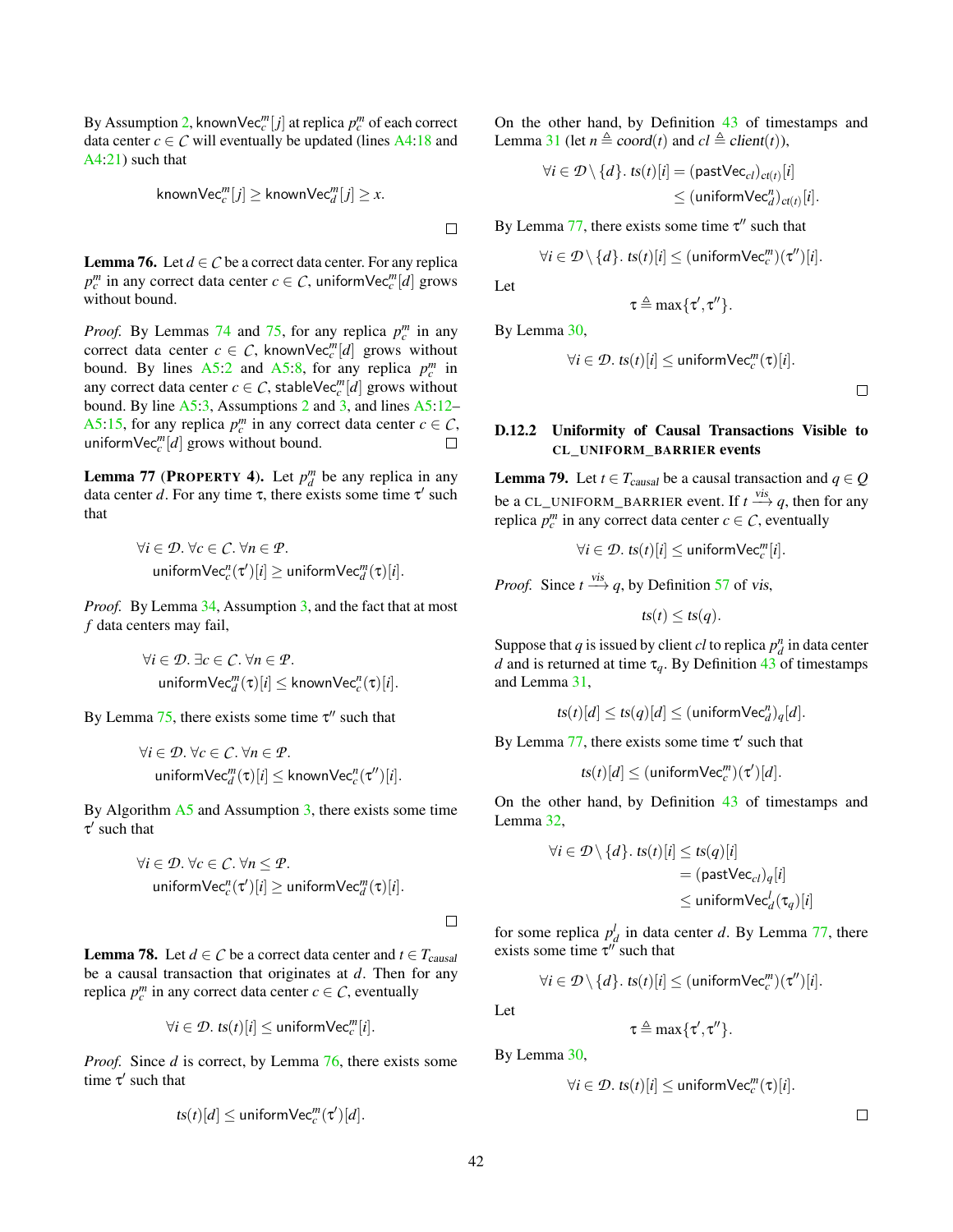#### D.12.3 Uniformity of Strong Transactions

<span id="page-42-0"></span>**Lemma 80.** For any replica  $p_c^m$  in any correct data center  $c \in \mathcal{C}$ , knownVec<sup>*m*</sup>[strong] grows without bound.

*Proof.* By Assumption [4](#page-28-9) and Theorem [9,](#page-28-7) replica  $p_c^m$  will either deliver committed strong transactions infinitely often (DELIVER of Algorithm  $A_6$ ) or submit dummy strong transactions infinitely often (HEARTBEAT\_STRONG of Algorithm  $\overline{A6}$ ). Thus, known $\overline{Vec}_c^m[strong]$  grows without bound.  $\Box$ 

<span id="page-42-1"></span>**Lemma 81.** Let  $t \in T$  be a transaction. Then for any replica  $p_c^m$  in any correct data center *c*  $\in$  *C*, eventually

$$
ts(t)[strong] \leq stableVec_c^m[strong].
$$

*Proof.* By Lemma [80](#page-42-0) and lines [A5:2](#page-20-1) and [A5:9,](#page-20-1) stableVec<sup>*m*</sup>[strong] grows without bound. Therefore, there exists some time  $\tau$  such that

$$
ts(t)[strong] \leq stableVec_c^m(\tau)[strong].
$$

<span id="page-42-2"></span>**Lemma 82.** Let  $t \in T_{strong}$  be a strong transaction. Then for any replica  $p_c^m$  in any correct data center  $c \in \mathcal{C}$ , eventually

$$
\forall i \in \mathcal{D}. \; \text{ts}(t)[i] \leq \text{uniformVec}_c^m[i].
$$

*Proof.* Let  $d \triangleq dc(t)$ ,  $n \triangleq coord(t)$ , and  $cl \triangleq client(t)$ . By Definition [43](#page-36-1) of timestamps,

$$
ts(t) = (\text{pastVec}_{cl})_{ct(t)}.
$$

On the one hand, by Lemma [31,](#page-33-2)

$$
\forall i \in \mathcal{D} \setminus \{d\}. \text{ ts}(t)[i] = (\text{pastVec}_{cl})_{ct(t)}[i]
$$
  

$$
\leq (\text{uniformVec}_{d}^{n})_{ct(t)}[i].
$$

By Lemma [77,](#page-41-1) there exists some time  $\tau'$  such that

$$
\forall i \in \mathcal{D}\setminus \{d\}.\,\, \text{ts}(t)[i] \leq (\text{uniformVec}^m_c)(\tau')[i].
$$

On the other hand, by Lemma [48,](#page-36-3)

$$
ts(t)[d] = commitVec(t)[d].
$$

By  $(5)$ ,

commit  $\text{Vec}(t)[d] =$  snapshot  $\text{Vec}(t)[d]$ .

By lines [A6:2](#page-20-0) and [A3:22,](#page-8-0)

$$
snapshotVec(t)[d] \leq (\text{uniformVec}_{d}^{n})_{ct(t)}[d].
$$

Putting it together yields,

$$
ts(t)[d] \leq (\text{uniformVec}_{d}^{n})_{ct(t)}[d].
$$

By Lemma [77,](#page-41-1) there exists some time  $\tau''$  such that

$$
ts(t)[d] \leq (\text{uniformVec}_c^m)(\tau'')[d].
$$

Let

 $\Box$ 

$$
\tau \triangleq \max\{\tau', \tau''\}.
$$

By Lemma [30,](#page-33-1)

$$
\forall i \in \mathcal{D}. \; \mathit{ts}(t)[i] \leq \mathsf{uniformVec}_c^m(\tau)[i].
$$

 $\Box$ 

# D.13 Eventual Visibility Theorem 83.

<span id="page-42-4"></span>

$$
A \models \text{EventvalVisibility.}
$$

*Proof.* Consider a transaction  $t \in T$  such that

$$
dc(t) \in C \vee (\exists q \in Q. t \xrightarrow{vis} q) \vee t \in T_{strong}.
$$

By Lemma [59,](#page-37-5) it suffices to show that for any client *cl*,

$$
|T|_{cl}| = \infty \Rightarrow \exists t' \in T|_{cl}. t \xrightarrow{vis} t'.
$$

By Lemmas  $78$ ,  $79$ ,  $81$ , and  $82$ , there exists some time  $\tau$  such that

$$
\forall c \in C. \forall n \in \mathcal{P}.
$$
  
\n
$$
(\forall i \in \mathcal{D}. \text{ ts}(t)[i] \le \text{uniformVec}_c^n(\tau)[i]) \land
$$
  
\n
$$
\text{ts}(t)[\text{strong}] \le \text{stableVec}_c^n(\tau)[\text{strong}].
$$
 (29)

Since  $|T|_{cl}| = \infty$ , there exists some correct data center *d* ∈ *C* to which  $cl$  issues an infinite number of transactions. Let  $t' \in T$  be the first transaction issued by client *cl* to data center *d* which starts after time τ such that

<span id="page-42-3"></span>
$$
lclock(t) < lclock(t').
$$

Thus, by Definition [54](#page-37-0) of lc,

$$
t \xrightarrow{lc} t'.
$$

Let  $m \triangleq coord(t')$ . Since *d* is correct, by [\(29\)](#page-42-3),

$$
(\forall i \in \mathcal{D}. \; ts(t)[i] \leq \text{uniformVec}_{d}^{m}(\tau)[i]) \land ts(t)[strong] \leq \text{stableVec}_{d}^{m}(\tau)[strong].
$$

By Lemma [30,](#page-33-1)

$$
\forall i \in \mathcal{D}.\ \mathsf{uniformVec}_{d}^m(\tau)[i] \leq (\mathsf{uniformVec}_{d}^m)_{st(t')}[i].
$$

By Lemma [41,](#page-36-9)

$$
\textsf{stableVec}_{d}^m(\tau)[\textit{strong}] \leq (\textsf{stableVec}_{d}^m)_{\textit{st}(t')}[\textit{strong}].
$$